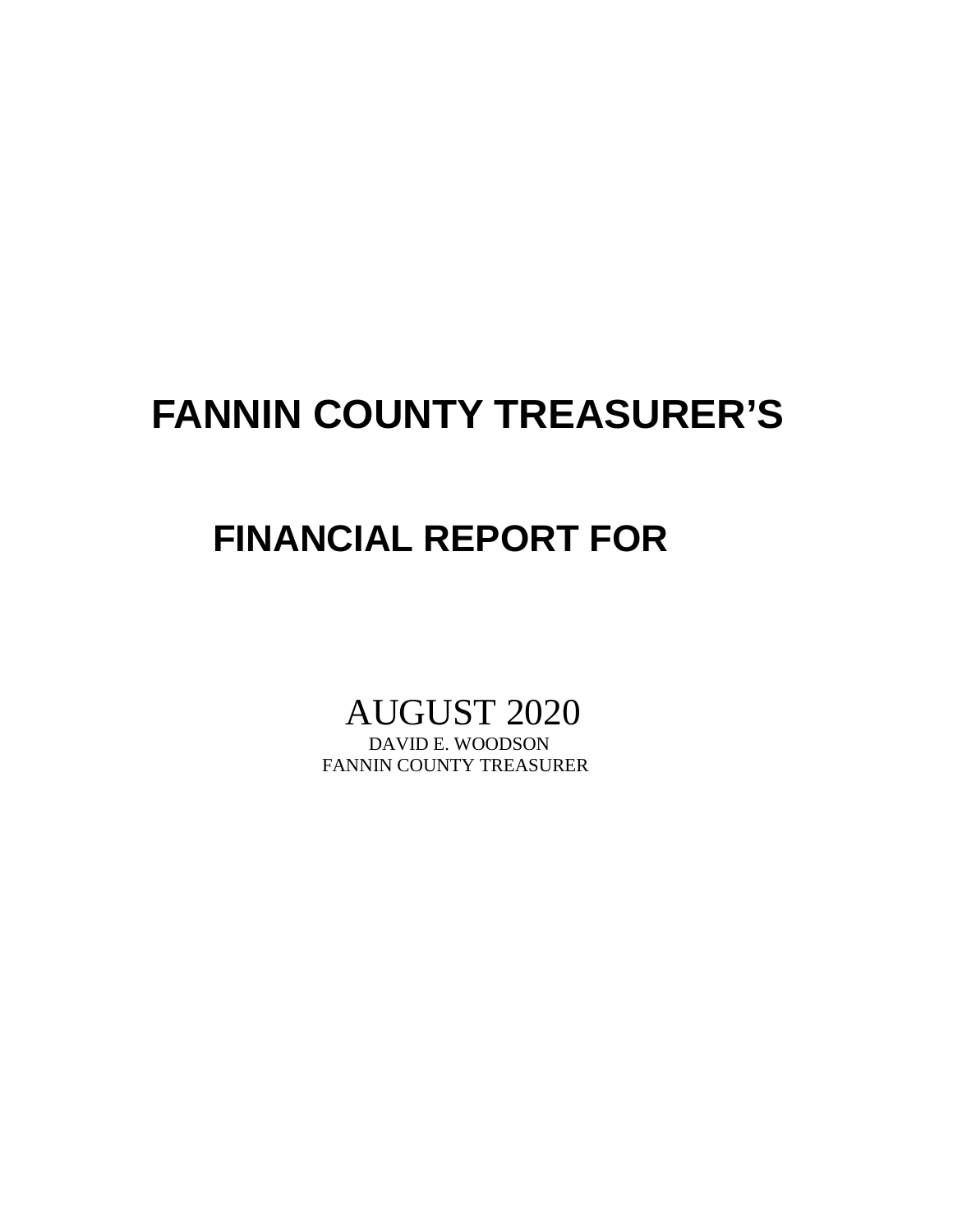09/03/2020 FUND DEPOSIT LISTING PAGE 1

| RECEIPT | RECEIVED | DATE     | DATE    | DESCRIPTION       | <b>BANK</b> | <b>TNCOME</b> | REPORT | AMOUNT   |
|---------|----------|----------|---------|-------------------|-------------|---------------|--------|----------|
| NUMBER  | FROM     | RECEIVED | DEPOSIT | OF MONEY RECEIVED | ACCOUNT     | ACCOUNT       | CODES  | RECEIVED |
|         |          |          |         |                   |             |               |        |          |

GENERAL FUND

|                            | =====================================                                                        |                                 |                                                      |                  |                  |            |
|----------------------------|----------------------------------------------------------------------------------------------|---------------------------------|------------------------------------------------------|------------------|------------------|------------|
|                            | 0000200904-01 OFFICE OF COURT                                                                |                                 | 08-03-2020 08-03-2020 FY20 FORMULA GRANT 10-103-100  |                  | $10 - 330 - 437$ | 10,068.00  |
|                            | 0000200907-01 COMPTROLLER - JUDICIARY                                                        |                                 | 08-04-2020 08-04-2020 LONGEVITY JUNE 2020 10-103-100 |                  | $10 - 370 - 151$ | 1,320.00   |
|                            | 0000200909-01 CRIMINAL DISTRICT ATTORNE 08-04-2020 08-04-2020 DISTRICT ATTORNEY F 10-103-100 |                                 |                                                      |                  | $10 - 340 - 475$ | 18.00      |
|                            | 0000200909-02 CRIMINAL DISTRICT ATTORNE 08-04-2020 08-04-2020 POSTAL EXPENSES                |                                 |                                                      | $10 - 103 - 100$ | $10 - 475 - 311$ | 17.55      |
|                            | 0000200913-01 BOND SUPERVISION                                                               |                                 | 08-05-2020 08-05-2020 FOR 06/26/2020                 | $10 - 103 - 100$ | $10 - 340 - 573$ | 360.00     |
|                            | 0000200914-01 BOND SUPERVISION                                                               |                                 | 08-05-2020 08-05-2020 WEEK OF 06/28/2020             | 10-103-100       | $10 - 340 - 573$ | 1,740.00   |
|                            | 0000200915-01 BOND SUPERVISION                                                               |                                 | 08-05-2020 08-05-2020 WEEK OF 07/05/2020             | $10 - 103 - 100$ | $10 - 340 - 573$ | 2,139.00   |
|                            | 0000200916-01 BOND SUPERVISION                                                               |                                 | 08-05-2020 08-05-2020 WEEK OF 07/26/2020             | 10-103-100       | $10 - 340 - 573$ | 2,840.00   |
|                            | 0000200917-01 FANNIN MANAGEMENT SERVICE 08-05-2020 08-05-2020 REFUND FCIH                    |                                 |                                                      | $10 - 103 - 100$ | $10 - 370 - 130$ | 31.05      |
| 0000200919-01 TAX A/C      |                                                                                              |                                 | 08-06-2020 08-06-2020 WEEK OF 07/17/2020             | 10-103-100       | $10 - 321 - 200$ | 37.00      |
| 0000200920-01 TAX A/C      |                                                                                              |                                 | 08-06-2020 08-06-2020 WEEK OF 07/24/2020             | $10 - 103 - 100$ | $10 - 321 - 200$ | 9.20       |
| 0000200921-01 TAX A/C      |                                                                                              |                                 | 08-06-2020 08-06-2020 WEEK OF 07/31/2020             | 10-103-100       | $10 - 321 - 200$ | 2.30       |
| 0000200922-01 TAX A/C      |                                                                                              |                                 | 08-06-2020 08-06-2020 WEEK OF 07/31/2020             | 10-103-100       | $10 - 321 - 200$ | 2,177.15   |
| 0000200923-01 TAX A/C      |                                                                                              |                                 | 08-06-2020 08-06-2020 WEEK OF 07/31/2020             | 10-103-100       | $10 - 321 - 250$ | 1,055.00   |
| 0000200924-01 TAX A/C      |                                                                                              |                                 | 08-06-2020 08-06-2020 TABC COUNTY FEES -             | $10 - 103 - 100$ | $10 - 320 - 200$ | 995.00     |
| 0000200926-01 TEXPOOL      |                                                                                              |                                 | 08-06-2020 08-06-2020 JULY 2020 INTEREST             | 10-103-175       | $10 - 360 - 100$ | 445.16     |
|                            | 0000200927-01 APPRAISAL DISTRICT                                                             | 08-07-2020 08-07-2020 TAXES     |                                                      | $10 - 103 - 100$ | $10 - 310 - 110$ | 23,919.94  |
|                            | 0000200927-02 APPRAISAL DISTRICT                                                             | 08-07-2020 08-07-2020 TAXES     |                                                      | $10 - 103 - 100$ | $10 - 321 - 901$ | 148.31     |
|                            | 0000200927-08 APPRAISAL DISTRICT                                                             | 08-07-2020 08-07-2020 TAXES     |                                                      | $10 - 103 - 100$ | $10 - 310 - 120$ | 1,508.20   |
|                            | 0000200928-01 FRANCES P. MAY TTEE                                                            |                                 | 08-10-2020 08-10-2020 SUBDIVISION FEES               | $10 - 103 - 100$ | $10 - 340 - 652$ | 563.23     |
| 0000200932-01 TAC          |                                                                                              |                                 | 08-10-2020 08-10-2020 INDEMITY FROM 09/13 10-103-100 |                  | $10 - 370 - 130$ | 7,830.50   |
|                            | 0000200934-01 HEALTH & HUMAN SERVICES                                                        |                                 | 08-11-2020 08-11-2020 UTILITIES REIMBURSE 10-103-100 |                  | $10 - 370 - 147$ | 1,069.73   |
|                            | 0000200940-01 ENVIRONMENTAL DEV.                                                             |                                 | 08-11-2020 08-11-2020 JULY 2020 PERMITS              | $10 - 103 - 100$ | $10 - 320 - 300$ | 12,105.00  |
|                            | 0000200940-02 ENVIRONMENTAL DEV.                                                             |                                 | 08-11-2020 08-11-2020 INTEREST EARNINGS              | $10 - 103 - 100$ | $10 - 360 - 100$ | 0.09       |
| 0000200946-01 LEGEND BANK  |                                                                                              |                                 | 08-12-2020 08-12-2020 JULY 2020 INTEREST             | $10 - 103 - 100$ | $10 - 360 - 100$ | 195.61     |
| 0000200946-29 LEGEND BANK  |                                                                                              |                                 | 08-12-2020 08-12-2020 JULY 2020 INTEREST             | 10-100-100       | $10 - 360 - 100$ | 1.89       |
| 0000200946-31 LEGEND BANK  |                                                                                              |                                 | 08-12-2020 08-12-2020 JULY 2020 INTEREST             | 10-103-110       | $10 - 360 - 110$ | 608.42     |
|                            | 0000200953-01 APPRAISAL DISTRICT                                                             | 08-14-2020 08-14-2020 TAXES     |                                                      | $10 - 103 - 100$ | $10 - 310 - 110$ | 16,516.51  |
|                            | 0000200953-07 APPRAISAL DISTRICT                                                             | 08-14-2020 08-14-2020 TAXES     |                                                      | $10 - 103 - 100$ | $10 - 310 - 120$ | 2,322.37   |
| 0000200954-01 COMPTROLLER  |                                                                                              |                                 | 08-14-2020 08-14-2020 JUNE 2020 LOCAL SAL 10-103-100 |                  | $10 - 318 - 160$ | 104,962.74 |
| 0000200955-01 TAX A/C      |                                                                                              |                                 | 08-14-2020 08-14-2020 WEEK OF 08/07/2020             | 10-103-100       | $10 - 321 - 200$ | 11.50      |
| 0000200956-01 TAX A/C      |                                                                                              |                                 | 08-14-2020 08-14-2020 WEEK OF 08/07/2020             | 10-103-100       | $10 - 321 - 250$ | 930.00     |
| 0000200957-01 TAX A/C      |                                                                                              |                                 | 08-14-2020 08-14-2020 WEEK OF 08/07/2020             | 10-103-100       | $10 - 321 - 200$ | 2,168.40   |
|                            | 0000200958-01 BOND SUPERVISION                                                               |                                 | 08-14-2020 08-14-2020 WEEK OF 08/02/2020             | 10-103-100       | $10 - 340 - 573$ | 2,328.50   |
|                            | 0000200959-01 BOND SUPERVISION                                                               |                                 | 08-14-2020 08-14-2020 WEEK OF 08/09/2020             | 10-103-100       | $10 - 340 - 573$ | 1,690.00   |
|                            | 0000200961-01 GOVERNOR - FISCAL                                                              |                                 | 08-17-2020 08-17-2020 NATIONAL INCIDENT - 10-103-100 |                  | $10 - 330 - 563$ | 51,502.00  |
|                            | 0000200963-01 TEXAS FLOODPLAIN                                                               |                                 | 08-17-2020 08-17-2020 TRAINING REFUND                | $10 - 103 - 100$ | $10 - 591 - 427$ | 450.00     |
|                            | 0000200964-01 FANNIN COUNTY CHILD                                                            |                                 | 08-17-2020 08-17-2020 REIMBURSEMENT FCCWB 10-103-100 |                  | $10 - 370 - 130$ | 200.00     |
|                            | 0000200965-01 VISION MEDIA GROUP, INC. 08-17-2020 08-17-2020 SEPT. 2020 TOWER RE 10-103-100  |                                 |                                                      |                  | $10 - 370 - 100$ | 200.00     |
|                            | 0000200966-01 SURETY BAIL BOND TRUST FU 08-17-2020 08-17-2020 10% COMM.ON SURETY 10-103-100  |                                 |                                                      |                  | $10 - 352 - 100$ | 213.00     |
|                            | 0000200966-02 SURETY BAIL BOND TRUST FU 08-17-2020 08-17-2020 COURT COSTS/ARREST 10-103-100  |                                 |                                                      |                  | $10 - 409 - 489$ | 1,917.00   |
| 0000200972-01 TAX A/C      |                                                                                              |                                 | 08-20-2020 08-20-2020 WEEK OF 08/14/2020 10-103-100  |                  |                  | 1,688.15   |
| 0000200973-01 TAX A/C      |                                                                                              |                                 | 08-20-2020 08-20-2020 WEEK OF 08/14/2020 10-103-100  |                  | $10 - 321 - 200$ | 935.00     |
|                            | 0000200974-01 APPRAISAL DISTRICT                                                             | 08-21-2020 08-21-2020 TAXES     |                                                      |                  | $10 - 321 - 250$ |            |
|                            |                                                                                              |                                 |                                                      | $10 - 103 - 100$ | $10 - 310 - 110$ | 3,555.98   |
|                            | 0000200974-02 APPRAISAL DISTRICT                                                             | 08-21-2020 08-21-2020 TAXES     |                                                      | $10 - 103 - 100$ | $10 - 321 - 901$ | 909.77     |
|                            | 0000200974-08 APPRAISAL DISTRICT                                                             | 08-21-2020 08-21-2020 TAXES     |                                                      | $10 - 103 - 100$ | $10 - 310 - 120$ | 3,660.35   |
|                            | 0000200981-01 COMPTROLLER - JUDICIARY                                                        |                                 | 08-24-2020 08-24-2020 JURY REIMBURSEMENT 10-103-100  |                  | $10 - 370 - 139$ | 748.00     |
| 0000200982-01 T.J.J.D.     |                                                                                              |                                 | 08-26-2020 08-26-2020 FY20 BANK FEES                 | $10 - 103 - 100$ | $10 - 409 - 499$ | 459.00     |
| 0000200983-01 JAMES BAXTER |                                                                                              |                                 | 08-26-2020 08-26-2020 CULVERT PERMITTING 10-103-100  |                  | $10 - 370 - 142$ | 10.00      |
| 0000200984-01 COUNTY CLERK |                                                                                              | 08-26-2020 08-26-2020 JULY 2020 |                                                      | $10 - 103 - 100$ | $10 - 318 - 130$ | 4,099.07   |
| 0000200984-02 COUNTY CLERK |                                                                                              | 08-26-2020 08-26-2020 JULY 2020 |                                                      | $10 - 103 - 100$ | $10 - 340 - 560$ | 892.91     |
| 0000200984-03 COUNTY CLERK |                                                                                              | 08-26-2020 08-26-2020 JULY 2020 |                                                      | $10 - 103 - 100$ | $10 - 340 - 403$ | 21,740.81  |
| 0000200984-04 COUNTY CLERK |                                                                                              | 08-26-2020 08-26-2020 JULY 2020 |                                                      | $10 - 103 - 100$ | $10 - 370 - 162$ | 240.00     |
| 0000200984-05 COUNTY CLERK |                                                                                              | 08-26-2020 08-26-2020 JULY 2020 |                                                      | $10 - 103 - 100$ | $10 - 370 - 163$ | 25.94      |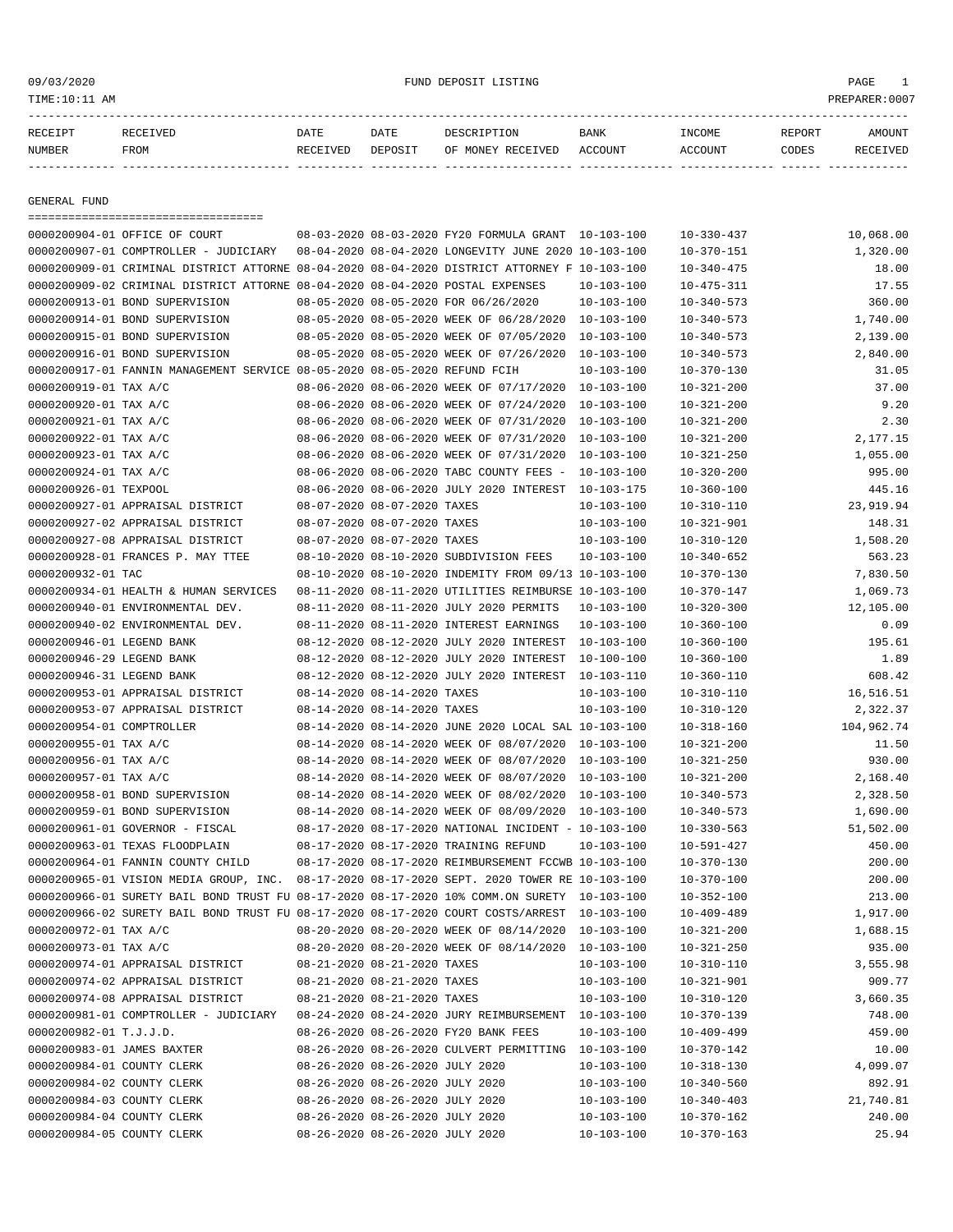### 09/03/2020 FUND DEPOSIT LISTING PAGE 2

| RECEIVED     | DATE                                                                                                                                               | DATE    | DESCRIPTION       | <b>BANK</b>                                                                                                                                                                 | INCOME           | REPORT | AMOUNT   |  |  |
|--------------|----------------------------------------------------------------------------------------------------------------------------------------------------|---------|-------------------|-----------------------------------------------------------------------------------------------------------------------------------------------------------------------------|------------------|--------|----------|--|--|
| FROM         | RECEIVED                                                                                                                                           | DEPOSIT | OF MONEY RECEIVED | ACCOUNT                                                                                                                                                                     | ACCOUNT          | CODES  | RECEIVED |  |  |
|              |                                                                                                                                                    |         |                   |                                                                                                                                                                             |                  |        |          |  |  |
|              |                                                                                                                                                    |         |                   |                                                                                                                                                                             |                  |        |          |  |  |
| GENERAL FUND |                                                                                                                                                    |         |                   |                                                                                                                                                                             |                  |        |          |  |  |
|              |                                                                                                                                                    |         |                   |                                                                                                                                                                             |                  |        |          |  |  |
|              |                                                                                                                                                    |         |                   | $10 - 103 - 100$                                                                                                                                                            | $10 - 370 - 164$ |        | 103.76   |  |  |
|              |                                                                                                                                                    |         |                   | $10 - 103 - 100$                                                                                                                                                            | $10 - 370 - 166$ |        | 6.16     |  |  |
|              |                                                                                                                                                    |         |                   | $10 - 103 - 100$                                                                                                                                                            | $10 - 370 - 167$ |        | 41.18    |  |  |
|              |                                                                                                                                                    |         |                   | $10 - 103 - 100$                                                                                                                                                            | $10 - 340 - 400$ |        | 70.00    |  |  |
|              |                                                                                                                                                    |         |                   | $10 - 103 - 100$                                                                                                                                                            | $10 - 340 - 475$ |        | 293.70   |  |  |
|              | 0000200984-06 COUNTY CLERK<br>0000200984-07 COUNTY CLERK<br>0000200984-08 COUNTY CLERK<br>0000200984-09 COUNTY CLERK<br>0000200984-10 COUNTY CLERK |         |                   | 08-26-2020 08-26-2020 JULY 2020<br>08-26-2020 08-26-2020 JULY 2020<br>08-26-2020 08-26-2020 JULY 2020<br>08-26-2020 08-26-2020 JULY 2020<br>08-26-2020 08-26-2020 JULY 2020 |                  |        |          |  |  |

| 0000200984-09 COUNTY CLERK   |                                  | 08-26-2020 08-26-2020 JULY 2020 |                                                      | $10 - 103 - 100$ | $10 - 340 - 400$ | 70.00      |
|------------------------------|----------------------------------|---------------------------------|------------------------------------------------------|------------------|------------------|------------|
| 0000200984-10 COUNTY CLERK   |                                  | 08-26-2020 08-26-2020 JULY 2020 |                                                      | 10-103-100       | $10 - 340 - 475$ | 293.70     |
| 0000200984-11 COUNTY CLERK   |                                  | 08-26-2020 08-26-2020 JULY 2020 |                                                      | $10 - 103 - 100$ | $10 - 340 - 601$ | 80.00      |
| 0000200984-12 COUNTY CLERK   |                                  | 08-26-2020 08-26-2020 JULY 2020 |                                                      | $10 - 103 - 100$ | $10 - 318 - 132$ | 755.82     |
| 0000200984-13 COUNTY CLERK   |                                  | 08-26-2020 08-26-2020 JULY 2020 |                                                      | $10 - 103 - 100$ | $10 - 360 - 100$ | 1.94       |
| 0000200985-01 DISTRICT CLERK |                                  |                                 | 08-26-2020 08-26-2020 JULY 1-31, 2020                | $10 - 103 - 100$ | $10 - 318 - 128$ | 105.00     |
| 0000200985-02 DISTRICT CLERK |                                  |                                 | 08-26-2020 08-26-2020 JULY 1-31, 2020                | $10 - 103 - 100$ | $10 - 318 - 129$ | 390.52     |
| 0000200985-03 DISTRICT CLERK |                                  |                                 | 08-26-2020 08-26-2020 JULY 1-31, 2020                | $10 - 103 - 100$ | $10 - 318 - 130$ | 6,410.62   |
| 0000200985-04 DISTRICT CLERK |                                  |                                 | 08-26-2020 08-26-2020 JULY 1-31, 2020                | $10 - 103 - 100$ | $10 - 318 - 132$ | 44.78      |
| 0000200985-05 DISTRICT CLERK |                                  |                                 | 08-26-2020 08-26-2020 JULY 1-31, 2020                | $10 - 103 - 100$ | $10 - 340 - 135$ | 240.00     |
| 0000200985-06 DISTRICT CLERK |                                  |                                 | 08-26-2020 08-26-2020 JULY 1-31, 2020                | $10 - 103 - 100$ | $10 - 340 - 450$ | 2,677.72   |
| 0000200985-07 DISTRICT CLERK |                                  |                                 | 08-26-2020 08-26-2020 JULY 1-31, 2020                | $10 - 103 - 100$ | $10 - 340 - 560$ | 108.38     |
| 0000200985-08 DISTRICT CLERK |                                  |                                 | 08-26-2020 08-26-2020 JULY 1-31, 2020                | $10 - 103 - 100$ | $10 - 340 - 600$ | 145.00     |
| 0000200985-09 DISTRICT CLERK |                                  |                                 | 08-26-2020 08-26-2020 JULY 1-31, 2020                | $10 - 103 - 100$ | $10 - 370 - 162$ | 435.00     |
| 0000200985-10 DISTRICT CLERK |                                  |                                 | 08-26-2020 08-26-2020 JULY 1-31, 2020                | 10-103-100       | $10 - 370 - 163$ | 30.46      |
| 0000200985-11 DISTRICT CLERK |                                  |                                 | 08-26-2020 08-26-2020 JULY 1-31, 2020                | 10-103-100       | $10 - 370 - 164$ | 121.87     |
| 0000200985-12 DISTRICT CLERK |                                  |                                 | 08-26-2020 08-26-2020 JULY 1-31, 2020                | 10-103-100       | $10 - 370 - 166$ | 5.95       |
| 0000200985-13 DISTRICT CLERK |                                  |                                 | 08-26-2020 08-26-2020 JULY 1-31, 2020                | $10 - 103 - 100$ | $10 - 370 - 167$ | 40.11      |
| 0000200987-01 AMERICAN TOWER |                                  |                                 | 08-26-2020 08-26-2020 SEPT. 2020 TOWER RE 10-103-100 |                  | $10 - 370 - 115$ | 1,064.61   |
| 0000200988-01 TAC            |                                  |                                 | 08-26-2020 08-26-2020 TRAINING REFUND                | $10 - 103 - 100$ | $10 - 450 - 427$ | 450.00     |
| 0000200990-01 DIANNA FULLER  |                                  |                                 | 08-26-2020 08-26-2020 CULVERT PERMITTING             | $10 - 103 - 100$ | $10 - 370 - 142$ | 10.00      |
| 0000200991-01 DEWAINE WAAK   |                                  |                                 | 08-26-2020 08-26-2020 CULVERT PERMITTING             | $10 - 103 - 100$ | $10 - 370 - 142$ | 10.00      |
| 0000200996-01 TAX A/C        |                                  |                                 | 08-27-2020 08-27-2020 WEEK OF 08/21/2020             | $10 - 103 - 100$ | $10 - 321 - 200$ | 1,641.35   |
| 0000200997-01 TAX A/C        |                                  |                                 | 08-27-2020 08-27-2020 WEEK OF 08/21/2020             | $10 - 103 - 100$ | $10 - 321 - 250$ | 775.00     |
| 0000200998-01 TAX A/C        |                                  |                                 | 08-27-2020 08-27-2020 WEEK OF 08/14/2020             | $10 - 103 - 100$ | $10 - 321 - 200$ | 4.80       |
|                              | 0000201000-01 BOND SUPERVISION   |                                 | 08-27-2020 08-27-2020 WEEK OF 08/14/2020             | $10 - 103 - 100$ | $10 - 340 - 573$ | 1,630.00   |
|                              | 0000201001-01 APPRAISAL DISTRICT | 08-28-2020 08-28-2020 TAXES     |                                                      | $10 - 103 - 100$ | $10 - 310 - 110$ | 5,500.58   |
|                              | 0000201001-07 APPRAISAL DISTRICT | 08-28-2020 08-28-2020 TAXES     |                                                      | $10 - 103 - 100$ | $10 - 310 - 120$ | 1,264.99   |
| 0000201002-01 T.J.J.D.       |                                  |                                 | 08-28-2020 08-28-2020 FY 2020 POSTAGE                | $10 - 103 - 100$ | $10 - 575 - 311$ | 39.70      |
| 0000201003-01 T.J.J.D.       |                                  |                                 | 08-28-2020 08-28-2020 FY 2020 COPIER RENT 10-103-100 |                  | $10 - 575 - 315$ | 294.66     |
| 0000201005-01 COMPTROLLER    |                                  |                                 | 08-31-2020 08-31-2020 2020 CAPITAL CREDIT 10-103-100 |                  | $10 - 370 - 130$ | 2,838.34   |
| 0000201006-01 SECURUS        |                                  |                                 | 08-31-2020 08-31-2020 JULY 2020 JAIL PAY 10-103-100  |                  | $10 - 319 - 420$ | 27, 777.49 |
|                              |                                  |                                 |                                                      |                  |                  |            |

FUND TOTAL 350,991.82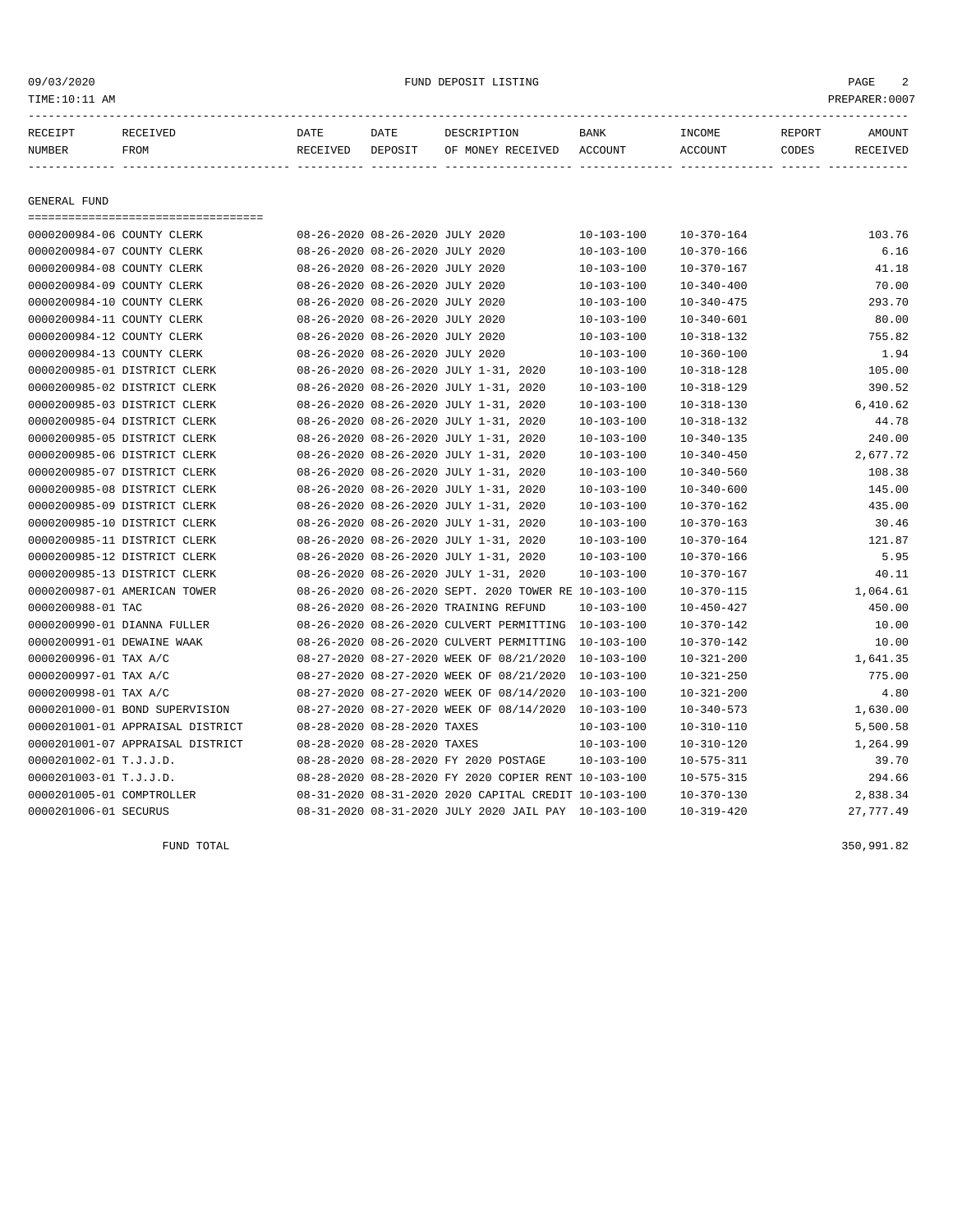TIME:10:11 AM PREPARER:0007

| RECEIPT             | RECEIVED | DATE     | DATE    | DESCRIPTION       | <b>BANK</b> | INCOME  | REPORT | AMOUNT   |
|---------------------|----------|----------|---------|-------------------|-------------|---------|--------|----------|
| NUMBER              | FROM     | RECEIVED | DEPOSIT | OF MONEY RECEIVED | ACCOUNT     | ACCOUNT | CODES  | RECEIVED |
|                     |          |          |         |                   |             |         |        |          |
|                     |          |          |         |                   |             |         |        |          |
| COURTHOUSE SECURITY |          |          |         |                   |             |         |        |          |

## ===================================

| 0000200946-02 LEGEND BANK    | 08-12-2020 08-12-2020 JULY 2020 INTEREST 11-103-100 |                  | $11 - 360 - 100$ | 10.67    |
|------------------------------|-----------------------------------------------------|------------------|------------------|----------|
| 0000200984-14 COUNTY CLERK   | 08-26-2020 08-26-2020 JULY 2020                     | $11 - 103 - 100$ | $11 - 340 - 600$ | 1,300.99 |
| 0000200985-14 DISTRICT CLERK | 08-26-2020 08-26-2020 JULY 1-31, 2020               | $11 - 103 - 100$ | $11 - 340 - 650$ | 223.64   |

FUND TOTAL 1,535.30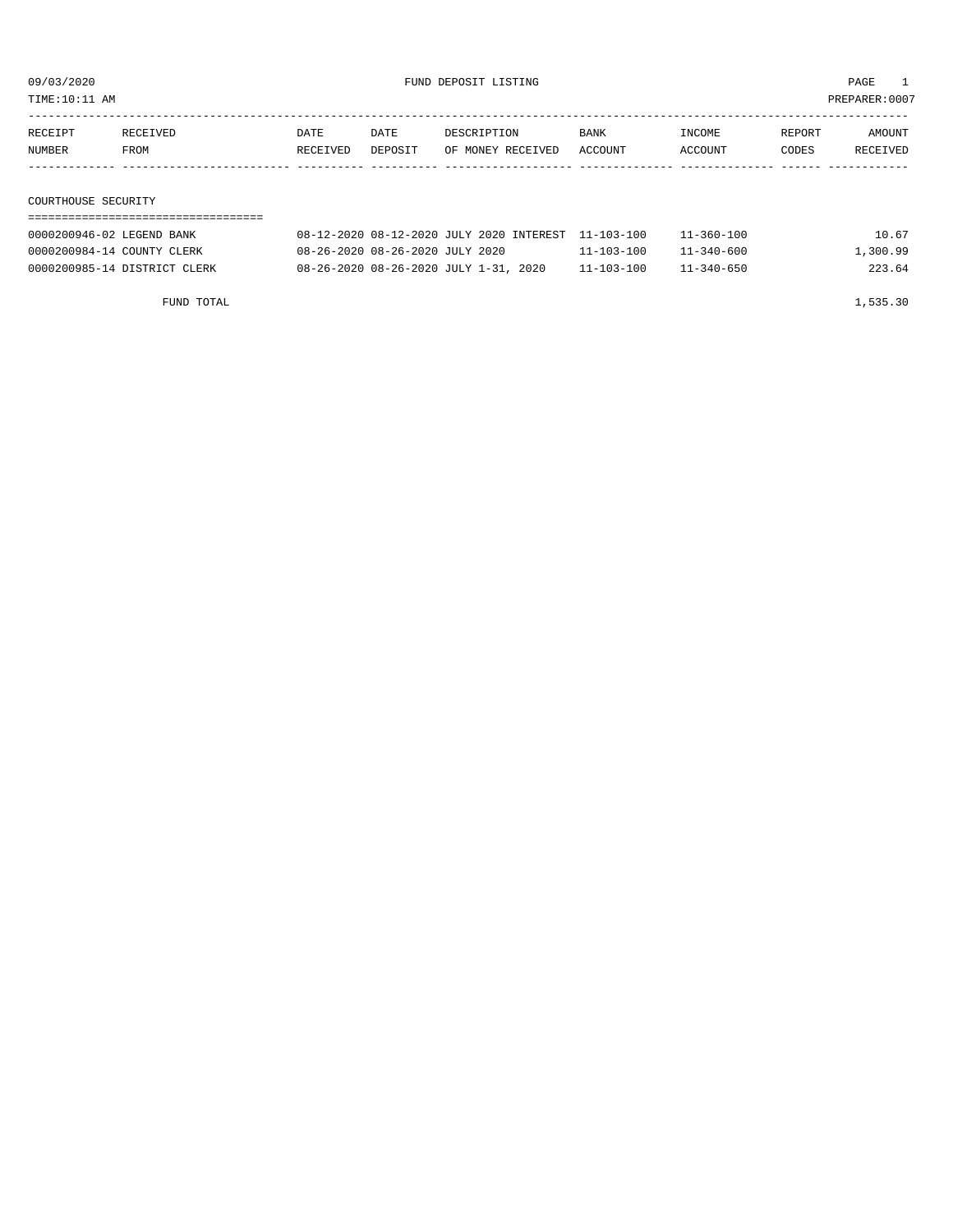TIME:10:11 AM PREPARER:0007

| RECEIPT               | RECEIVED | DATE     | DATE    | DESCRIPTION       | BANK    | INCOME  | REPORT | AMOUNT   |
|-----------------------|----------|----------|---------|-------------------|---------|---------|--------|----------|
| NUMBER                | FROM     | RECEIVED | DEPOSIT | OF MONEY RECEIVED | ACCOUNT | ACCOUNT | CODES  | RECEIVED |
|                       |          |          |         |                   |         |         |        |          |
|                       |          |          |         |                   |         |         |        |          |
| CO.CLK.VITAL STAT.FEE |          |          |         |                   |         |         |        |          |
|                       |          |          |         |                   |         |         |        |          |

| 0000200946-03 LEGEND BANK  | 08-12-2020 08-12-2020 JULY 2020 INTEREST 12-103-100 |                  | 12-360-100       | 0.01  |
|----------------------------|-----------------------------------------------------|------------------|------------------|-------|
| 0000200984-15 COUNTY CLERK | 08-26-2020 08-26-2020 JULY 2020                     | $12 - 103 - 100$ | $12 - 370 - 134$ | 55.00 |

FUND TOTAL 55.01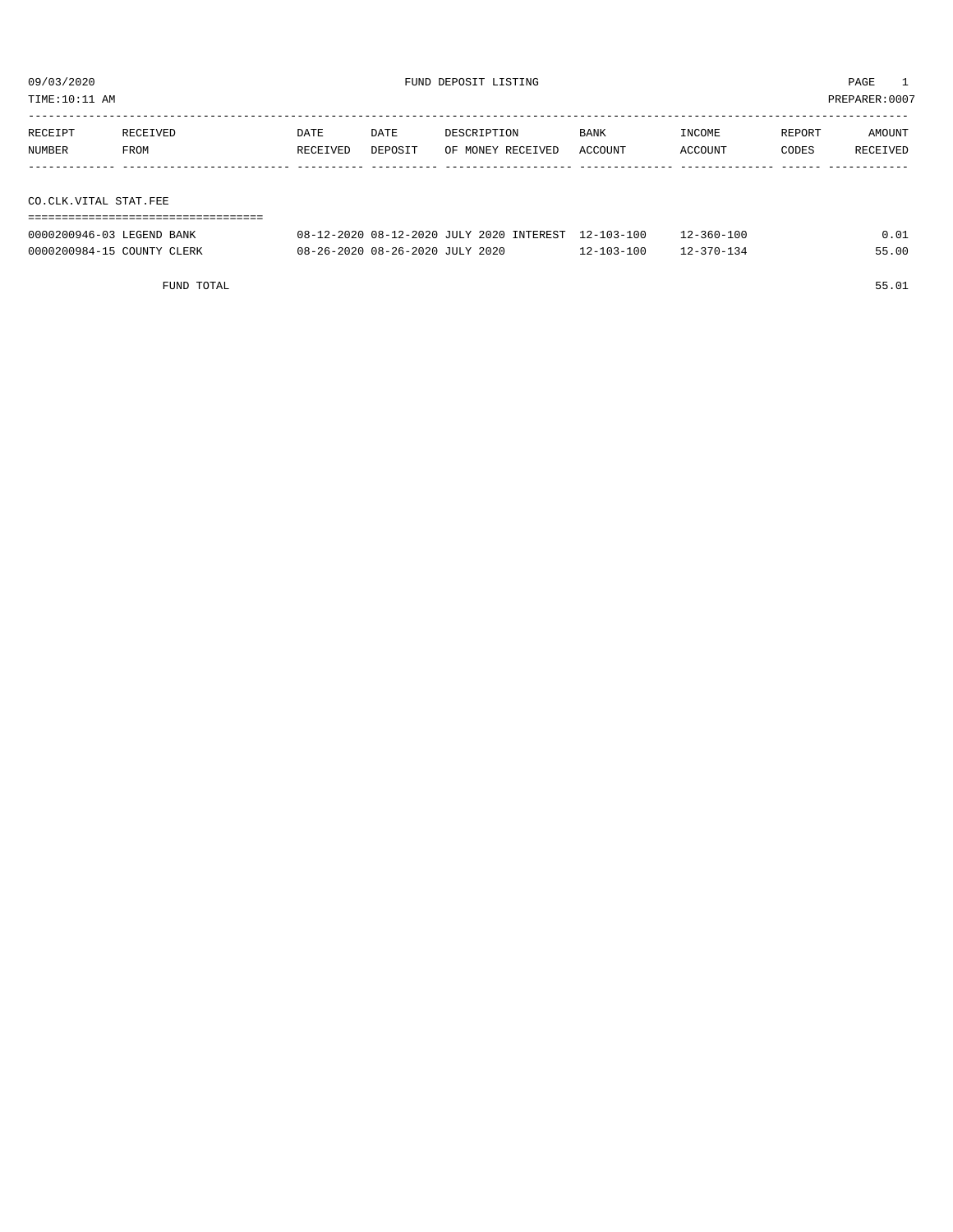| TIME:10:11 AM         |                                      |          |                                 |                   |                  |                  |        | PREPARER:0007 |
|-----------------------|--------------------------------------|----------|---------------------------------|-------------------|------------------|------------------|--------|---------------|
|                       |                                      |          |                                 |                   |                  |                  |        |               |
| RECEIPT               | RECEIVED                             | DATE     | DATE                            | DESCRIPTION       | <b>BANK</b>      | INCOME           | REPORT | AMOUNT        |
| NUMBER                | FROM                                 | RECEIVED | DEPOSIT                         | OF MONEY RECEIVED | ACCOUNT          | ACCOUNT          | CODES  | RECEIVED      |
|                       |                                      |          |                                 |                   |                  |                  |        |               |
|                       |                                      |          |                                 |                   |                  |                  |        |               |
| BAIL BONDS TRUST FUND |                                      |          |                                 |                   |                  |                  |        |               |
|                       |                                      |          |                                 |                   |                  |                  |        |               |
|                       | 0000200941-01 CARPENTER'S BAIL BONDS |          | 08-12-2020 08-12-2020 BOND FEES |                   | $13 - 103 - 113$ | $13 - 345 - 113$ |        | 120.00        |

| 0000200942-01 DOC'S BAIL BONDS         | 08-12-2020 08-12-2020 BOND FEES | $13 - 103 - 113$ | $13 - 345 - 113$ | 150.00 |
|----------------------------------------|---------------------------------|------------------|------------------|--------|
| 0000200943-01 FANNIN COUNTY BAIL BONDS | 08-12-2020 08-12-2020 BOND FEES | $13 - 103 - 113$ | $13 - 345 - 113$ | 60.00  |
| 0000200969-01 FANNIN COUNTY BAIL BONDS | 08-20-2020 08-20-2020 BOND FEES | $13 - 103 - 113$ | $13 - 345 - 113$ | 135.00 |
| 0000200970-01 CARPENTER'S BAIL BONDS   | 08-20-2020 08-20-2020 BOND FEES | $13 - 103 - 113$ | $13 - 345 - 113$ | 60.00  |
| 0000200971-01 DOC'S BAIL BONDS         | 08-20-2020 08-20-2020 BOND FEES | $13 - 103 - 113$ | $13 - 345 - 113$ | 60.00  |
| 0000200992-01 DOC'S BAIL BONDS         | 08-26-2020 08-26-2020 BOND FEES | $13 - 103 - 113$ | $13 - 345 - 113$ | 105.00 |
| 0000200993-01 FANNIN COUNTY BAIL BONDS | 08-26-2020 08-26-2020 BOND FEES | $13 - 103 - 113$ | $13 - 345 - 113$ | 30.00  |
| 0000200994-01 CARPENTER'S BAIL BONDS   | 08-26-2020 08-26-2020 BOND FEES | $13 - 103 - 113$ | $13 - 345 - 113$ | 15.00  |

FUND TOTAL 735.00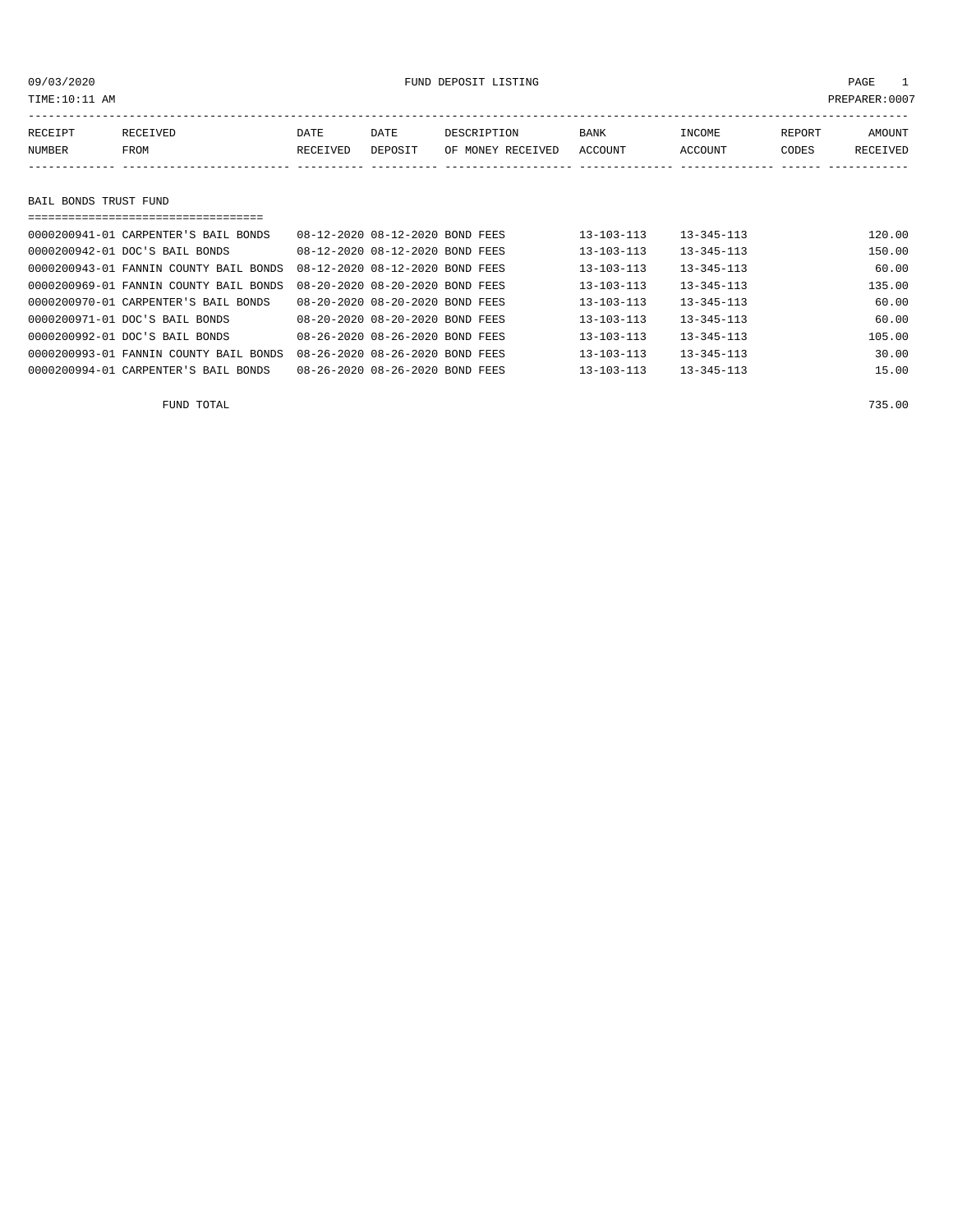| TIME:10:11 AM            |          |          |         |                   |             |         |        | PREPARER:0007 |
|--------------------------|----------|----------|---------|-------------------|-------------|---------|--------|---------------|
| RECEIPT                  | RECEIVED | DATE     | DATE    | DESCRIPTION       | <b>BANK</b> | INCOME  | REPORT | AMOUNT        |
| NUMBER                   | FROM     | RECEIVED | DEPOSIT | OF MONEY RECEIVED | ACCOUNT     | ACCOUNT | CODES  | RECEIVED      |
|                          |          |          |         |                   |             |         |        |               |
|                          |          |          |         |                   |             |         |        |               |
| PROBATE JUDGES EDUCATION |          |          |         |                   |             |         |        |               |

===================================

| 0000200984-16 COUNTY CLERK | 08-26-2020 08-26-2020 JULY 2020 | $17 - 103 - 100$ | $17 - 340 - 131$ | 55.00 |
|----------------------------|---------------------------------|------------------|------------------|-------|
|                            |                                 |                  |                  |       |

FUND TOTAL 55.00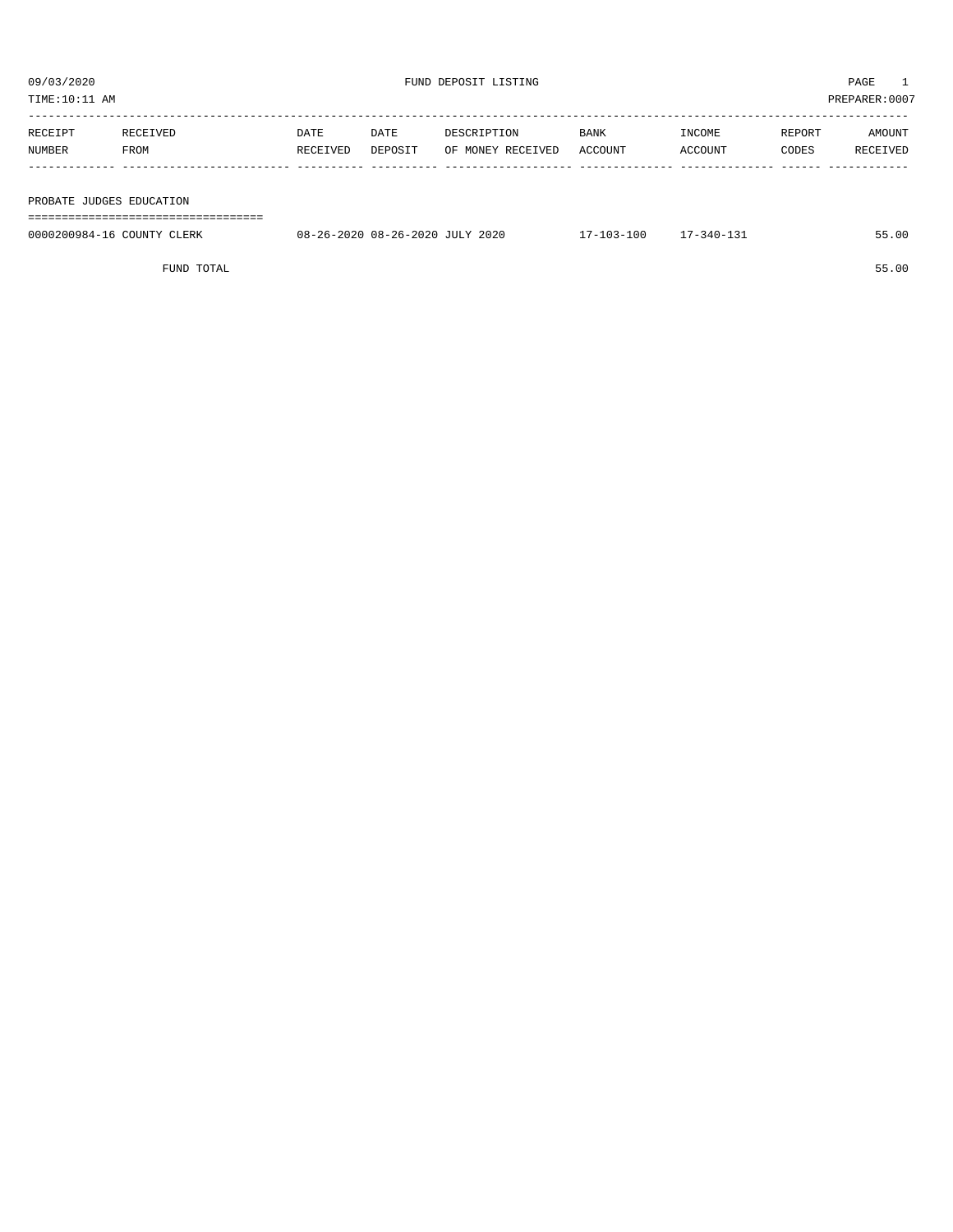TIME:10:11 AM PREPARER:0007

| RECEIPT | <b>RECEIVED</b> | DATE     | DATE    | DESCRIPTION       | <b>BANK</b>    | <b>INCOME</b> | REPORT | AMOUNT          |
|---------|-----------------|----------|---------|-------------------|----------------|---------------|--------|-----------------|
| NUMBER  | FROM            | RECEIVED | DEPOSIT | OF MONEY RECEIVED | <b>ACCOUNT</b> | ACCOUNT       | CODES  | <b>RECEIVED</b> |
|         |                 |          |         |                   |                |               |        |                 |

CO.CLERK RECORD MNGMT.

| 0000200906-01 DATA PRESERVATION | 08-03-2020 08-03-2020 SUBSCRIPTION/IMAGES 18-103-100 |                  | 18-370-131       | 2,133.50 |
|---------------------------------|------------------------------------------------------|------------------|------------------|----------|
| 0000200939-01 DATA PRESERVATION | 08-11-2020 08-11-2020 SUBSCRIPTION/IMAGES 18-103-100 |                  | 18-370-131       | 1,225.00 |
| 0000200946-04 LEGEND BANK       | 08-12-2020 08-12-2020 JULY 2020 INTEREST 18-103-100  |                  | $18 - 360 - 100$ | 5.78     |
| 0000200984-17 COUNTY CLERK      | 08-26-2020 08-26-2020 JULY 2020                      | $18 - 103 - 100$ | $18 - 370 - 133$ | 8,445.68 |

FUND TOTAL  $11,809.96$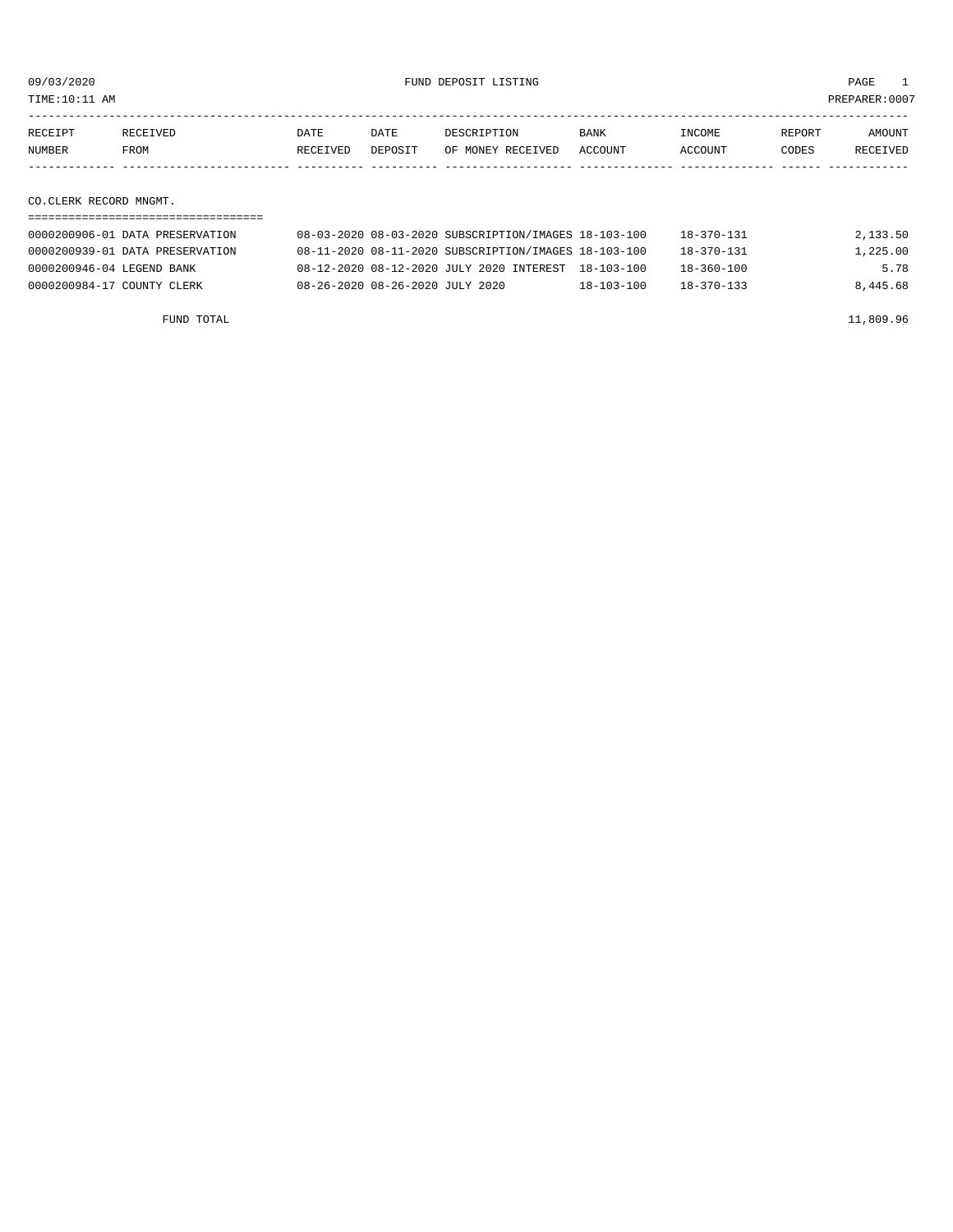TIME:10:11 AM PREPARER:0007

| RECEIPT                 | RECEIVED | DATE     | DATE    | DESCRIPTION       | <b>BANK</b> | INCOME  | REPORT | AMOUNT   |
|-------------------------|----------|----------|---------|-------------------|-------------|---------|--------|----------|
| NUMBER                  | FROM     | RECEIVED | DEPOSIT | OF MONEY RECEIVED | ACCOUNT     | ACCOUNT | CODES  | RECEIVED |
|                         |          |          |         |                   |             |         |        |          |
|                         |          |          |         |                   |             |         |        |          |
| DIST.CLK.RECORDS MNGMT. |          |          |         |                   |             |         |        |          |

| ==========================   |                                                     |            |                  |        |
|------------------------------|-----------------------------------------------------|------------|------------------|--------|
| 0000200946-05 LEGEND BANK    | 08-12-2020 08-12-2020 JULY 2020 INTEREST 19-103-100 |            | $19 - 360 - 100$ | 0.45   |
| 0000200985-15 DISTRICT CLERK | 08-26-2020 08-26-2020 JULY 1-31, 2020               | 19-103-100 | 19-370-136       | 241.01 |

FUND TOTAL 241.46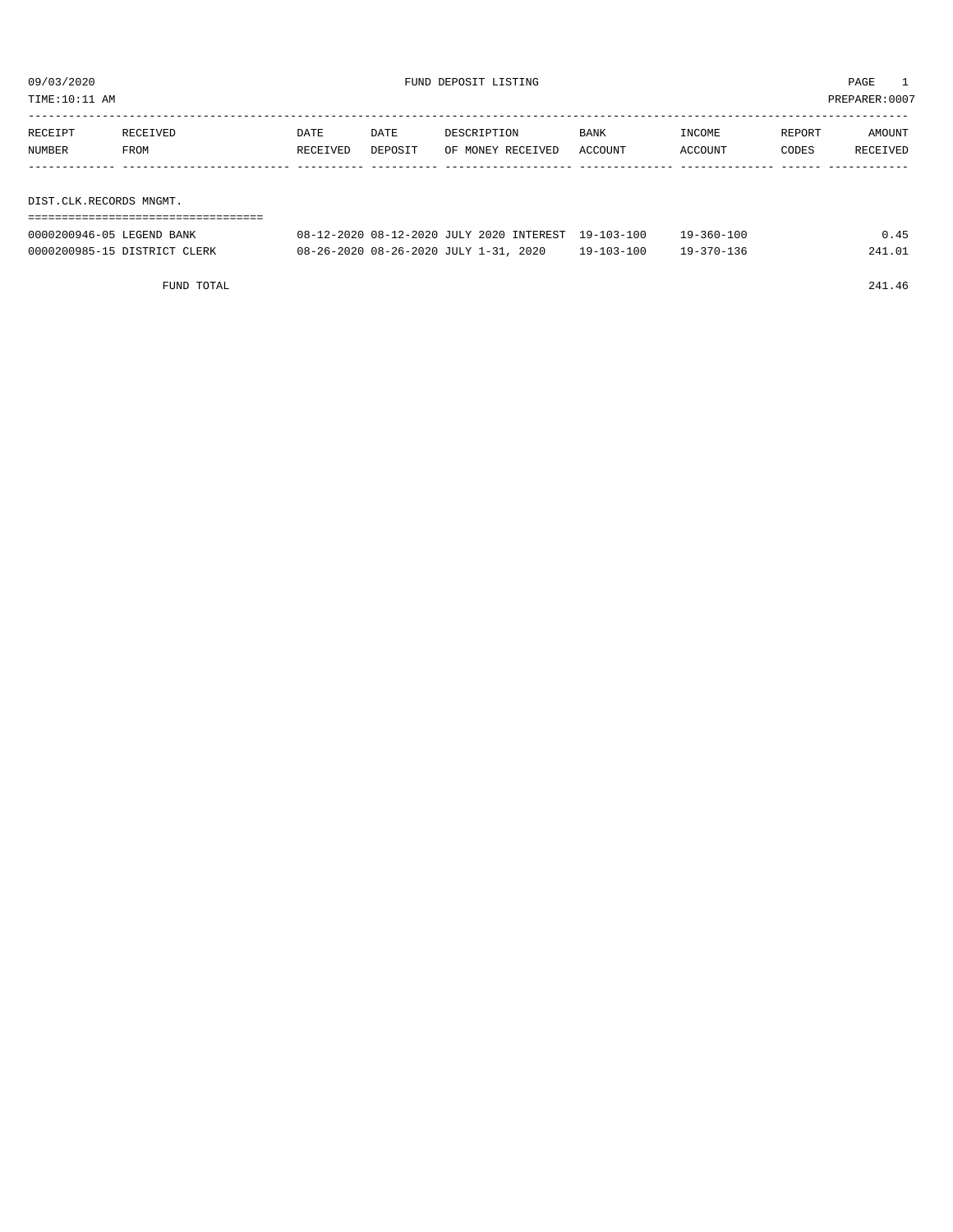09/03/2020 PAGE 1 PAGE 1 PAGE 1 PAGE 1 PAGE 1 PAGE 1 PAGE 1 PAGE 1 PAGE 1 PAGE 1 PAGE 1 PAGE 1 PAGE 1 PAGE 1 PAGE 1 PAGE 1 PAGE 1 PAGE 1 PAGE 1 PAGE 1 PAGE 1 PAGE 1 PAGE 1 PAGE 1 PAGE 1 PAGE 1 PAGE 1 PAGE 1 PAGE 1 PAGE 1 P

PREPARER:0007

| TIME:IU:II AM |  |  |  |
|---------------|--|--|--|
|               |  |  |  |

| RECEIPT                   | RECEIVED | DATE     | DATE    | DESCRIPTION       | BANK    | INCOME  | REPORT | AMOUNT   |
|---------------------------|----------|----------|---------|-------------------|---------|---------|--------|----------|
| NUMBER                    | FROM     | RECEIVED | DEPOSIT | OF MONEY RECEIVED | ACCOUNT | ACCOUNT | CODES  | RECEIVED |
|                           |          |          |         |                   |         |         |        |          |
|                           |          |          |         |                   |         |         |        |          |
| COUNTY OFFICES REC.MNGMT. |          |          |         |                   |         |         |        |          |

| 0000200946-06 LEGEND BANK    | 08-12-2020 08-12-2020 JULY 2020 INTEREST 20-103-100 |                  | 20-360-100       | 5.15   |
|------------------------------|-----------------------------------------------------|------------------|------------------|--------|
| 0000200984-18 COUNTY CLERK   | 08-26-2020 08-26-2020 JULY 2020                     | $20 - 103 - 100$ | $20 - 370 - 135$ | 291.88 |
| 0000200985-16 DISTRICT CLERK | 08-26-2020 08-26-2020 JULY 1-31, 2020               | $20 - 103 - 100$ | $20 - 370 - 135$ | 419.89 |

FUND TOTAL 716.92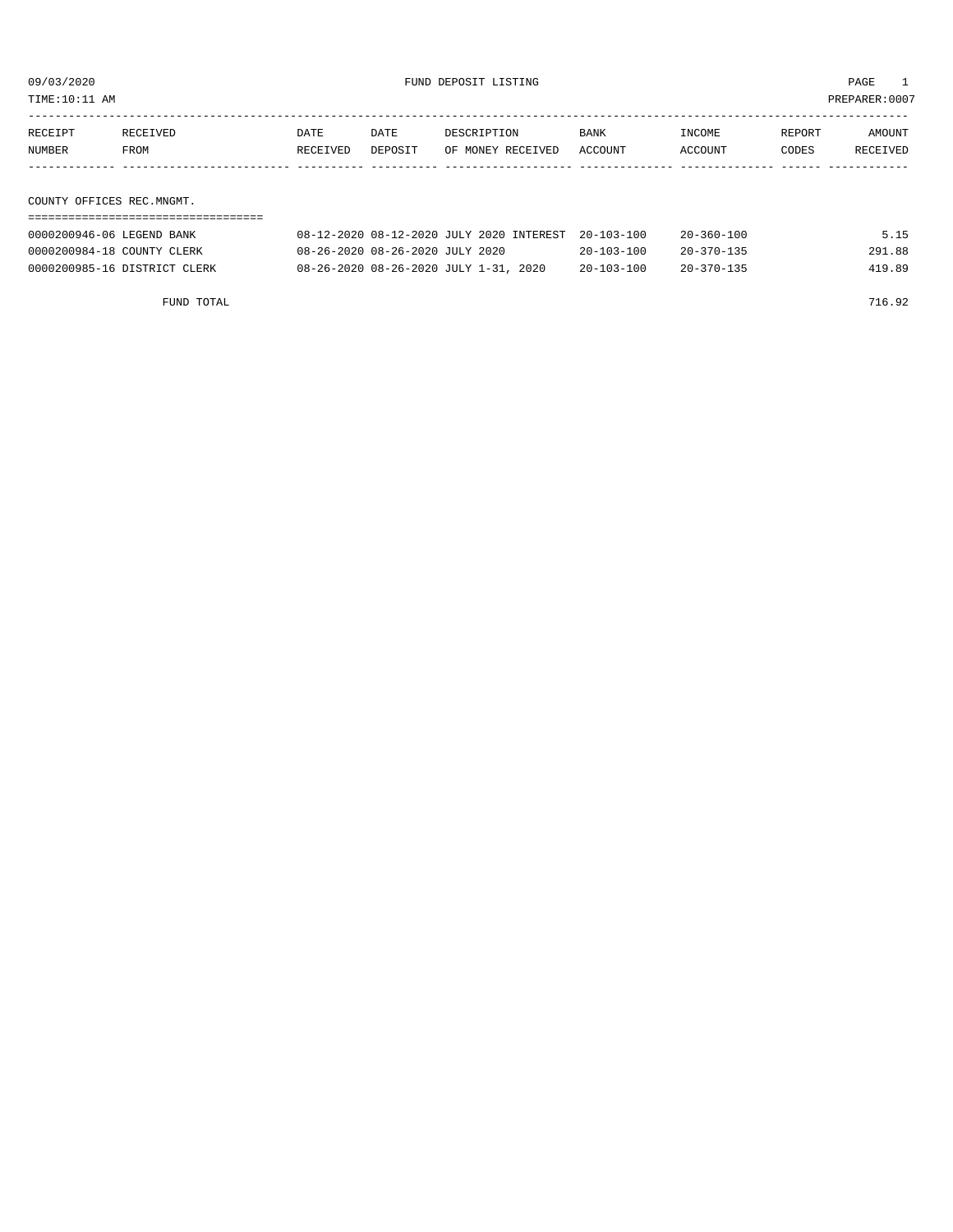09/03/2020 PUND DEPOSIT LISTING PAGE 1

| RECEIPT | <b>RECEIVED</b> | DATE     | DATE    | דידס דפר/פתח         | <b>BANK</b> | INCOME  | REPORT | AMOUNT          |
|---------|-----------------|----------|---------|----------------------|-------------|---------|--------|-----------------|
| NUMBER  | FROM            | RECEIVED | DEPOSIT | RECEIVED<br>OF MONEY | ACCOUNT     | ACCOUNT | CODES  | <b>RECEIVED</b> |
|         |                 |          |         |                      |             |         |        |                 |

FANNIN CO. R & B #1 FUND

| ==================================== |                                 |                                                      |                  |                  |          |
|--------------------------------------|---------------------------------|------------------------------------------------------|------------------|------------------|----------|
| 0000200919-02 TAX A/C                |                                 | 08-06-2020 08-06-2020 WEEK OF 07/17/2020             | $21 - 103 - 100$ | $21 - 321 - 300$ | 30.57    |
| 0000200920-02 TAX A/C                |                                 | 08-06-2020 08-06-2020 WEEK OF 07/24/2020             | $21 - 103 - 100$ | $21 - 321 - 300$ | 8.15     |
| 0000200921-02 TAX A/C                |                                 | 08-06-2020 08-06-2020 WEEK OF 07/31/2020             | $21 - 103 - 100$ | $21 - 321 - 300$ | 2.04     |
| 0000200922-02 TAX A/C                |                                 | 08-06-2020 08-06-2020 WEEK OF 07/31/2020             | $21 - 103 - 100$ | $21 - 321 - 300$ | 1,777.14 |
| 0000200926-02 TEXPOOL                |                                 | 08-06-2020 08-06-2020 JULY 2020 INTEREST             | $21 - 103 - 175$ | $21 - 360 - 100$ | 3.25     |
| 0000200927-04 APPRAISAL DISTRICT     | 08-07-2020 08-07-2020 TAXES     |                                                      | $21 - 103 - 100$ | $21 - 310 - 110$ | 1,374.97 |
| 0000200927-10 APPRAISAL DISTRICT     | 08-07-2020 08-07-2020 TAXES     |                                                      | $21 - 103 - 100$ | $21 - 310 - 120$ | 86.70    |
| 0000200946-07 LEGEND BANK            |                                 | 08-12-2020 08-12-2020 JULY 2020 INTEREST             | $21 - 103 - 100$ | $21 - 360 - 100$ | 30.48    |
| 0000200953-03 APPRAISAL DISTRICT     | 08-14-2020 08-14-2020 TAXES     |                                                      | $21 - 103 - 100$ | $21 - 310 - 110$ | 949.40   |
| 0000200953-09 APPRAISAL DISTRICT     | 08-14-2020 08-14-2020 TAXES     |                                                      | $21 - 103 - 100$ | $21 - 310 - 120$ | 133.50   |
| 0000200954-02 COMPTROLLER            |                                 | 08-14-2020 08-14-2020 JUNE 2020 LOCAL SAL 21-103-100 |                  | $21 - 318 - 160$ | 6,033.47 |
| 0000200955-02 TAX A/C                |                                 | 08-14-2020 08-14-2020 WEEK OF 08/07/2020             | $21 - 103 - 100$ | $21 - 321 - 300$ | 10.19    |
| 0000200957-02 TAX A/C                |                                 | 08-14-2020 08-14-2020 WEEK OF 08/07/2020             | $21 - 103 - 100$ | $21 - 321 - 300$ | 1,713.96 |
| 0000200972-02 TAX A/C                |                                 | 08-20-2020 08-20-2020 WEEK OF 08/14/2020             | $21 - 103 - 100$ | $21 - 321 - 300$ | 1,377.69 |
| 0000200974-04 APPRAISAL DISTRICT     | 08-21-2020 08-21-2020 TAXES     |                                                      | $21 - 103 - 100$ | $21 - 310 - 110$ | 204.41   |
| 0000200974-10 APPRAISAL DISTRICT     | 08-21-2020 08-21-2020 TAXES     |                                                      | $21 - 103 - 100$ | $21 - 310 - 120$ | 210.41   |
| 0000200984-20 COUNTY CLERK           | 08-26-2020 08-26-2020 JULY 2020 |                                                      | $21 - 103 - 100$ | $21 - 350 - 403$ | 695.94   |
| 0000200985-19 DISTRICT CLERK         |                                 | 08-26-2020 08-26-2020 JULY 1-31, 2020                | $21 - 103 - 100$ | $21 - 350 - 450$ | 614.86   |
| 0000200990-02 DIANNA FULLER          |                                 | 08-26-2020 08-26-2020 CULVERT PERMITTING             | $21 - 103 - 100$ | $21 - 370 - 142$ | 20.00    |
| 0000200996-02 TAX A/C                |                                 | 08-27-2020 08-27-2020 WEEK OF 08/21/2020             | $21 - 103 - 100$ | $21 - 321 - 300$ | 1,285.98 |
| 0000200998-02 TAX A/C                |                                 | 08-27-2020 08-27-2020 WEEK OF 08/14/2020             | $21 - 103 - 100$ | $21 - 321 - 300$ | 2.04     |
| 0000201001-03 APPRAISAL DISTRICT     | 08-28-2020 08-28-2020 TAXES     |                                                      | $21 - 103 - 100$ | $21 - 310 - 110$ | 316.19   |
| 0000201001-09 APPRAISAL DISTRICT     | 08-28-2020 08-28-2020 TAXES     |                                                      | $21 - 103 - 100$ | $21 - 310 - 120$ | 72.72    |

FUND TOTAL 16,954.06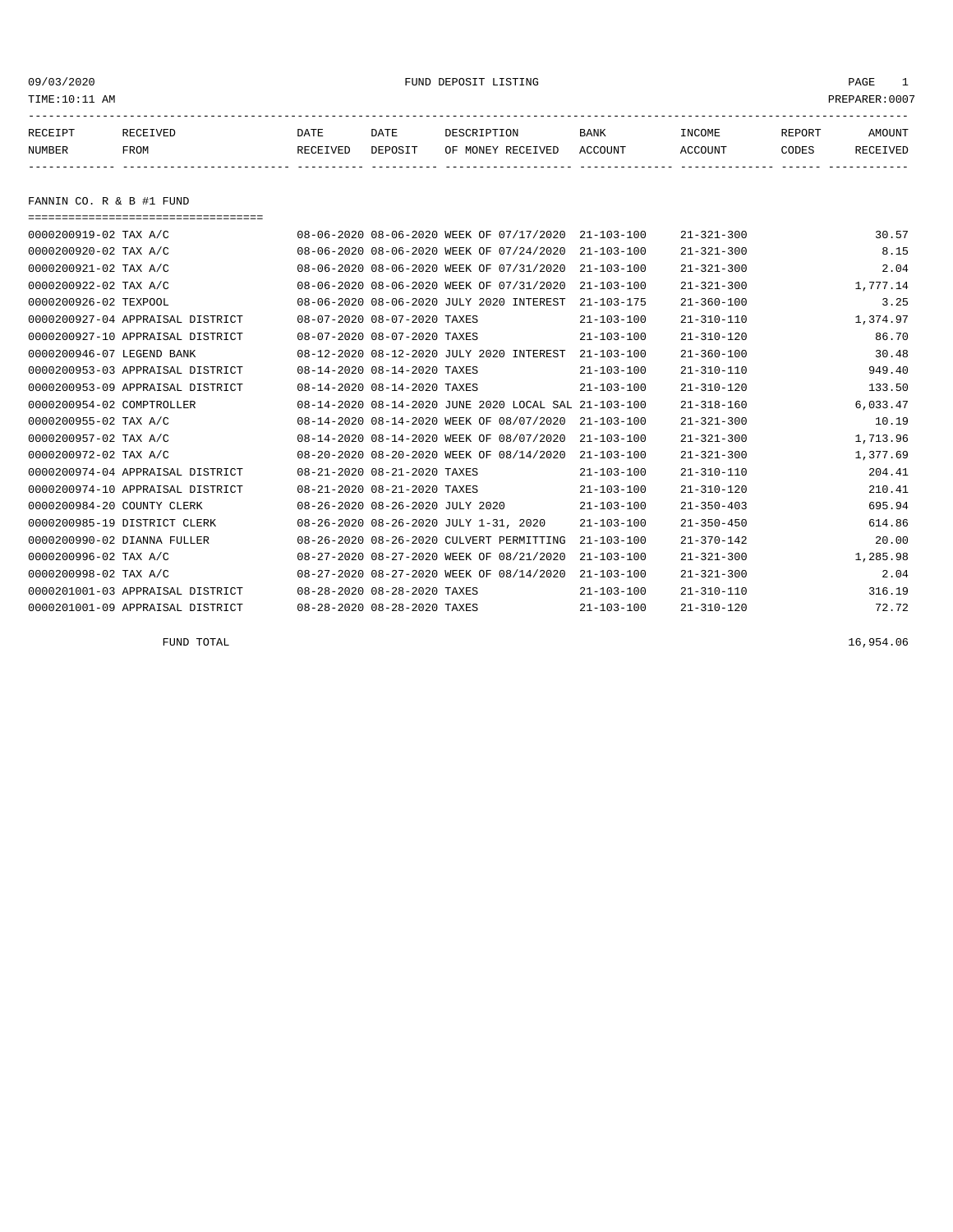09/03/2020 FUND DEPOSIT LISTING PAGE 1

| RECEIPT | <b>RECEIVED</b> | DATE     | DATE    | דידס דפר/פתח         | <b>BANK</b> | INCOME  | REPORT | AMOUNT          |
|---------|-----------------|----------|---------|----------------------|-------------|---------|--------|-----------------|
| NUMBER  | FROM            | RECEIVED | DEPOSIT | RECEIVED<br>OF MONEY | ACCOUNT     | ACCOUNT | CODES  | <b>RECEIVED</b> |
|         |                 |          |         |                      |             |         |        |                 |

FANNIN CO. R & B #2 FUND

| ===================================== |                                 |                                                      |                  |                  |           |
|---------------------------------------|---------------------------------|------------------------------------------------------|------------------|------------------|-----------|
| 0000200919-03 TAX A/C                 |                                 | 08-06-2020 08-06-2020 WEEK OF 07/17/2020             | $22 - 103 - 100$ | $22 - 321 - 300$ | 35.61     |
| 0000200920-03 TAX A/C                 |                                 | 08-06-2020 08-06-2020 WEEK OF 07/24/2020             | $22 - 103 - 100$ | $22 - 321 - 300$ | 9.50      |
| 0000200921-03 TAX A/C                 |                                 | 08-06-2020 08-06-2020 WEEK OF 07/31/2020             | $22 - 103 - 100$ | $22 - 321 - 300$ | 2.37      |
| 0000200922-03 TAX A/C                 |                                 | 08-06-2020 08-06-2020 WEEK OF 07/31/2020             | $22 - 103 - 100$ | $22 - 321 - 300$ | 2,070.13  |
| 0000200926-03 TEXPOOL                 |                                 | 08-06-2020 08-06-2020 JULY 2020 INTEREST             | $22 - 103 - 175$ | $22 - 360 - 100$ | 46.32     |
| 0000200927-05 APPRAISAL DISTRICT      | 08-07-2020 08-07-2020 TAXES     |                                                      | $22 - 103 - 100$ | $22 - 310 - 110$ | 1,601.65  |
| 0000200927-11 APPRAISAL DISTRICT      | 08-07-2020 08-07-2020 TAXES     |                                                      | $22 - 103 - 100$ | $22 - 310 - 120$ | 100.99    |
| 0000200933-01 AUCTIONEEREXPRESS.COM   |                                 | 08-10-2020 08-10-2020 SALE OF EQUIPMENT              | 22-103-100       | $22 - 364 - 163$ | 29,553.75 |
| 0000200936-01 MARIBEL RAMITEZ         | 08-11-2020 08-11-2020 CULVERT   |                                                      | $22 - 103 - 100$ | $22 - 370 - 145$ | 149.40    |
| 0000200937-01 CASE TYLER MARTIN       | 08-11-2020 08-11-2020 CULVERT   |                                                      | $22 - 103 - 100$ | $22 - 370 - 145$ | 456.40    |
| 0000200938-01 ROBERT D. KEHN          | 08-11-2020 08-11-2020 CULVERT   |                                                      | $22 - 103 - 100$ | $22 - 370 - 145$ | 373.20    |
| 0000200946-08 LEGEND BANK             |                                 | 08-12-2020 08-12-2020 JULY 2020 INTEREST             | $22 - 103 - 100$ | $22 - 360 - 100$ | 35.29     |
| 0000200948-01 JUSTIN STIBBENS         | 08-13-2020 08-13-2020 CULVERT   |                                                      | $22 - 103 - 100$ | $22 - 370 - 145$ | 534.00    |
| 0000200949-01 MARIE LE LEVERE         | 08-13-2020 08-13-2020 CULVERT   |                                                      | $22 - 103 - 100$ | $22 - 370 - 145$ | 334.80    |
| 0000200953-04 APPRAISAL DISTRICT      | 08-14-2020 08-14-2020 TAXES     |                                                      | $22 - 103 - 100$ | $22 - 310 - 110$ | 1,105.93  |
| 0000200953-10 APPRAISAL DISTRICT      | 08-14-2020 08-14-2020 TAXES     |                                                      | $22 - 103 - 100$ | $22 - 310 - 120$ | 155.51    |
| 0000200954-03 COMPTROLLER             |                                 | 08-14-2020 08-14-2020 JUNE 2020 LOCAL SAL 22-103-100 |                  | $22 - 318 - 160$ | 7,028.20  |
| 0000200955-03 TAX A/C                 |                                 | 08-14-2020 08-14-2020 WEEK OF 08/07/2020             | $22 - 103 - 100$ | $22 - 321 - 300$ | 11.87     |
| 0000200957-03 TAX A/C                 |                                 | 08-14-2020 08-14-2020 WEEK OF 08/07/2020             | $22 - 103 - 100$ | $22 - 321 - 300$ | 1,996.53  |
| 0000200972-03 TAX A/C                 |                                 | 08-20-2020 08-20-2020 WEEK OF 08/14/2020             | $22 - 103 - 100$ | $22 - 321 - 300$ | 1,604.82  |
| 0000200974-05 APPRAISAL DISTRICT      | 08-21-2020 08-21-2020 TAXES     |                                                      | $22 - 103 - 100$ | $22 - 310 - 110$ | 238.11    |
| 0000200974-11 APPRAISAL DISTRICT      | 08-21-2020 08-21-2020 TAXES     |                                                      | $22 - 103 - 100$ | $22 - 310 - 120$ | 245.09    |
| 0000200983-02 JAMES BAXTER            |                                 | 08-26-2020 08-26-2020 CULVERT PERMITTING             | $22 - 103 - 100$ | $22 - 370 - 142$ | 20.00     |
| 0000200984-21 COUNTY CLERK            | 08-26-2020 08-26-2020 JULY 2020 |                                                      | $22 - 103 - 100$ | $22 - 350 - 403$ | 810.67    |
| 0000200985-20 DISTRICT CLERK          |                                 | 08-26-2020 08-26-2020 JULY 1-31, 2020                | $22 - 103 - 100$ | $22 - 350 - 450$ | 716.23    |
| 0000200996-03 TAX A/C                 |                                 | 08-27-2020 08-27-2020 WEEK OF 08/21/2020             | $22 - 103 - 100$ | $22 - 321 - 300$ | 1,497.99  |
| 0000200998-03 TAX A/C                 |                                 | 08-27-2020 08-27-2020 WEEK OF 08/14/2020             | $22 - 103 - 100$ | $22 - 321 - 300$ | 2.37      |
| 0000201001-04 APPRAISAL DISTRICT      | 08-28-2020 08-28-2020 TAXES     |                                                      | $22 - 103 - 100$ | $22 - 310 - 110$ | 368.31    |
| 0000201001-10 APPRAISAL DISTRICT      | 08-28-2020 08-28-2020 TAXES     |                                                      | $22 - 103 - 100$ | $22 - 310 - 120$ | 84.71     |

FUND TOTAL  $51,189.75$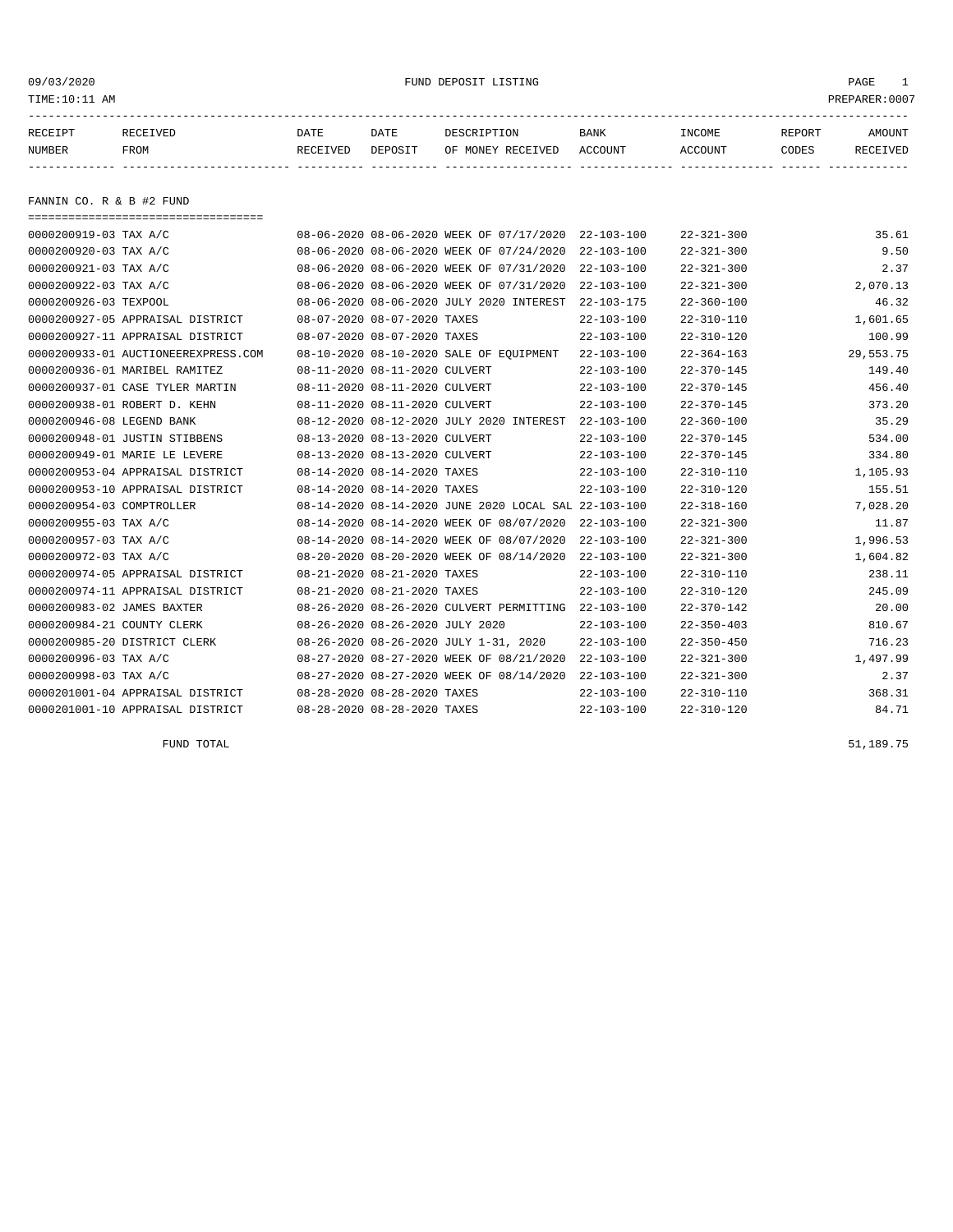#### 09/03/2020 PUND DEPOSIT LISTING PAGE 1

| RECEIPT | <b>RECEIVED</b> | DATE     | DATE    | דידס דפר/פתח         | <b>BANK</b> | INCOME  | REPORT | AMOUNT          |
|---------|-----------------|----------|---------|----------------------|-------------|---------|--------|-----------------|
| NUMBER  | FROM            | RECEIVED | DEPOSIT | RECEIVED<br>OF MONEY | ACCOUNT     | ACCOUNT | CODES  | <b>RECEIVED</b> |
|         |                 |          |         |                      |             |         |        |                 |

FANNIN CO. R & B #3 FUND

| ===================================== |                                 |                                                      |                  |                  |           |
|---------------------------------------|---------------------------------|------------------------------------------------------|------------------|------------------|-----------|
| 0000200911-01 RON FOSTER CONSTRUCTION | 08-05-2020 08-05-2020 CULVERT   |                                                      | $23 - 103 - 100$ | $23 - 370 - 145$ | 483.00    |
| 0000200919-04 TAX A/C                 |                                 | 08-06-2020 08-06-2020 WEEK OF 07/17/2020             | 23-103-100       | $23 - 321 - 300$ | 53.41     |
| 0000200920-04 TAX A/C                 |                                 | 08-06-2020 08-06-2020 WEEK OF 07/24/2020             | $23 - 103 - 100$ | $23 - 321 - 300$ | 14.24     |
| 0000200921-04 TAX A/C                 |                                 | 08-06-2020 08-06-2020 WEEK OF 07/31/2020             | $23 - 103 - 100$ | $23 - 321 - 300$ | 3.56      |
| 0000200922-04 TAX A/C                 |                                 | 08-06-2020 08-06-2020 WEEK OF 07/31/2020             | $23 - 103 - 100$ | $23 - 321 - 300$ | 3,105.19  |
| 0000200926-04 TEXPOOL                 |                                 | 08-06-2020 08-06-2020 JULY 2020 INTEREST             | $23 - 103 - 175$ | $23 - 360 - 100$ | 109.77    |
| 0000200927-06 APPRAISAL DISTRICT      | 08-07-2020 08-07-2020 TAXES     |                                                      | $23 - 103 - 100$ | $23 - 310 - 110$ | 2,402.48  |
| 0000200927-12 APPRAISAL DISTRICT      | 08-07-2020 08-07-2020 TAXES     |                                                      | $23 - 103 - 100$ | $23 - 310 - 120$ | 151.48    |
| 0000200931-01 CITY OF HONEY GROVE     |                                 | 08-10-2020 08-10-2020 TWO LOADS OF GRAVEL 23-103-100 |                  | $23 - 370 - 145$ | 78.03     |
| 0000200933-02 AUCTIONEEREXPRESS.COM   |                                 | 08-10-2020 08-10-2020 SALE OF EQUIPMENT              | $23 - 103 - 100$ | $23 - 364 - 163$ | 5,039.40  |
| 0000200946-09 LEGEND BANK             |                                 | 08-12-2020 08-12-2020 JULY 2020 INTEREST             | 23-103-100       | $23 - 360 - 100$ | 31.84     |
| 0000200950-01 AUDREY KEITH PELTON     | 08-13-2020 08-13-2020 CULVERT   |                                                      | $23 - 103 - 100$ | $23 - 370 - 145$ | 504.00    |
| 0000200951-01 PEGGY L. SIMMONS        | 08-13-2020 08-13-2020 CULVERT   |                                                      | $23 - 103 - 100$ | $23 - 370 - 145$ | 504.00    |
| 0000200953-05 APPRAISAL DISTRICT      | 08-14-2020 08-14-2020 TAXES     |                                                      | $23 - 103 - 100$ | $23 - 310 - 110$ | 1,658.90  |
| 0000200953-11 APPRAISAL DISTRICT      | 08-14-2020 08-14-2020 TAXES     |                                                      | $23 - 103 - 100$ | $23 - 310 - 120$ | 233.25    |
| 0000200954-04 COMPTROLLER             |                                 | 08-14-2020 08-14-2020 JUNE 2020 LOCAL SAL 23-103-100 |                  | $23 - 318 - 160$ | 10,542.30 |
| 0000200955-04 TAX A/C                 |                                 | 08-14-2020 08-14-2020 WEEK OF 08/07/2020             | 23-103-100       | $23 - 321 - 300$ | 17.81     |
| 0000200957-04 TAX A/C                 |                                 | 08-14-2020 08-14-2020 WEEK OF 08/07/2020             | $23 - 103 - 100$ | $23 - 321 - 300$ | 2,994.80  |
| 0000200967-01 C. BAILEY               | 08-18-2020 08-18-2020 CULVERT   |                                                      | $23 - 103 - 100$ | $23 - 370 - 145$ | 422.00    |
| 0000200968-01 RUSSELL R. SMITH        | 08-19-2020 08-19-2020 CULVERT   |                                                      | $23 - 103 - 100$ | $23 - 370 - 145$ | 483.00    |
| 0000200972-04 TAX A/C                 |                                 | 08-20-2020 08-20-2020 WEEK OF 08/14/2020 23-103-100  |                  | $23 - 321 - 300$ | 2,407.24  |
| 0000200974-06 APPRAISAL DISTRICT      | 08-21-2020 08-21-2020 TAXES     |                                                      | $23 - 103 - 100$ | $23 - 310 - 110$ | 357.15    |
| 0000200974-12 APPRAISAL DISTRICT      | 08-21-2020 08-21-2020 TAXES     |                                                      | $23 - 103 - 100$ | $23 - 310 - 120$ | 367.64    |
| 0000200984-22 COUNTY CLERK            | 08-26-2020 08-26-2020 JULY 2020 |                                                      | $23 - 103 - 100$ | $23 - 350 - 403$ | 1,216.01  |
| 0000200985-21 DISTRICT CLERK          |                                 | 08-26-2020 08-26-2020 JULY 1-31, 2020                | $23 - 103 - 100$ | $23 - 350 - 450$ | 1,074.33  |
| 0000200989-01 KAREN AYCOCK            | 08-26-2020 08-26-2020 CULVERT   |                                                      | $23 - 103 - 100$ | $23 - 370 - 145$ | 483.00    |
| 0000200991-02 DEWAINE WAAK            |                                 | 08-26-2020 08-26-2020 CULVERT PERMITTING             | 23-103-100       | $23 - 370 - 142$ | 20.00     |
| 0000200996-04 TAX A/C                 |                                 | 08-27-2020 08-27-2020 WEEK OF 08/21/2020             | $23 - 103 - 100$ | $23 - 321 - 300$ | 2,246.99  |
| 0000200998-04 TAX A/C                 |                                 | 08-27-2020 08-27-2020 WEEK OF 08/14/2020             | 23-103-100       | $23 - 321 - 300$ | 3.56      |
| 0000201001-05 APPRAISAL DISTRICT      | 08-28-2020 08-28-2020 TAXES     |                                                      | $23 - 103 - 100$ | $23 - 310 - 110$ | 552.47    |
| 0000201001-11 APPRAISAL DISTRICT      | 08-28-2020 08-28-2020 TAXES     |                                                      | $23 - 103 - 100$ | $23 - 310 - 120$ | 127.05    |

FUND TOTAL 37,687.90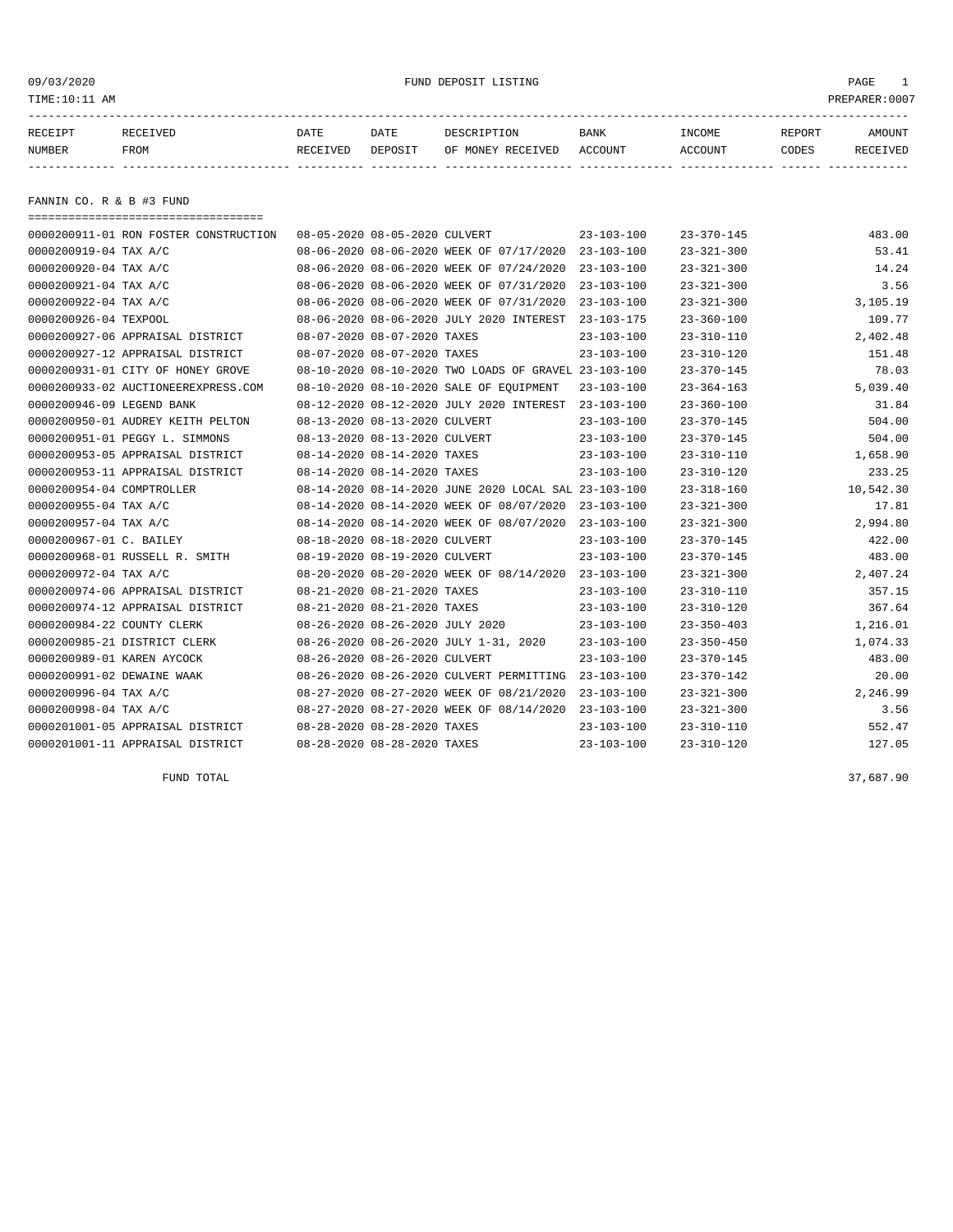09/03/2020 PUND DEPOSIT LISTING PAGE 1

| RECEIPT | RECEIVED | DATE     | DATE    | DESCRIPTION       | <b>BANK</b> | <b>INCOME</b> | <b>REPORT</b> | <b>AMOUNT</b>   |
|---------|----------|----------|---------|-------------------|-------------|---------------|---------------|-----------------|
| NUMBER  | FROM     | RECEIVED | DEPOSIT | OF MONEY RECEIVED | ACCOUNT     | ACCOUNT       | CODES         | <b>RECEIVED</b> |
|         |          |          |         |                   |             |               |               |                 |

FANNIN CO. R & B #4 FUND

|                              | ===================================== |                                |                                 |                                                      |                  |                  |          |
|------------------------------|---------------------------------------|--------------------------------|---------------------------------|------------------------------------------------------|------------------|------------------|----------|
|                              | 0000200910-01 JOHNNIE LEEMAN MILLS    | 08-04-2020 08-04-2020 TIN HORN |                                 |                                                      | $24 - 103 - 100$ | $24 - 370 - 145$ | 368.40   |
| 0000200919-05 TAX A/C        |                                       |                                |                                 | 08-06-2020 08-06-2020 WEEK OF 07/17/2020             | $24 - 103 - 100$ | $24 - 321 - 300$ | 30.41    |
| 0000200920-05 TAX A/C        |                                       |                                |                                 | 08-06-2020 08-06-2020 WEEK OF 07/24/2020             | $24 - 103 - 100$ | $24 - 321 - 300$ | 8.11     |
| 0000200921-05 TAX A/C        |                                       |                                |                                 | 08-06-2020 08-06-2020 WEEK OF 07/31/2020             | $24 - 103 - 100$ | $24 - 321 - 300$ | 2.03     |
| 0000200922-05 TAX A/C        |                                       |                                |                                 | 08-06-2020 08-06-2020 WEEK OF 07/31/2020             | $24 - 103 - 100$ | $24 - 321 - 300$ | 1,767.54 |
| 0000200926-05 TEXPOOL        |                                       |                                |                                 | 08-06-2020 08-06-2020 JULY 2020 INTEREST             | $24 - 103 - 175$ | $24 - 360 - 100$ | 19.42    |
|                              | 0000200927-07 APPRAISAL DISTRICT      | 08-07-2020 08-07-2020 TAXES    |                                 |                                                      | $24 - 103 - 100$ | $24 - 310 - 110$ | 1,367.55 |
|                              | 0000200927-13 APPRAISAL DISTRICT      |                                | 08-07-2020 08-07-2020 TAXES     |                                                      | $24 - 103 - 100$ | $24 - 310 - 120$ | 86.23    |
|                              | 0000200933-03 AUCTIONEEREXPRESS.COM   |                                |                                 | 08-10-2020 08-10-2020 SALE OF EOUIPMENT              | $24 - 103 - 100$ | $24 - 364 - 163$ | 9,393.37 |
|                              | 0000200945-01 69 METAL RECYCLERS      |                                |                                 | 08-12-2020 08-12-2020 SALE OF RECYCLED MA 24-103-100 |                  | $24 - 370 - 146$ | 575.00   |
| 0000200946-10 LEGEND BANK    |                                       |                                |                                 | 08-12-2020 08-12-2020 JULY 2020 INTEREST             | $24 - 103 - 100$ | $24 - 360 - 100$ | 28.19    |
| 0000200947-01 JACKIE TAYLOR  |                                       |                                | 08-13-2020 08-13-2020 TIN HORN  |                                                      | $24 - 103 - 100$ | $24 - 370 - 145$ | 321.60   |
|                              | 0000200953-06 APPRAISAL DISTRICT      | 08-14-2020 08-14-2020 TAXES    |                                 |                                                      | $24 - 103 - 100$ | $24 - 310 - 110$ | 944.28   |
|                              | 0000200953-12 APPRAISAL DISTRICT      | 08-14-2020 08-14-2020 TAXES    |                                 |                                                      | $24 - 103 - 100$ | $24 - 310 - 120$ | 132.78   |
| 0000200954-05 COMPTROLLER    |                                       |                                |                                 | 08-14-2020 08-14-2020 JUNE 2020 LOCAL SAL 24-103-100 |                  | $24 - 318 - 160$ | 6,000.91 |
| 0000200955-05 TAX A/C        |                                       |                                |                                 | 08-14-2020 08-14-2020 WEEK OF 08/07/2020             | $24 - 103 - 100$ | $24 - 321 - 300$ | 10.13    |
| 0000200957-05 TAX A/C        |                                       |                                |                                 | 08-14-2020 08-14-2020 WEEK OF 08/07/2020             | $24 - 103 - 100$ | $24 - 321 - 300$ | 1,704.71 |
| 0000200972-05 TAX A/C        |                                       |                                |                                 | 08-20-2020 08-20-2020 WEEK OF 08/14/2020             | $24 - 103 - 100$ | $24 - 321 - 300$ | 1,370.25 |
|                              | 0000200974-07 APPRAISAL DISTRICT      |                                | 08-21-2020 08-21-2020 TAXES     |                                                      | $24 - 103 - 100$ | $24 - 310 - 110$ | 203.30   |
|                              | 0000200974-13 APPRAISAL DISTRICT      | 08-21-2020 08-21-2020 TAXES    |                                 |                                                      | $24 - 103 - 100$ | $24 - 310 - 120$ | 209.27   |
| 0000200984-23 COUNTY CLERK   |                                       |                                | 08-26-2020 08-26-2020 JULY 2020 |                                                      | $24 - 103 - 100$ | $24 - 350 - 403$ | 692.18   |
| 0000200985-22 DISTRICT CLERK |                                       |                                |                                 | 08-26-2020 08-26-2020 JULY 1-31, 2020                | $24 - 103 - 100$ | $24 - 350 - 450$ | 611.54   |
| 0000200995-01 DODD CITY VFD  |                                       | 08-27-2020 08-27-2020 FUEL     |                                 |                                                      | $24 - 103 - 100$ | $24 - 370 - 145$ | 43.98    |
| 0000200996-05 TAX A/C        |                                       |                                |                                 | 08-27-2020 08-27-2020 WEEK OF 08/21/2020             | $24 - 103 - 100$ | $24 - 321 - 300$ | 1,279.04 |
| 0000200998-05 TAX A/C        |                                       |                                |                                 | 08-27-2020 08-27-2020 WEEK OF 08/14/2020             | $24 - 103 - 100$ | $24 - 321 - 300$ | 2.03     |
|                              | 0000201001-06 APPRAISAL DISTRICT      | 08-28-2020 08-28-2020 TAXES    |                                 |                                                      | $24 - 103 - 100$ | $24 - 310 - 110$ | 314.48   |
|                              | 0000201001-12 APPRAISAL DISTRICT      |                                | 08-28-2020 08-28-2020 TAXES     |                                                      | $24 - 103 - 100$ | $24 - 310 - 120$ | 72.32    |

FUND TOTAL 27,559.05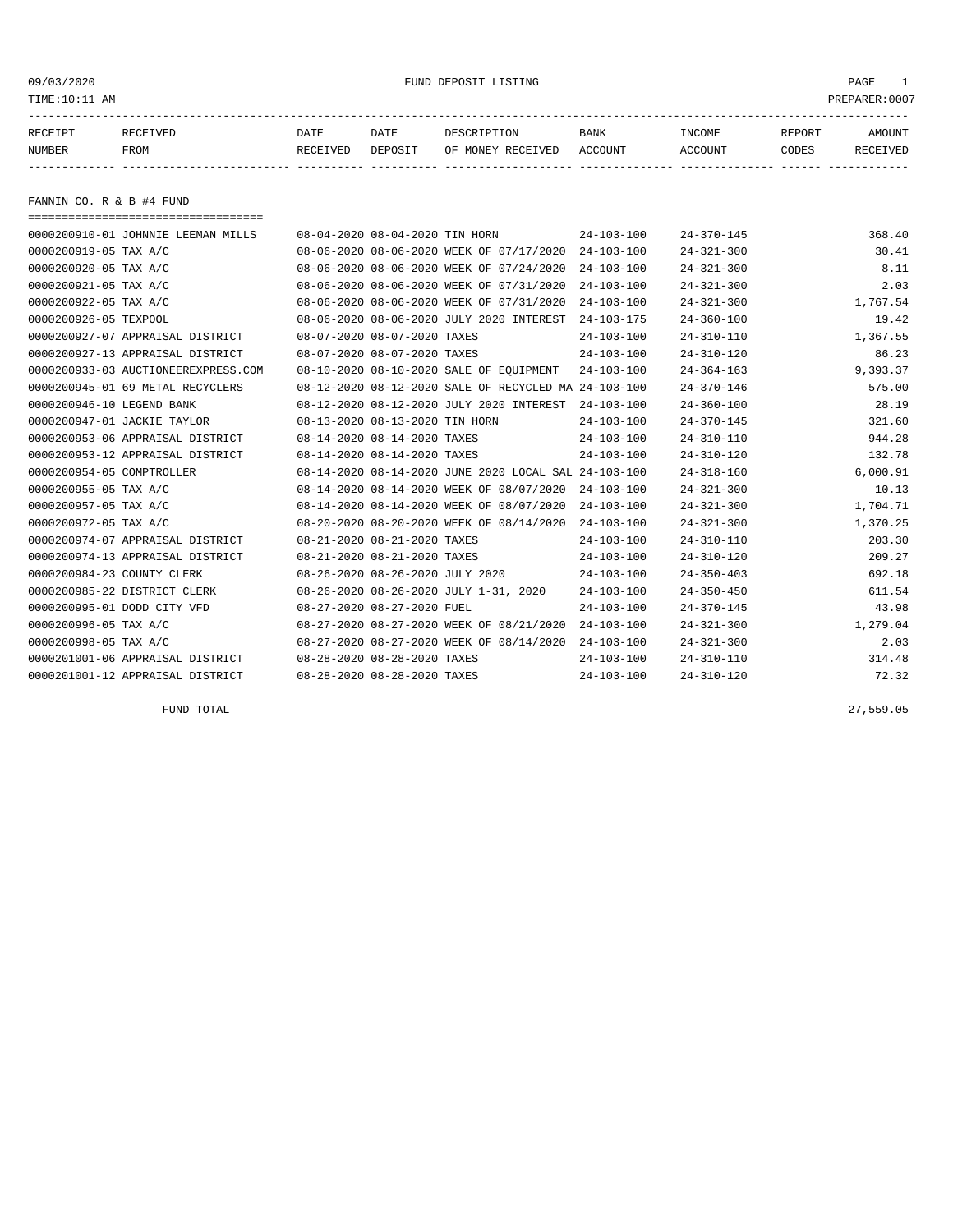TIME:10:11 AM PREPARER:0007

| RECEIPT                   | RECEIVED | DATE     | DATE    | DESCRIPTION       | BANK    | INCOME  | REPORT | AMOUNT   |
|---------------------------|----------|----------|---------|-------------------|---------|---------|--------|----------|
| NUMBER                    | FROM     | RECEIVED | DEPOSIT | OF MONEY RECEIVED | ACCOUNT | ACCOUNT | CODES  | RECEIVED |
|                           |          |          |         |                   |         |         |        |          |
|                           |          |          |         |                   |         |         |        |          |
| J.P.#1 JUST.CT.TECHNOLOGY |          |          |         |                   |         |         |        |          |

===================================

| 0000200946-11 LEGEND BANK | 08-12-2020 08-12-2020 JULY 2020 INTEREST 26-103-100 | $26 - 360 - 100$ |  |
|---------------------------|-----------------------------------------------------|------------------|--|
|                           |                                                     |                  |  |

FUND TOTAL 4.13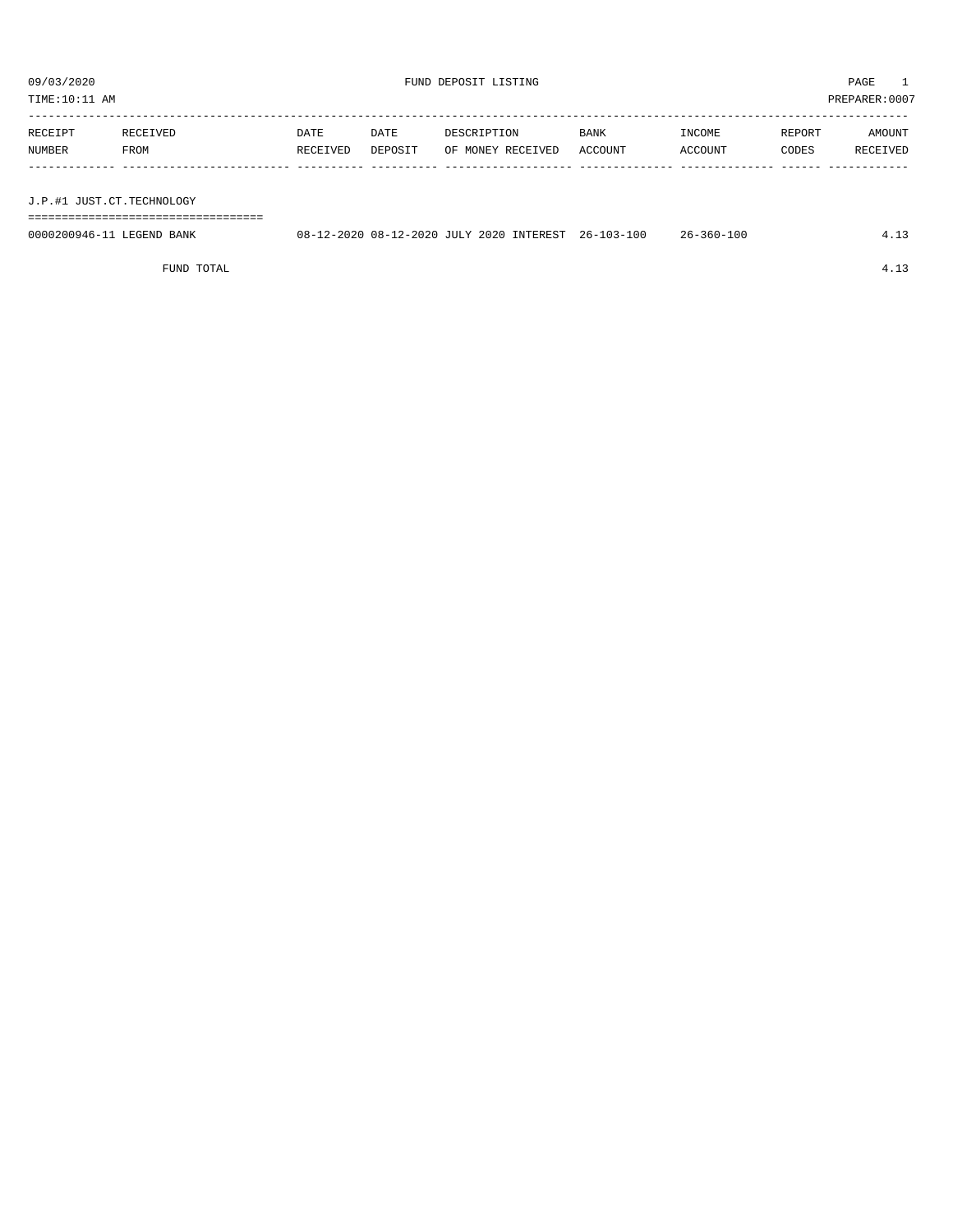TIME:10:11 AM PREPARER:0007

| RECEIPT | RECEIVED | DATE     | DATE    | DESCRIPTION       | BANK    | INCOME  | REPORT | AMOUNT   |
|---------|----------|----------|---------|-------------------|---------|---------|--------|----------|
| NUMBER  | FROM     | RECEIVED | DEPOSIT | OF MONEY RECEIVED | ACCOUNT | ACCOUNT | CODES  | RECEIVED |
|         |          |          |         |                   |         |         |        |          |
|         |          |          |         |                   |         |         |        |          |

J.P.#2 JUST.CT.TECHNOLOGY

===================================

| 0000200946-12 LEGEND BANK | 08-12-2020 08-12-2020 JULY 2020 INTEREST 27-103-100 |  |  | $27 - 360 - 100$ | 0.78 |
|---------------------------|-----------------------------------------------------|--|--|------------------|------|
|                           |                                                     |  |  |                  |      |

FUND TOTAL 0.78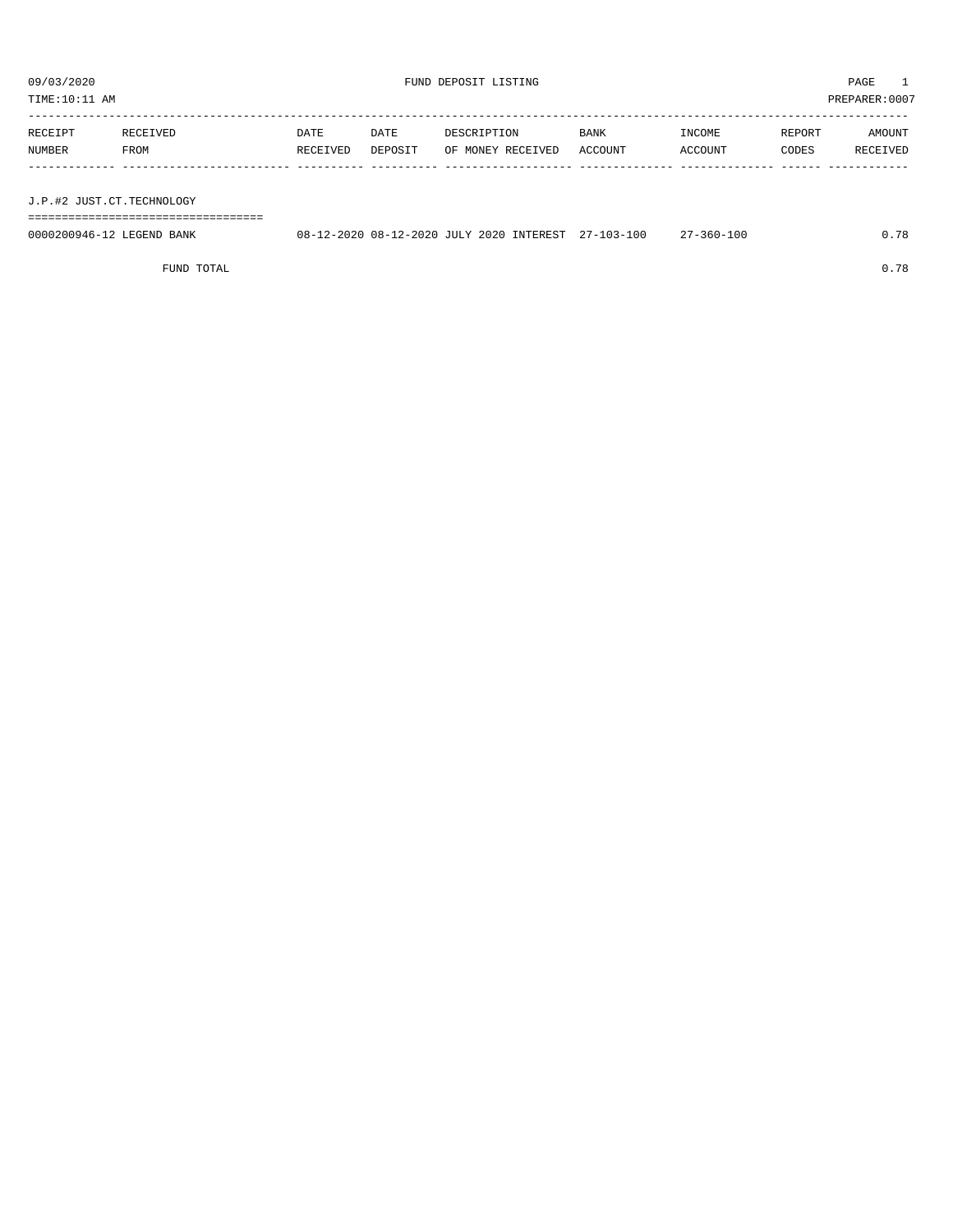| PREPARER: 0007<br>TIME:10:11 AM |          |          |         |                   |         |         |        |               |  |
|---------------------------------|----------|----------|---------|-------------------|---------|---------|--------|---------------|--|
|                                 |          |          |         |                   |         |         |        |               |  |
| RECEIPT                         | RECEIVED | DATE     | DATE    | DESCRIPTION       | BANK    | INCOME  | REPORT | <b>AMOUNT</b> |  |
| NUMBER                          | FROM     | RECEIVED | DEPOSIT | OF MONEY RECEIVED | ACCOUNT | ACCOUNT | CODES  | RECEIVED      |  |
|                                 |          |          |         |                   |         |         |        |               |  |
|                                 |          |          |         |                   |         |         |        |               |  |

J.P.#3 JUST.CT.TECHNOLOGY

===================================

| 0000200946-13<br>LEGEND<br>BANK | 08-12-2020 08-12-2020 JULY 2020 INTEREST 28-103-100 | $28 - 360 - 100$ |  |
|---------------------------------|-----------------------------------------------------|------------------|--|
|                                 |                                                     |                  |  |

FUND TOTAL  $0.48$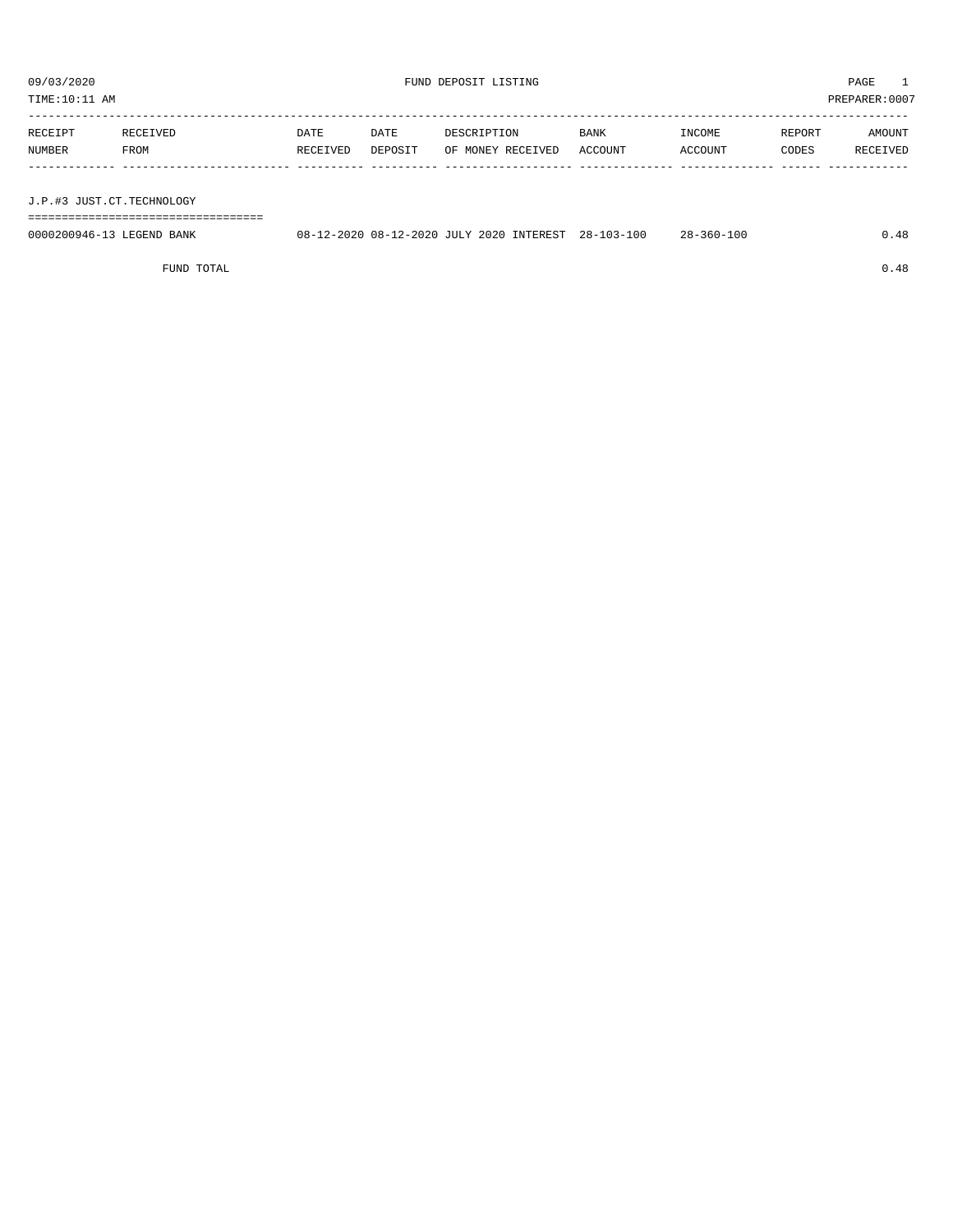TIME:10:11 AM PREPARER:0007

| DATE | DATE     | DESCRIPTION | BANK | INCOME                    | REPORT | AMOUNT   |
|------|----------|-------------|------|---------------------------|--------|----------|
|      | DEPOSIT  |             |      | ACCOUNT                   | CODES  | RECEIVED |
|      |          |             |      |                           |        |          |
|      |          |             |      |                           |        |          |
|      | RECEIVED | RECEIVED    |      | OF MONEY RECEIVED ACCOUNT |        |          |

DISTRICT CT.RECORDS ARCHIVE ===================================

| 0000200946-14 LEGEND BANK    | 08-12-2020 08-12-2020 JULY 2020 INTEREST 34-103-100 |                  | 34-360-100       | 2.96   |
|------------------------------|-----------------------------------------------------|------------------|------------------|--------|
| 0000200985-17 DISTRICT CLERK | 08-26-2020 08-26-2020 JULY 1-31, 2020               | $34 - 103 - 100$ | $34 - 370 - 450$ | 383.49 |

FUND TOTAL 386.45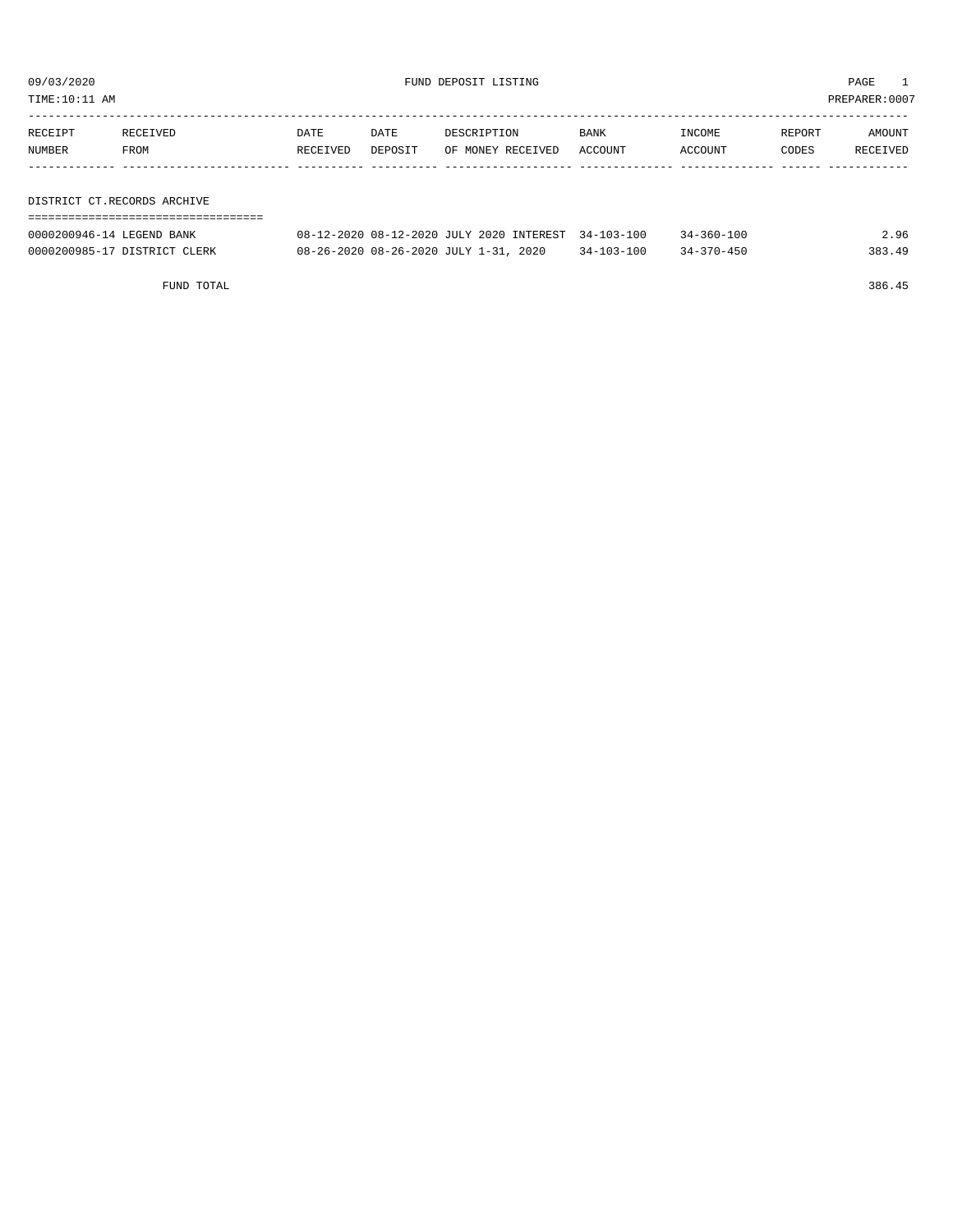| TIME:10:11 AM<br>PREPARER:0007 |             |          |         |                   |             |                |        |          |  |
|--------------------------------|-------------|----------|---------|-------------------|-------------|----------------|--------|----------|--|
| RECEIPT                        | RECEIVED    | DATE     | DATE    | DESCRIPTION       | <b>BANK</b> | INCOME         | REPORT | AMOUNT   |  |
| <b>NUMBER</b>                  | <b>FROM</b> | RECEIVED | DEPOSIT | OF MONEY RECEIVED | ACCOUNT     | <b>ACCOUNT</b> | CODES  | RECEIVED |  |
|                                |             |          |         |                   |             |                |        |          |  |

| LAW LIBRARY FUND             |                                                     |                  |                  |          |
|------------------------------|-----------------------------------------------------|------------------|------------------|----------|
|                              |                                                     |                  |                  |          |
| 0000200946-15 LEGEND BANK    | 08-12-2020 08-12-2020 JULY 2020 INTEREST 35-103-100 |                  | 35-360-100       | 15.60    |
| 0000200984-19 COUNTY CLERK   | 08-26-2020 08-26-2020 JULY 2020                     | $35 - 103 - 100$ | $35 - 340 - 403$ | 595.00   |
| 0000200985-18 DISTRICT CLERK | 08-26-2020 08-26-2020 JULY 1-31, 2020               | $35 - 103 - 100$ | $35 - 340 - 450$ | 1,015.00 |
|                              |                                                     |                  |                  |          |
|                              |                                                     |                  |                  |          |

FUND TOTAL 1,625.60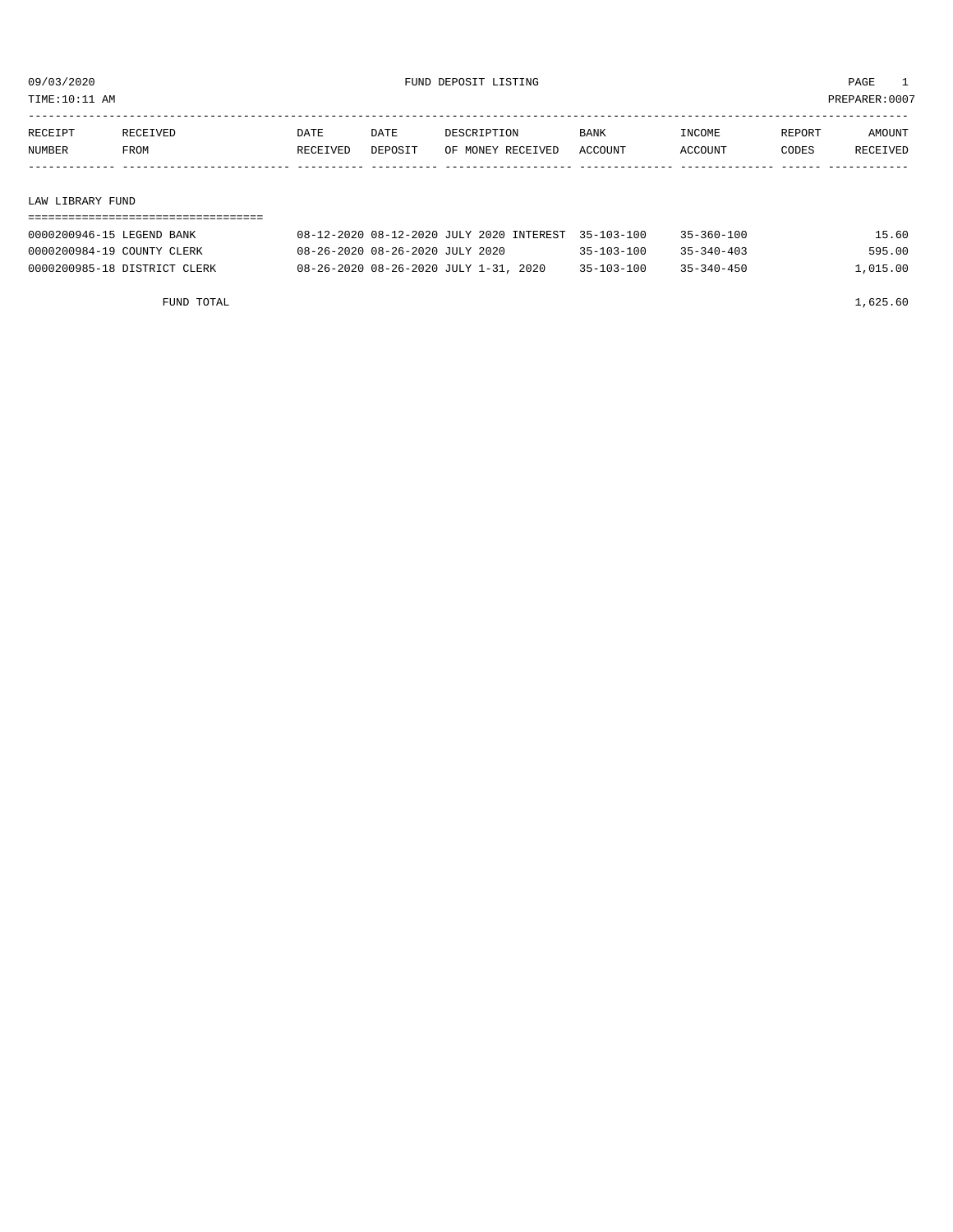09/03/2020 FUND DEPOSIT LISTING PAGE 1

| RECEIPT | <b>RECEIVED</b> | DATE     | DATE    | DESCRIPTION       | <b>BANK</b> | <b>TNCOME</b>  | <b>REPORT</b> | AMOUNT   |
|---------|-----------------|----------|---------|-------------------|-------------|----------------|---------------|----------|
| NUMBER  | FROM            | RECEIVED | DEPOSIT | OF MONEY RECEIVED | ACCOUNT     | <b>ACCOUNT</b> | CODES         | RECEIVED |
|         |                 |          |         |                   |             |                |               |          |

D.A. FEE ACCOUNT FUND

|                           | 0000200908-01 CRIMINAL DISTRICT ATTORNE 08-04-2020 08-04-2020 CHECK FEES |                                   |                                                     | $36 - 103 - 136$ | 36-340-475       | 138.00 |
|---------------------------|--------------------------------------------------------------------------|-----------------------------------|-----------------------------------------------------|------------------|------------------|--------|
| 0000200946-23 LEGEND BANK |                                                                          |                                   | 08-12-2020 08-12-2020 JULY 2020 INTEREST 36-103-136 |                  | 36-360-100       | 0.10   |
| 0000200946-24 LEGEND BANK |                                                                          |                                   | 08-12-2020 08-12-2020 JULY 2020 INTEREST 36-103-236 |                  | 36-360-236       | 0.14   |
|                           | 0000200952-01 FANNIN COUNTY CSCD                                         | 08-13-2020 08-13-2020 BLOOD DRAWS |                                                     | $36 - 103 - 136$ | $36 - 370 - 130$ | 78.00  |

FUND TOTAL  $216.24$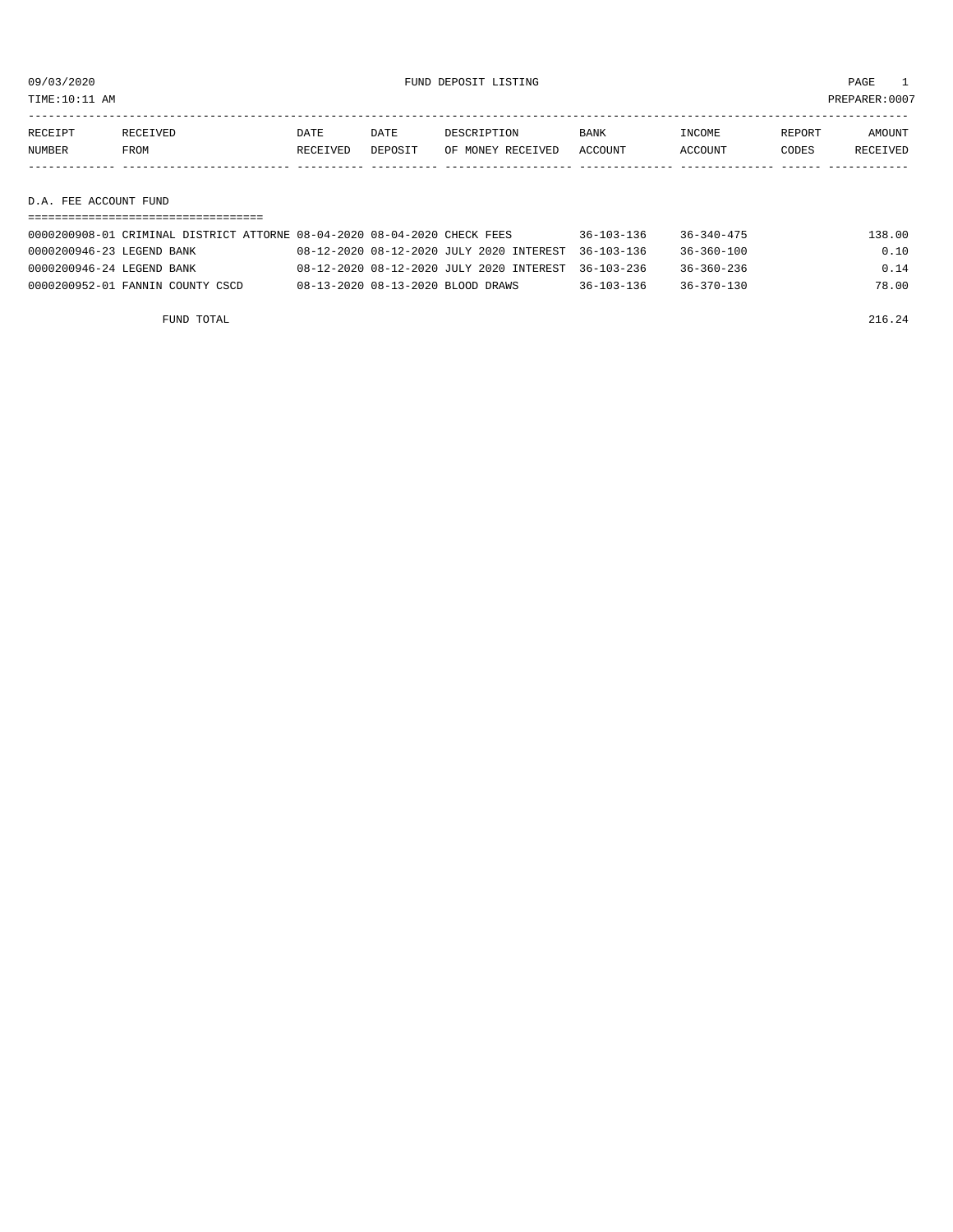| RECEIPT | RECEIVED | DATE     | DATE    | DESCRIPTION       | <b>BANK</b> | INCOME  | REPORT | AMOUNT          |
|---------|----------|----------|---------|-------------------|-------------|---------|--------|-----------------|
| NUMBER  | FROM     | RECEIVED | DEPOSIT | OF MONEY RECEIVED | ACCOUNT     | ACCOUNT | CODES  | <b>RECEIVED</b> |
|         |          |          |         |                   |             |         |        |                 |
|         |          |          |         |                   |             |         |        |                 |

#### CONTRABAND SEIZURE

===================================

| 0000200946-25 LEGEND BANK | 08-12-2020 08-12-2020 JULY 2020 INTEREST 37-103-137 |  | $37 - 360 - 100$ |  |
|---------------------------|-----------------------------------------------------|--|------------------|--|
|                           |                                                     |  |                  |  |

FUND TOTAL  $0.34$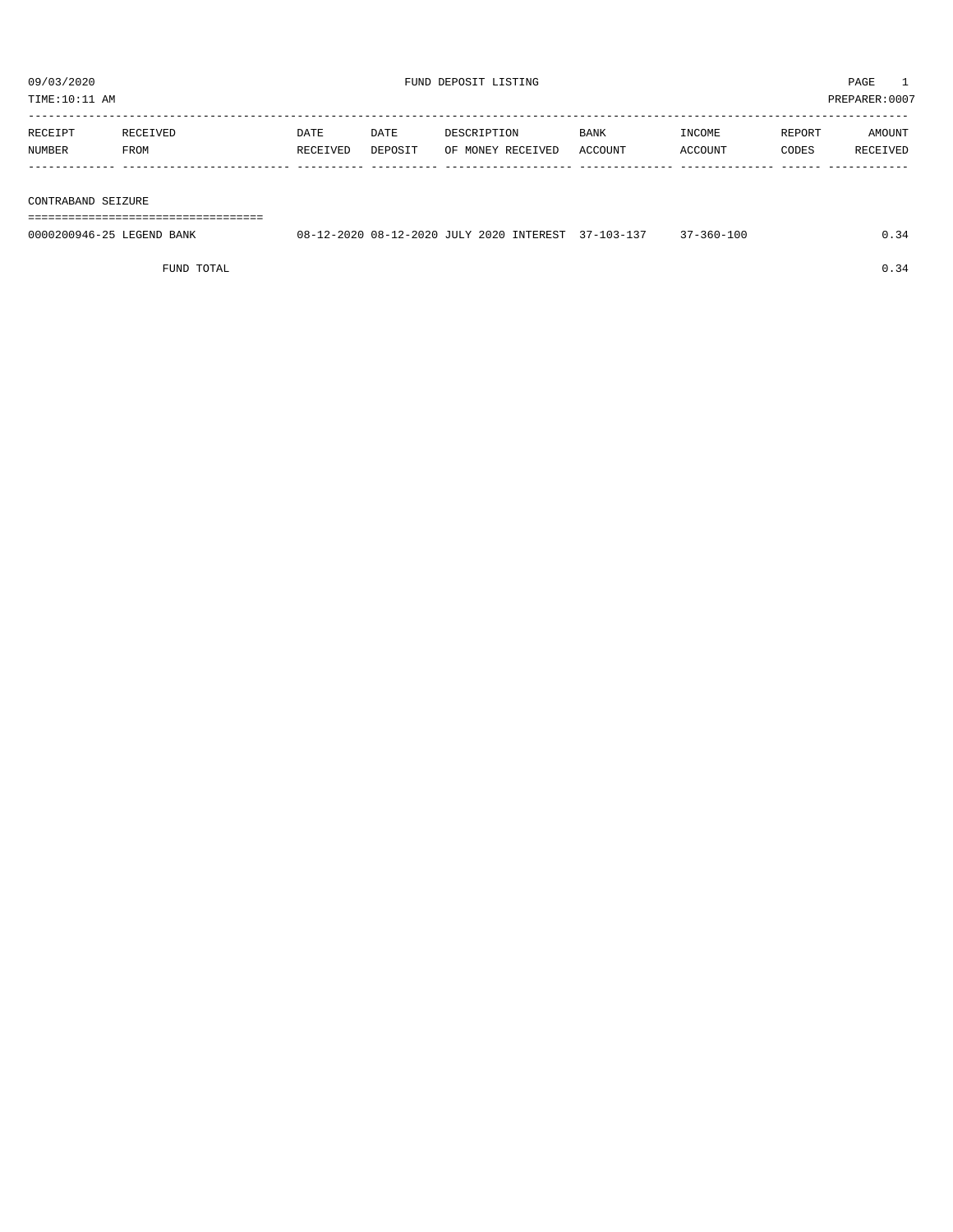TIME:10:11 AM PREPARER:0007

| RECEIPT | RECEIVED | DATE     | DATE    | DESCRIPTION       | <b>BANK</b> | INCOME  | REPORT | AMOUNT   |
|---------|----------|----------|---------|-------------------|-------------|---------|--------|----------|
| NUMBER  | FROM     | RECEIVED | DEPOSIT | OF MONEY RECEIVED | ACCOUNT     | ACCOUNT | CODES  | RECEIVED |
|         |          |          |         |                   |             |         |        |          |
|         |          |          |         |                   |             |         |        |          |

IHC CO-OP GIN

| 0000200926-06 TEXPOOL | 08-06-2020 08-06-2020 JULY 2020 INTEREST |  | $38 - 103$ |
|-----------------------|------------------------------------------|--|------------|

| 0000200926-06 TEXPOOL     | 08-06-2020 08-06-2020 JULY 2020 INTEREST 38-103-175 | $38 - 360 - 100$ | 3.38 |
|---------------------------|-----------------------------------------------------|------------------|------|
| 0000200946-16 LEGEND BANK | 08-12-2020 08-12-2020 JULY 2020 INTEREST 38-103-100 | $38 - 360 - 100$ | 0.03 |

FUND TOTAL 3.41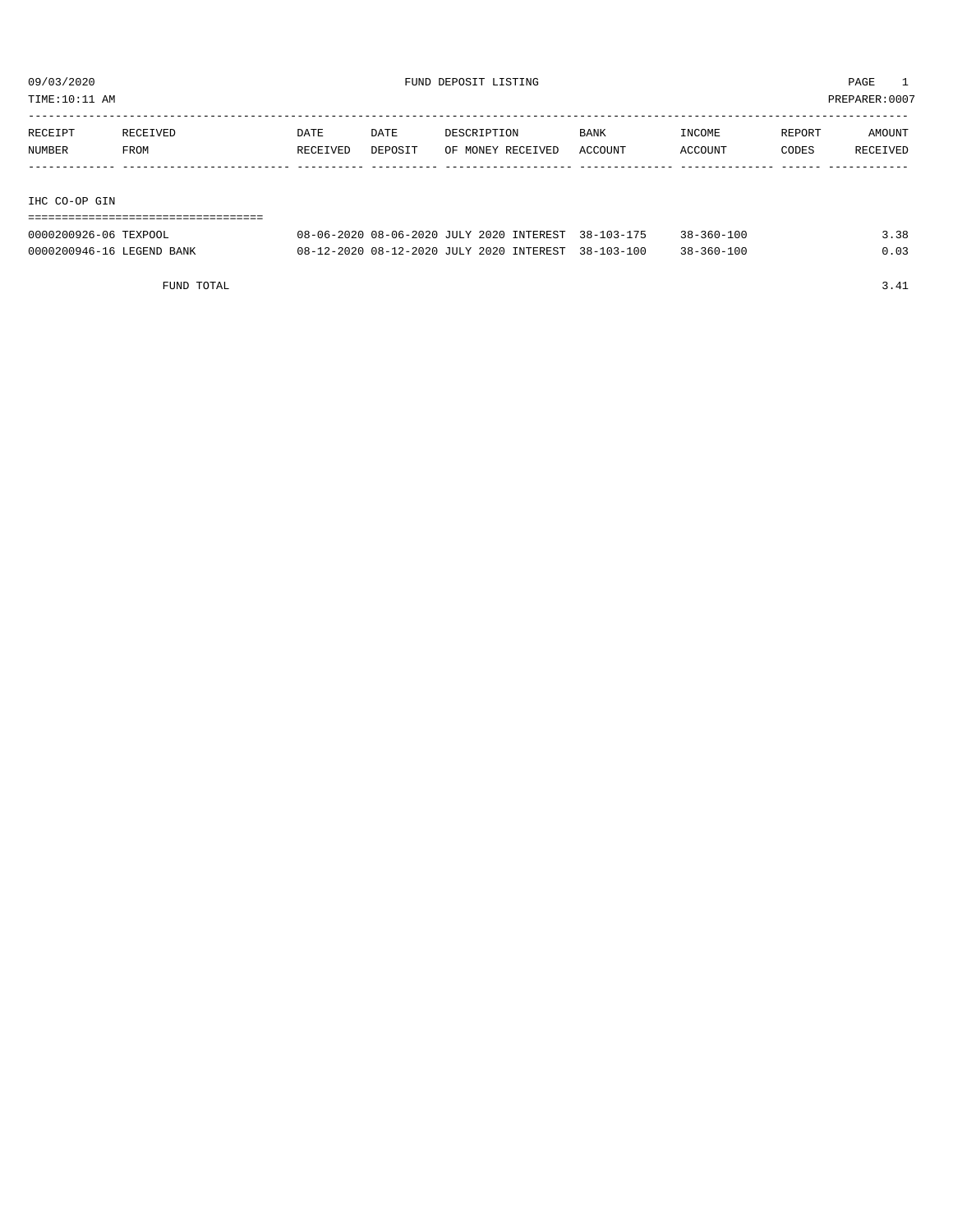TIME:10:11 AM PREPARER:0007

| RECEIPT | RECEIVED | DATE     | DATE    | DESCRIPTION       | <b>BANK</b> | INCOME  | REPORT | AMOUNT   |
|---------|----------|----------|---------|-------------------|-------------|---------|--------|----------|
| NUMBER  | FROM     | RECEIVED | DEPOSIT | OF MONEY RECEIVED | ACCOUNT     | ACCOUNT | CODES  | RECEIVED |
|         |          |          |         |                   |             |         |        |          |
|         |          |          |         |                   |             |         |        |          |

IHC B.R. COOPER

| -------------------------------------<br>-------------------------------- |                       |             |
|---------------------------------------------------------------------------|-----------------------|-------------|
| aaaaaaaaac am<br><b>TEVDOOT</b><br>. .                                    | 00 06 2020 00 06 2020 | <b>TTTT</b> |

| 0000200926-07 TEXPOOL     | 08-06-2020 08-06-2020 JULY 2020 INTEREST 39-103-175 | $39 - 360 - 100$ | 1.15 |
|---------------------------|-----------------------------------------------------|------------------|------|
| 0000200946-17 LEGEND BANK | 08-12-2020 08-12-2020 JULY 2020 INTEREST 39-103-100 | $39 - 360 - 100$ | 0.03 |

FUND TOTAL  $1.18$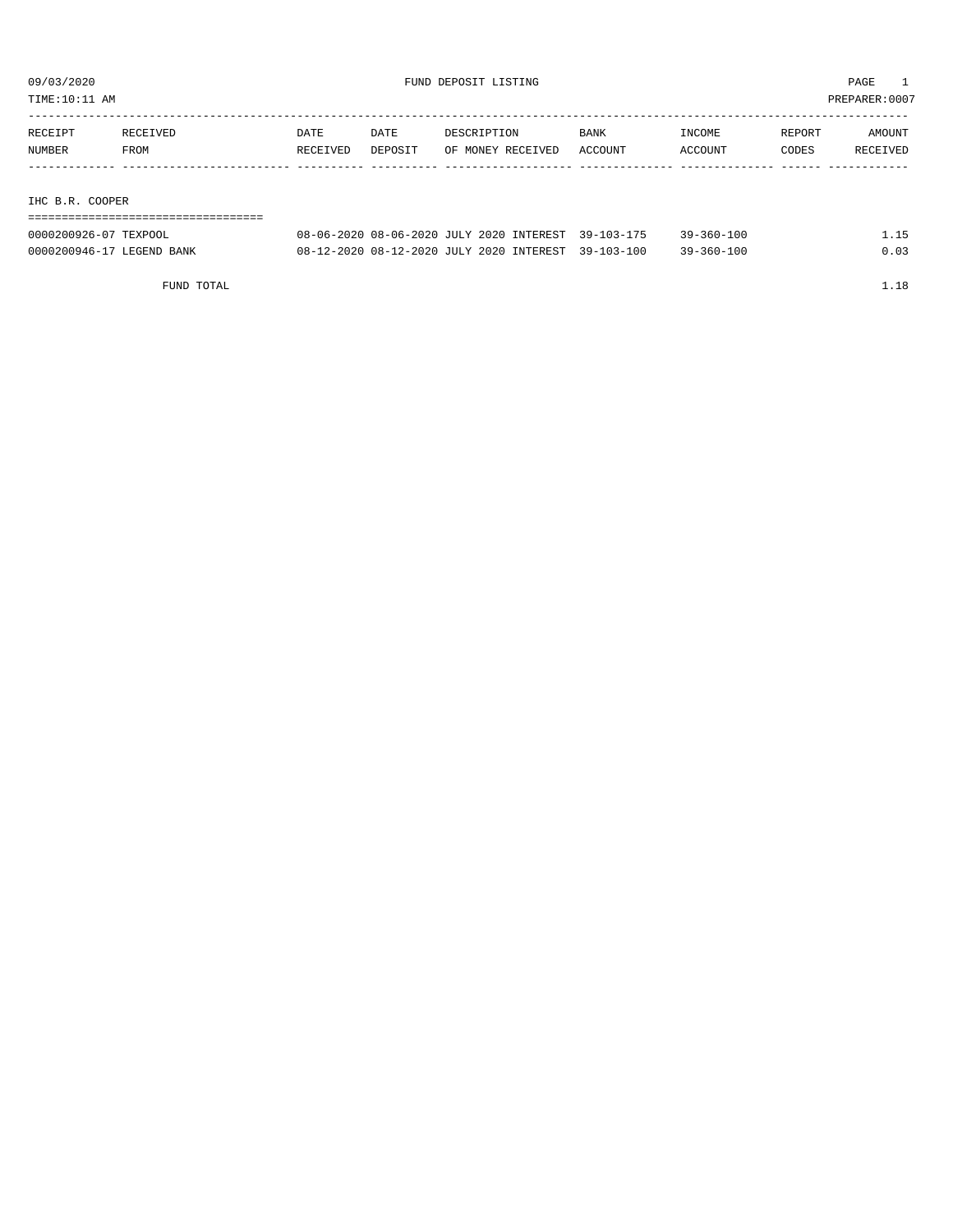| TIME:10:11 AM |                                      |          |         |                   |             | PREPARER:0007 |        |          |
|---------------|--------------------------------------|----------|---------|-------------------|-------------|---------------|--------|----------|
| RECEIPT       | RECEIVED                             | DATE     | DATE    | DESCRIPTION       | <b>BANK</b> | INCOME        | REPORT | AMOUNT   |
| NUMBER        | FROM                                 | RECEIVED | DEPOSIT | OF MONEY RECEIVED | ACCOUNT     | ACCOUNT       | CODES  | RECEIVED |
|               |                                      |          |         |                   |             |               |        |          |
|               | CO. CLERK CO. & DIST. CT. TECHNOLOGY |          |         |                   |             |               |        |          |

===================================

| 0000200984-24<br>$\cdot$ of TNT $\mathbb{T}^{n \times n}$<br>CLERK | 2020<br>08.<br>08-26-2020<br>$\sqrt{2}$<br>. | ⊥00 | -440<br>. |  |
|--------------------------------------------------------------------|----------------------------------------------|-----|-----------|--|
|                                                                    |                                              |     |           |  |

FUND TOTAL 40.94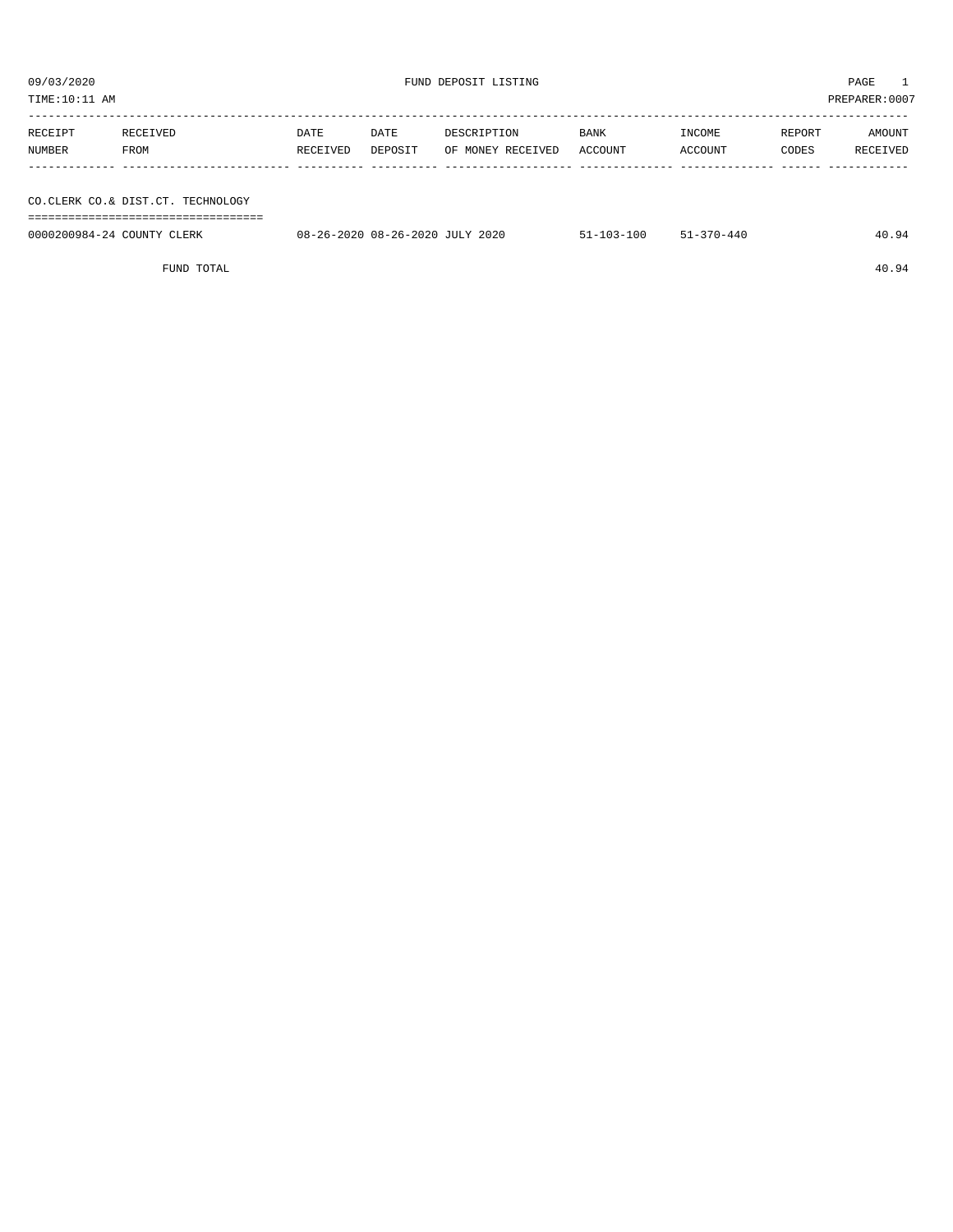| TIME:10:11 AM |                                   |          |         |                   |         | PREPARER:0007 |        |          |  |  |
|---------------|-----------------------------------|----------|---------|-------------------|---------|---------------|--------|----------|--|--|
| RECEIPT       | RECEIVED                          | DATE     | DATE    | DESCRIPTION       | BANK    | INCOME        | REPORT | AMOUNT   |  |  |
| NUMBER        | FROM                              | RECEIVED | DEPOSIT | OF MONEY RECEIVED | ACCOUNT | ACCOUNT       | CODES  | RECEIVED |  |  |
|               |                                   |          |         |                   |         |               |        |          |  |  |
|               | CO.CLK.COURT RECORDS PRESERVATION |          |         |                   |         |               |        |          |  |  |
|               |                                   |          |         |                   |         |               |        |          |  |  |

| 0000200946-18 LEGEND BANK  | 08-12-2020 08-12-2020 JULY 2020 INTEREST 52-103-100 |                  | $52 - 360 - 100$ | ⊥.31   |
|----------------------------|-----------------------------------------------------|------------------|------------------|--------|
| 0000200984-25 COUNTY CLERK | 08-26-2020 08-26-2020 JULY 2020                     | $52 - 103 - 100$ | $52 - 370 - 133$ | 160.00 |

FUND TOTAL 161.31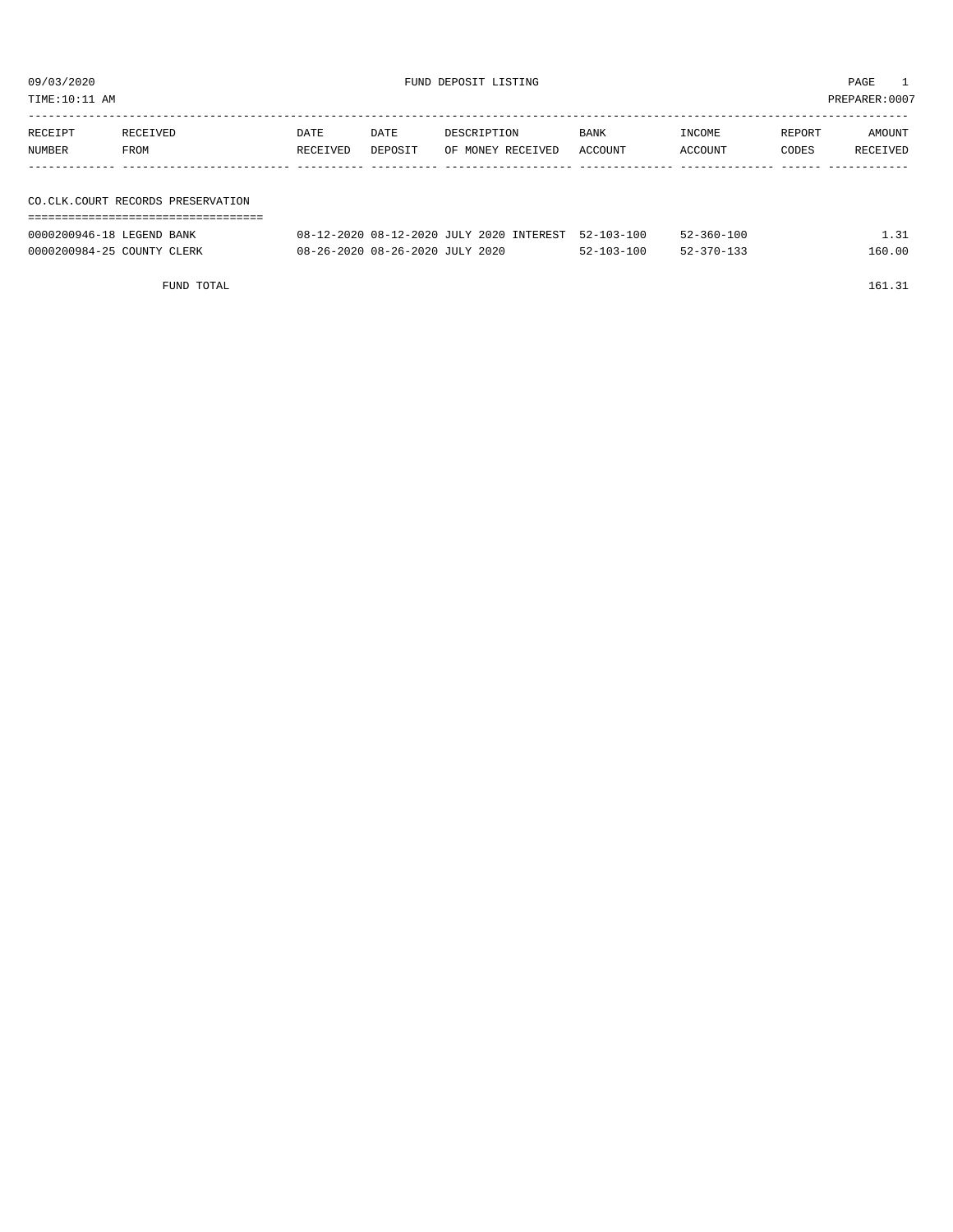| RECEIPT                  | RECEIVED | DATE     | DATE    | DESCRIPTION       | <b>BANK</b> | INCOME  | REPORT | AMOUNT   |
|--------------------------|----------|----------|---------|-------------------|-------------|---------|--------|----------|
| NUMBER                   | FROM     | RECEIVED | DEPOSIT | OF MONEY RECEIVED | ACCOUNT     | ACCOUNT | CODES  | RECEIVED |
|                          |          |          |         |                   |             |         |        |          |
|                          |          |          |         |                   |             |         |        |          |
| CO.CLERK RECORDS ARCHIVE |          |          |         |                   |             |         |        |          |
|                          |          |          |         |                   |             |         |        |          |

| _______________________    |                                 |            |            |          |
|----------------------------|---------------------------------|------------|------------|----------|
| 0000200984-26 COUNTY CLERK | 08-26-2020 08-26-2020 JULY 2020 | 53-103-100 | 53-370-133 | 8.410.00 |
|                            |                                 |            |            |          |

FUND TOTAL  $8,410.00$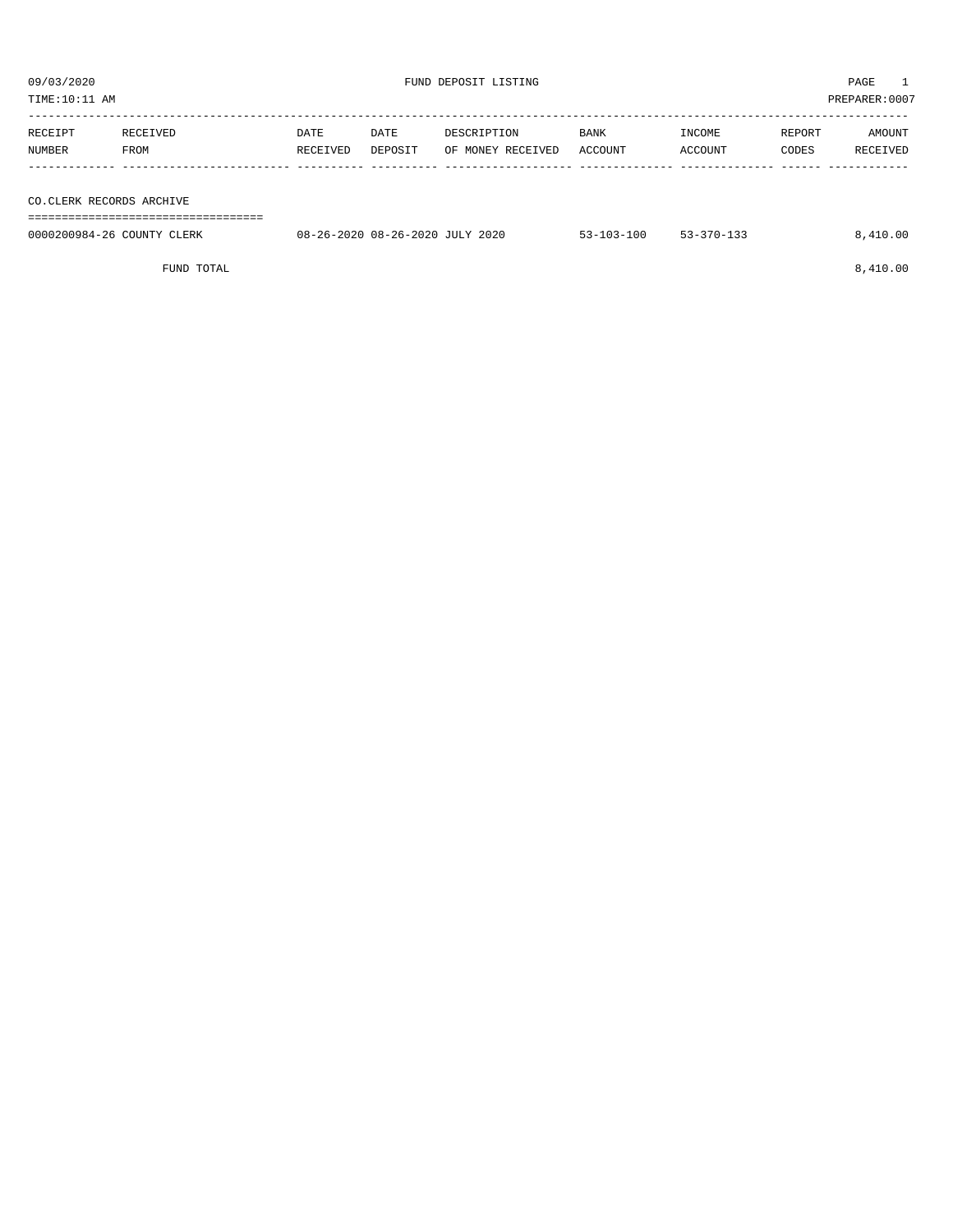TIME:10:11 AM PREPARER:0007

| RECEIPT | RECEIVED | DATE     | DATE    | DESCRIPTION       | <b>BANK</b> | INCOME         | REPORT | AMOUNT   |
|---------|----------|----------|---------|-------------------|-------------|----------------|--------|----------|
| NUMBER  | FROM     | RECEIVED | DEPOSIT | OF MONEY RECEIVED | ACCOUNT     | <b>ACCOUNT</b> | CODES  | RECEIVED |
|         |          |          |         |                   |             |                |        |          |

#### F C SHERIFF FORFEITURE

| 0000200946-26 LEGEND BANK       | 08-12-2020 08-12-2020 JULY 2020 INTEREST 56-103-156 | 56-360-100       | 0.36       |
|---------------------------------|-----------------------------------------------------|------------------|------------|
| 0000200946-27 LEGEND BANK       | 08-12-2020 08-12-2020 JULY 2020 INTEREST 56-103-159 | $56 - 360 - 100$ | 0.04       |
| 0000200962-01 DEPARTMENT OF THE | 08-17-2020 08-17-2020 FEDERAL FORFEITURE 56-103-159 | $56 - 355 - 560$ | 118,393.79 |

FUND TOTAL 118,394.19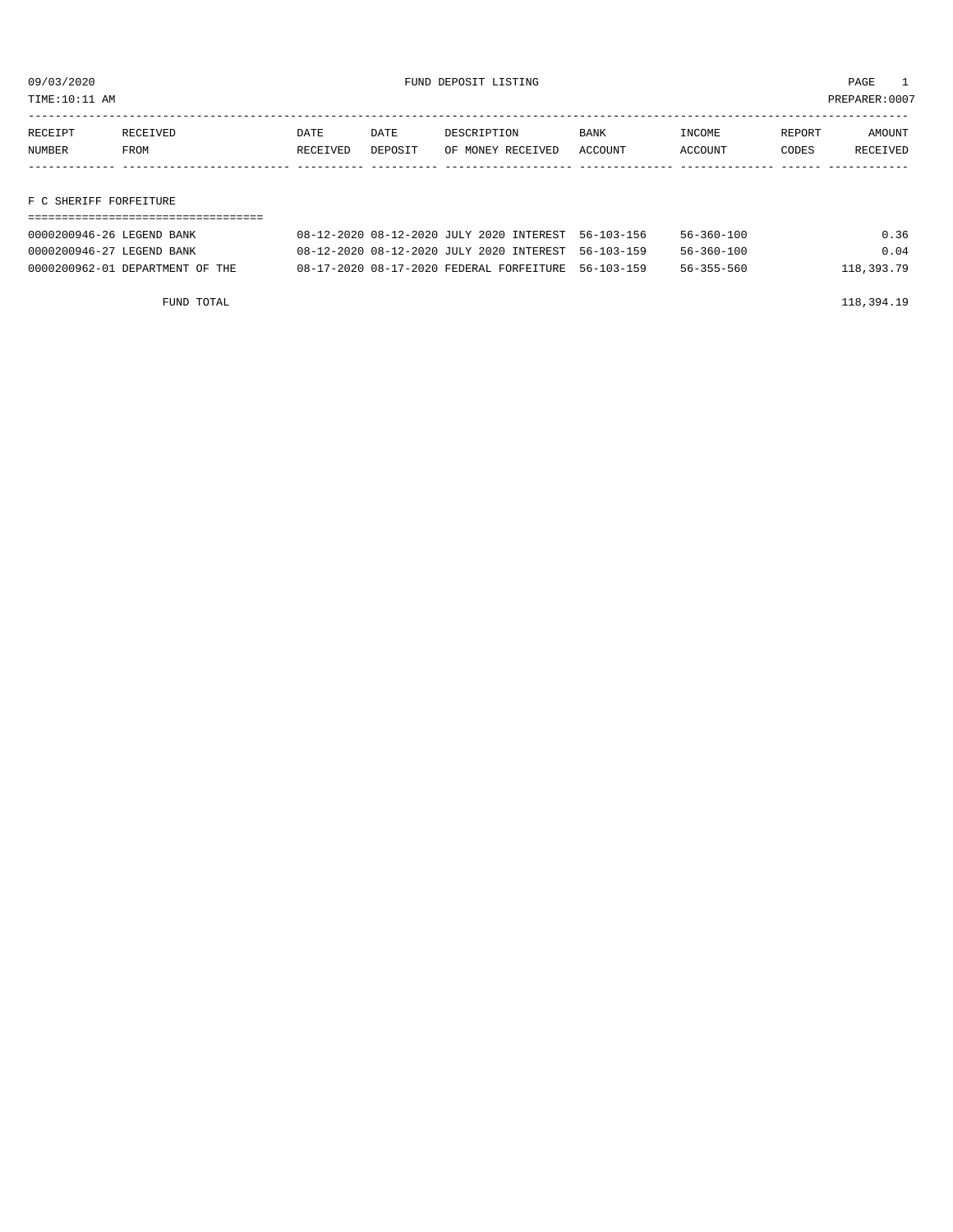09/03/2020 FUND DEPOSIT LISTING PAGE 1

| RECEIPT | RECEIVED | DATE     | DATE    | DESCRIPTION               | BANK | INCOME  | REPORT | AMOUNT   |
|---------|----------|----------|---------|---------------------------|------|---------|--------|----------|
| NUMBER  | FROM     | RECEIVED | DEPOSIT | OF MONEY RECEIVED ACCOUNT |      | ACCOUNT | CODES  | RECEIVED |
|         |          |          |         |                           |      |         |        |          |

SPECIALTY COURT PROGRAM

| 0000200946-19 LEGEND BANK                                                                    | 08-12-2020 08-12-2020 JULY 2020 INTEREST | $59 - 103 - 100$ | 59-360-100       | 2.33   |
|----------------------------------------------------------------------------------------------|------------------------------------------|------------------|------------------|--------|
| 0000200984-27 COUNTY CLERK                                                                   | 08-26-2020 08-26-2020 JULY 2020          | $59 - 103 - 100$ | $59 - 370 - 425$ | 167.06 |
| 0000200985-25 DISTRICT CLERK                                                                 | 08-26-2020 08-26-2020 JULY 1-31, 2020    | $59 - 103 - 100$ | $59 - 370 - 425$ | 209.21 |
| 0000200985-26 DISTRICT CLERK                                                                 | 08-26-2020 08-26-2020 JULY 1-31, 2020    | $59 - 103 - 100$ | $59 - 370 - 426$ | 43.67  |
| 0000200986-01 RECOVERY MONITORING CLIEN 08-26-2020 08-26-2020 REFUNDS & MISCELLAN 59-103-100 |                                          |                  | $59 - 370 - 130$ | 540.00 |

FUND TOTAL  $962.27$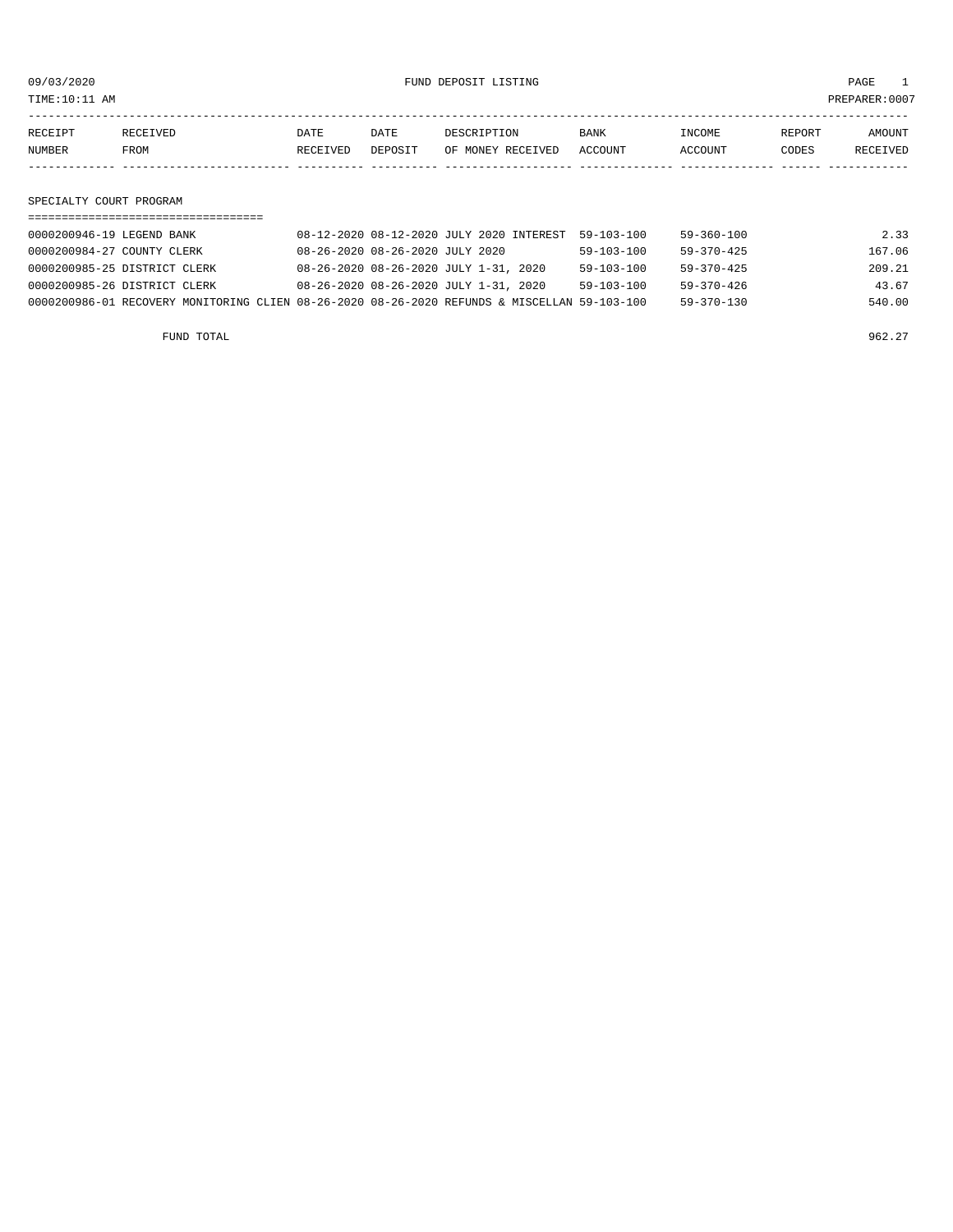### 09/03/2020 FUND DEPOSIT LISTING PAGE 1

| RECEIPT      | RECEIVED | <b>DATE</b> | DATE    | DESCRIPTION       | BANK    | INCOME  | REPORT | AMOUNT   |
|--------------|----------|-------------|---------|-------------------|---------|---------|--------|----------|
| NUMBER       | FROM     | RECEIVED    | DEPOSIT | OF MONEY RECEIVED | ACCOUNT | ACCOUNT | CODES  | RECEIVED |
|              |          |             |         |                   |         |         |        |          |
|              |          |             |         |                   |         |         |        |          |
|              |          |             |         |                   |         |         |        |          |
| SINKING FUND |          |             |         |                   |         |         |        |          |

| ------------------------------   |  |                             |                  |                  |          |
|----------------------------------|--|-----------------------------|------------------|------------------|----------|
| 0000200927-03 APPRAISAL DISTRICT |  | 08-07-2020 08-07-2020 TAXES | $60 - 103 - 100$ | $60 - 310 - 110$ | 2,299.83 |
| 0000200927-09 APPRAISAL DISTRICT |  | 08-07-2020 08-07-2020 TAXES | $60 - 103 - 100$ | $60 - 310 - 120$ | 39.13    |
| 0000200953-02 APPRAISAL DISTRICT |  | 08-14-2020 08-14-2020 TAXES | $60 - 103 - 100$ | $60 - 310 - 110$ | 1,579.70 |
| 0000200953-08 APPRAISAL DISTRICT |  | 08-14-2020 08-14-2020 TAXES | $60 - 103 - 100$ | $60 - 310 - 120$ | 85.12    |
| 0000200974-03 APPRAISAL DISTRICT |  | 08-21-2020 08-21-2020 TAXES | $60 - 103 - 100$ | $60 - 310 - 110$ | 341.69   |
| 0000200974-09 APPRAISAL DISTRICT |  | 08-21-2020 08-21-2020 TAXES | $60 - 103 - 100$ | $60 - 310 - 120$ | 156.25   |
| 0000201001-02 APPRAISAL DISTRICT |  | 08-28-2020 08-28-2020 TAXES | $60 - 103 - 100$ | $60 - 310 - 110$ | 528.74   |
| 0000201001-08 APPRAISAL DISTRICT |  | 08-28-2020 08-28-2020 TAXES | $60 - 103 - 100$ | $60 - 310 - 120$ | 33.84    |

FUND TOTAL  $5,064.30$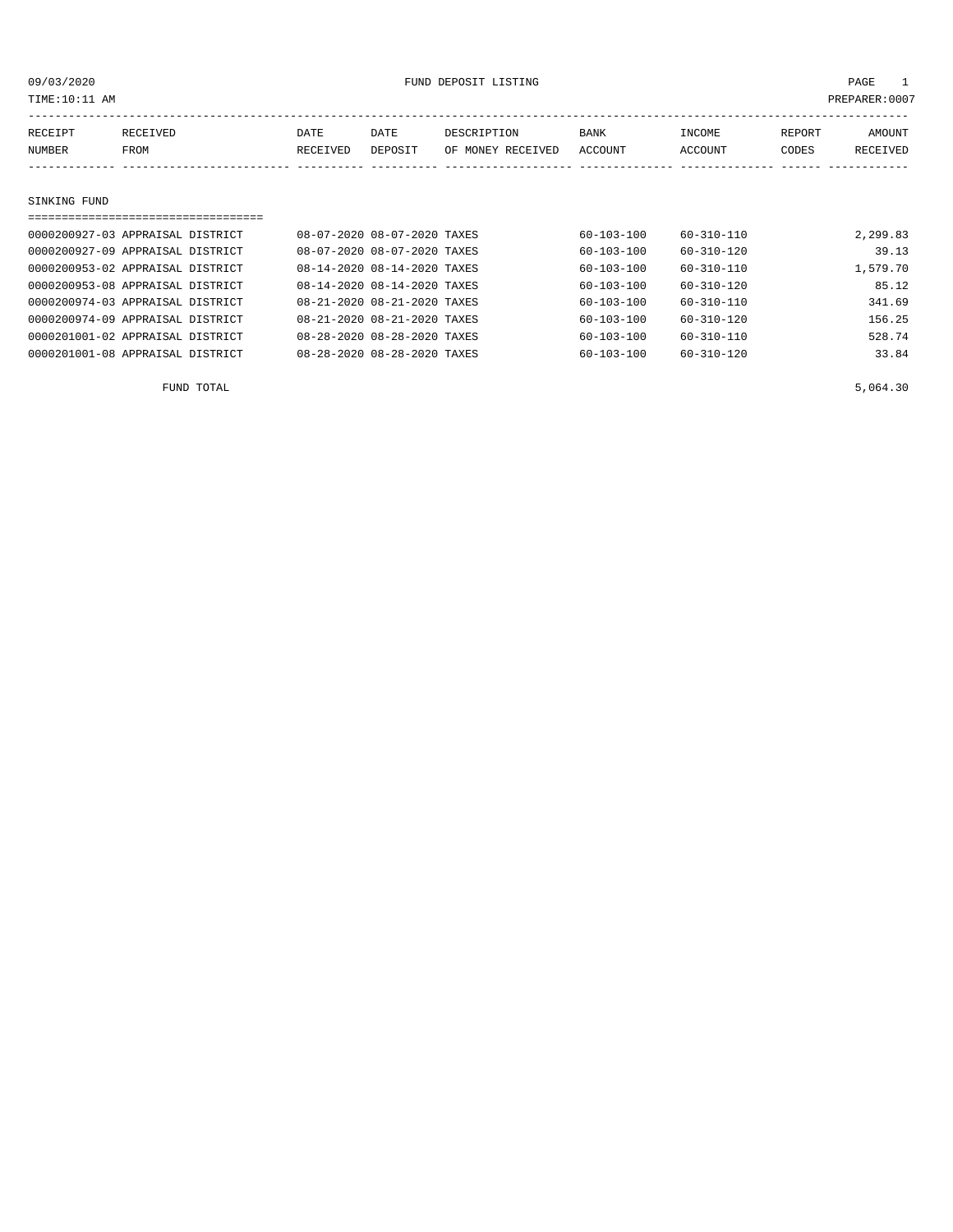| TIME:10:11 AM<br>PREPARER: 0007     |             |          |         |                   |         |         |        |          |
|-------------------------------------|-------------|----------|---------|-------------------|---------|---------|--------|----------|
|                                     |             |          |         |                   |         |         |        |          |
| RECEIPT                             | RECEIVED    | DATE     | DATE    | DESCRIPTION       | BANK    | INCOME  | REPORT | AMOUNT   |
| NUMBER                              | <b>FROM</b> | RECEIVED | DEPOSIT | OF MONEY RECEIVED | ACCOUNT | ACCOUNT | CODES  | RECEIVED |
|                                     |             |          |         |                   |         |         |        |          |
| DIST.CLK.CO.&DIST.CT.TECH.-COMB.FUN |             |          |         |                   |         |         |        |          |

| -------------------------------------<br>---------------------------------<br>___ |                                                                                                                                                          |    |         |
|-----------------------------------------------------------------------------------|----------------------------------------------------------------------------------------------------------------------------------------------------------|----|---------|
| 0000200985<br>LERK                                                                | 2020<br>2020.<br>08-<br>$08 - 26 - 2$<br>・ソトー<br>.<br>,,,,,,<br>$-1$<br>,我们就是一个人的人,我们就是一个人的人,我们就是一个人的人,我们就是一个人的人,我们就是一个人的人,我们就是一个人的人,我们就是一个人的人,我们就是一个人的人 | ΩO | <b></b> |

FUND TOTAL 48.12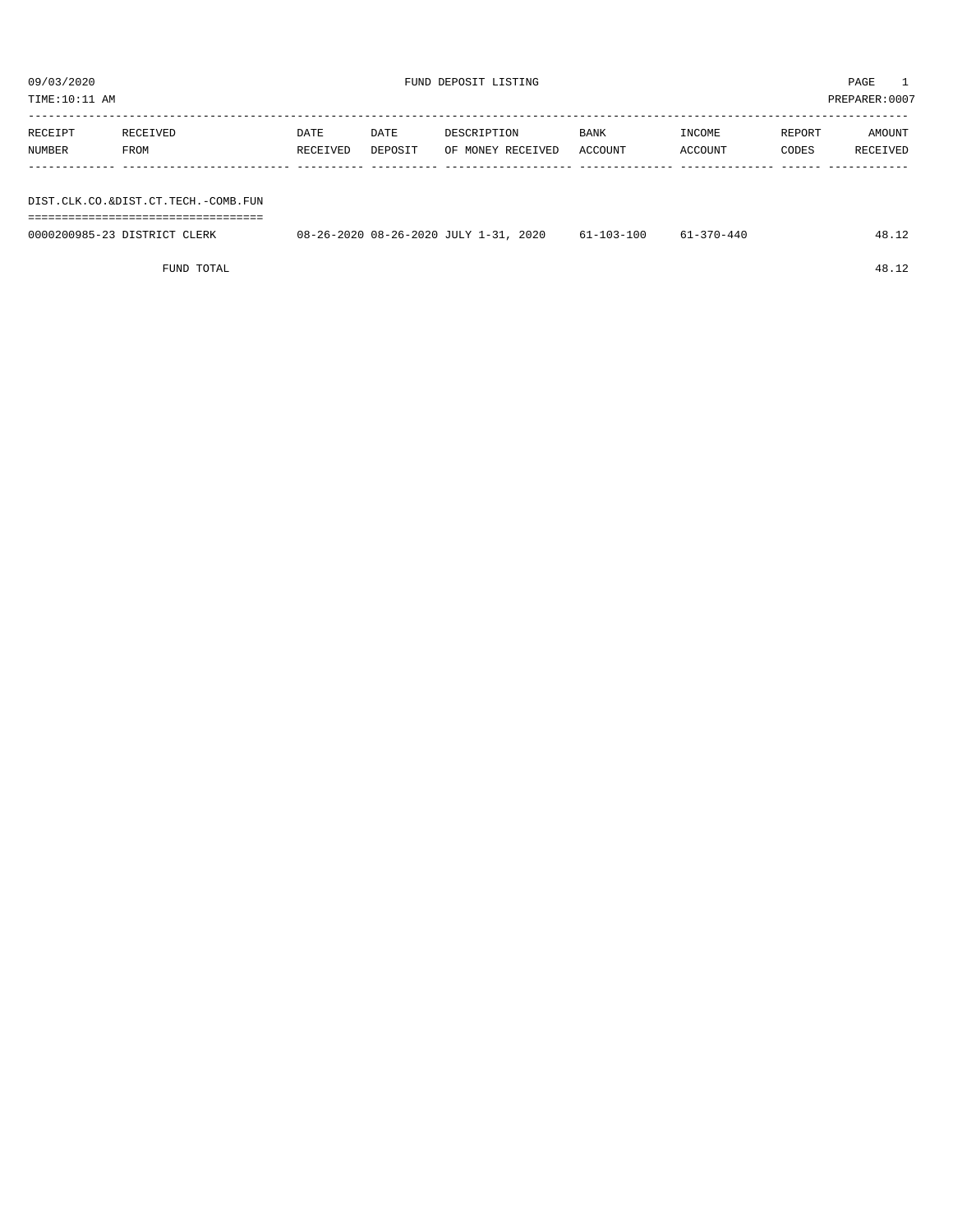TIME:10:11 AM PREPARER:0007

| RECEIPT | RECEIVED                              | DATE     | DATE    | DESCRIPTION       | BANK    | INCOME  | REPORT | AMOUNT   |
|---------|---------------------------------------|----------|---------|-------------------|---------|---------|--------|----------|
| NUMBER  | FROM                                  | RECEIVED | DEPOSIT | OF MONEY RECEIVED | ACCOUNT | ACCOUNT | CODES  | RECEIVED |
|         |                                       |          |         |                   |         |         |        |          |
|         |                                       |          |         |                   |         |         |        |          |
|         | DIST. CLK. COURT RECORDS PRESERVATION |          |         |                   |         |         |        |          |

| 0000200946-20 LEGEND BANK    | 08-12-2020 08-12-2020 JULY 2020 INTEREST 62-103-100 |            | 62-360-100 | 3.04   |
|------------------------------|-----------------------------------------------------|------------|------------|--------|
| 0000200985-24 DISTRICT CLERK | 08-26-2020 08-26-2020 JULY 1-31, 2020               | 62-103-100 | 62-370-133 | 290.60 |

FUND TOTAL 293.64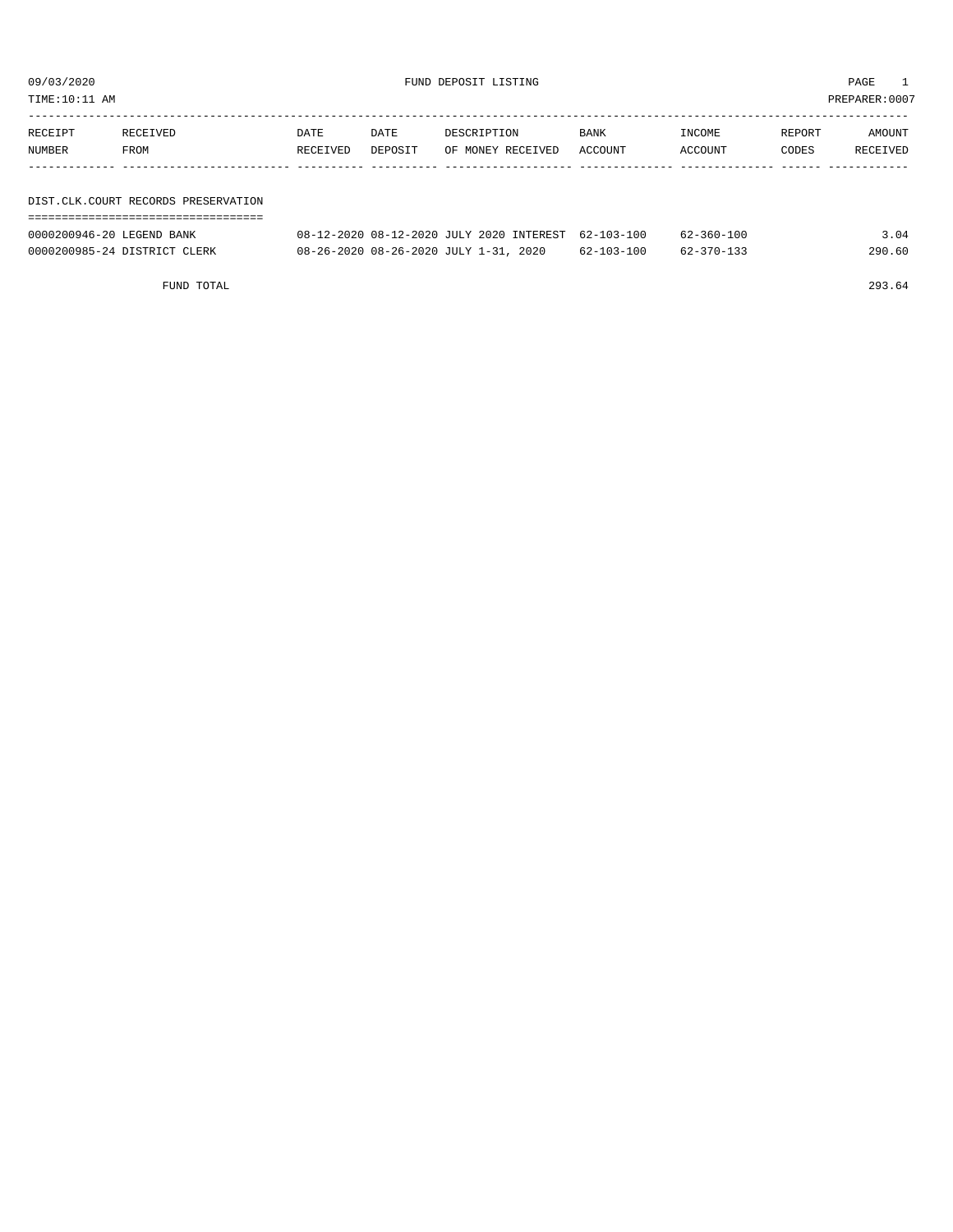| TIME:10:11 AM |                                 |          |         |                   |             |         | PREPARER:0007 |          |
|---------------|---------------------------------|----------|---------|-------------------|-------------|---------|---------------|----------|
| RECEIPT       | RECEIVED                        | DATE     | DATE    | DESCRIPTION       | <b>BANK</b> | INCOME  | REPORT        | AMOUNT   |
| NUMBER        | FROM                            | RECEIVED | DEPOSIT | OF MONEY RECEIVED | ACCOUNT     | ACCOUNT | CODES         | RECEIVED |
|               |                                 |          |         |                   |             |         |               |          |
|               |                                 |          |         |                   |             |         |               |          |
|               | 2017 GO BONDS-CONSTRUCTION FUND |          |         |                   |             |         |               |          |

===================================

| 0000200946-30 LEGEND BANK | 08-12-2020 08-12-2020 JULY 2020 INTEREST 66-103-166 | 66-360-166 | 12.09 |
|---------------------------|-----------------------------------------------------|------------|-------|
|                           |                                                     |            |       |

FUND TOTAL 12.09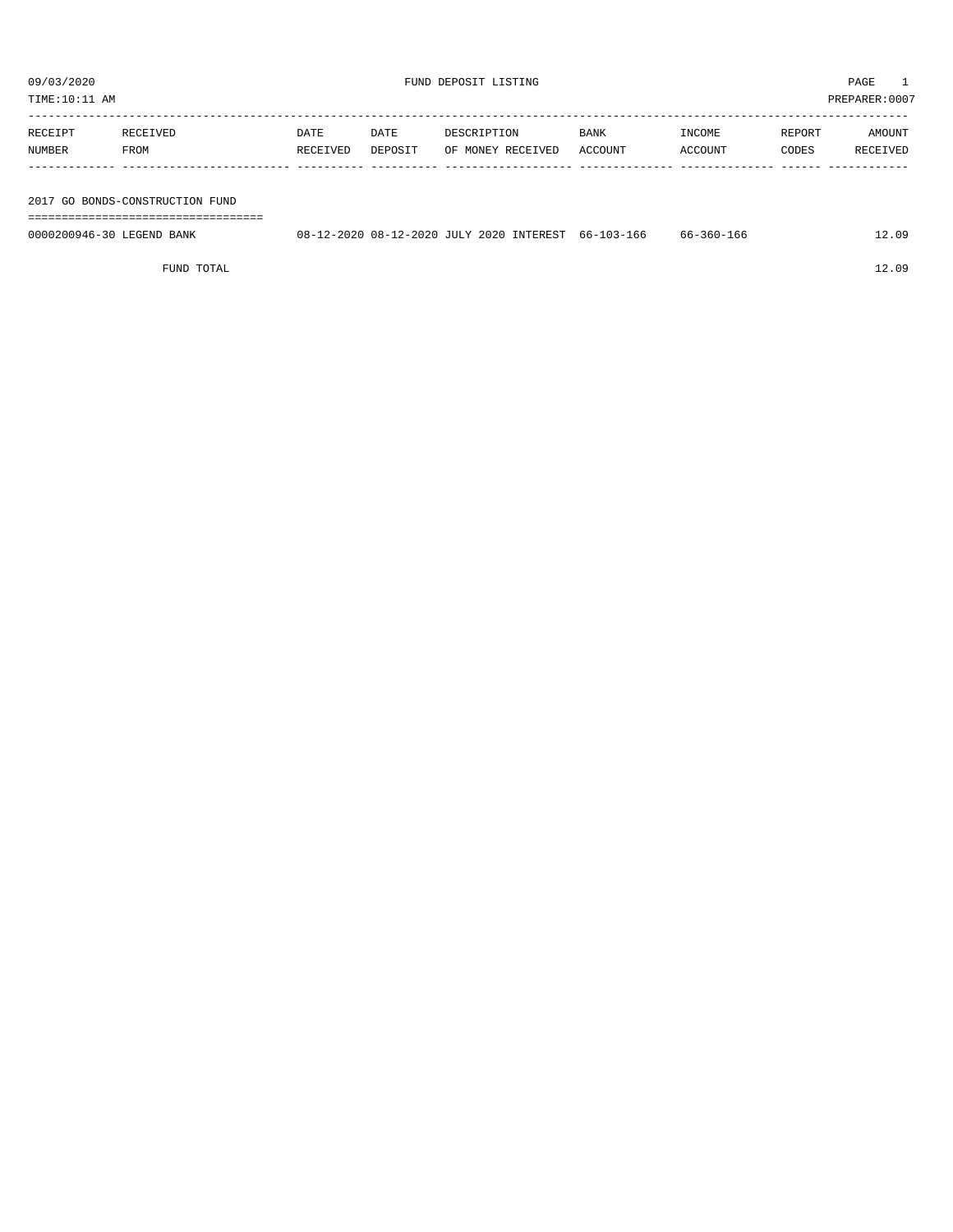| 09/03/2020<br>FUND DEPOSIT LISTING<br>TIME:10:11 AM |                                                                              |          |         |                   |            |            | PAGE<br>PREPARER: 0007 |           |
|-----------------------------------------------------|------------------------------------------------------------------------------|----------|---------|-------------------|------------|------------|------------------------|-----------|
|                                                     |                                                                              |          |         |                   |            |            |                        |           |
| RECEIPT                                             | RECEIVED                                                                     | DATE     | DATE    | DESCRIPTION       | BANK       | INCOME     | REPORT                 | AMOUNT    |
| NUMBER                                              | FROM                                                                         | RECEIVED | DEPOSIT | OF MONEY RECEIVED | ACCOUNT    | ACCOUNT    | CODES                  | RECEIVED  |
|                                                     |                                                                              |          |         |                   |            |            |                        |           |
|                                                     | F.C. DETENTION CENTER ANNUAL PAYMEN                                          |          |         |                   |            |            |                        |           |
|                                                     |                                                                              |          |         |                   |            |            |                        |           |
|                                                     | 0000200935-01 LASALLE CORRECTIONS VI, L 08-11-2020 08-11-2020 ANNUAL PAYMENT |          |         |                   | 67-103-100 | 67-319-551 |                        | 10,000.00 |

 $FUND$  to the contract of  $10,000.00$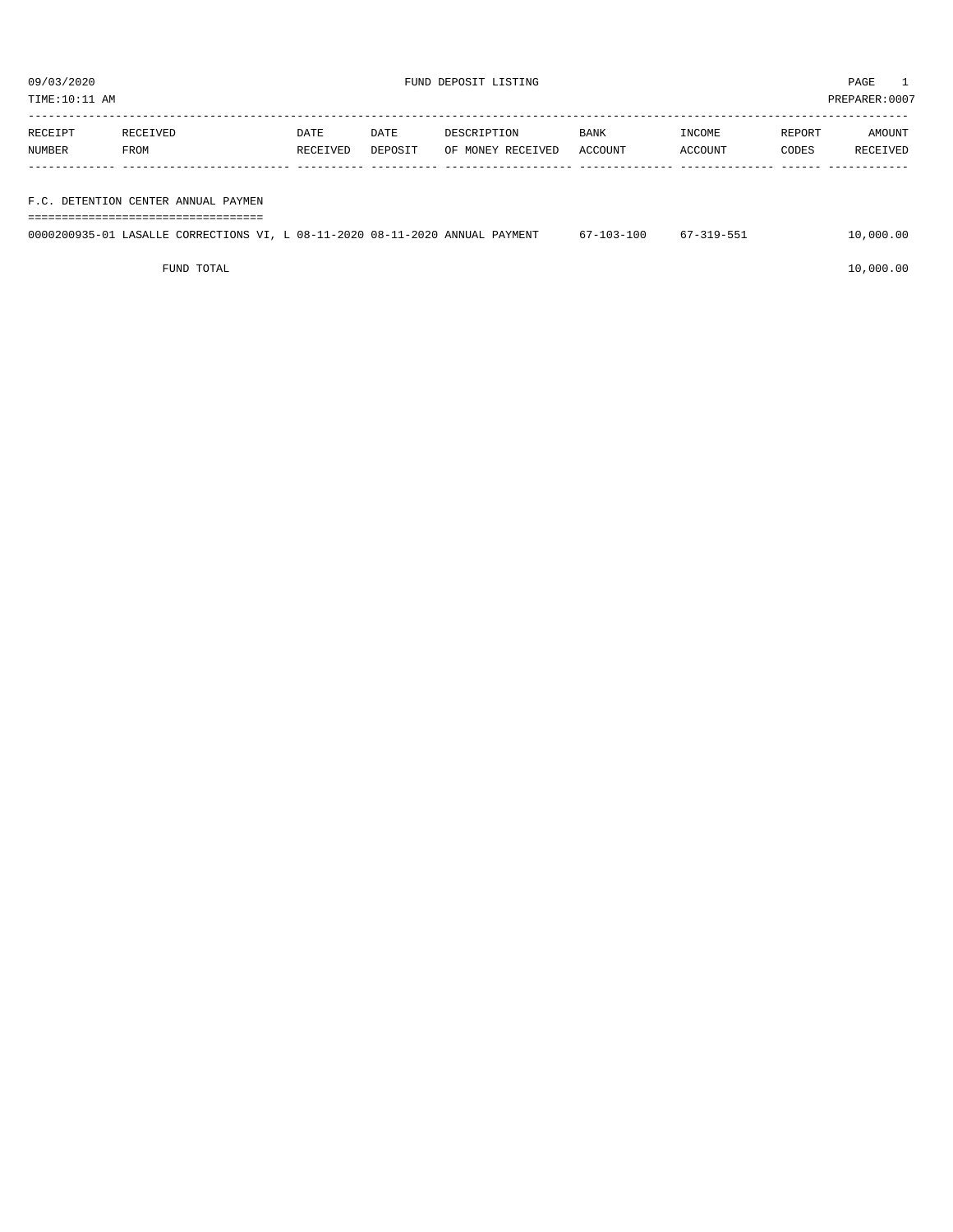| TIME:10:11 AM             |                                 |          |         |                                          |            |                  |        | PREPARER:0007 |
|---------------------------|---------------------------------|----------|---------|------------------------------------------|------------|------------------|--------|---------------|
|                           |                                 |          |         |                                          |            |                  |        |               |
| RECEIPT                   | RECEIVED                        | DATE     | DATE    | DESCRIPTION                              | BANK       | INCOME           | REPORT | AMOUNT        |
| NUMBER                    | FROM                            | RECEIVED | DEPOSIT | OF MONEY RECEIVED                        | ACCOUNT    | ACCOUNT          | CODES  | RECEIVED      |
|                           |                                 |          |         |                                          |            |                  |        |               |
|                           |                                 |          |         |                                          |            |                  |        |               |
|                           | 2018 GO BONDS-CONSTRUCTION FUND |          |         |                                          |            |                  |        |               |
|                           |                                 |          |         |                                          |            |                  |        |               |
| 0000200946-32 LEGEND BANK |                                 |          |         | 08-12-2020 08-12-2020 JULY 2020 INTEREST | 68-103-168 | $68 - 360 - 168$ |        | 1,074.46      |

FUND TOTAL  $1,074.46$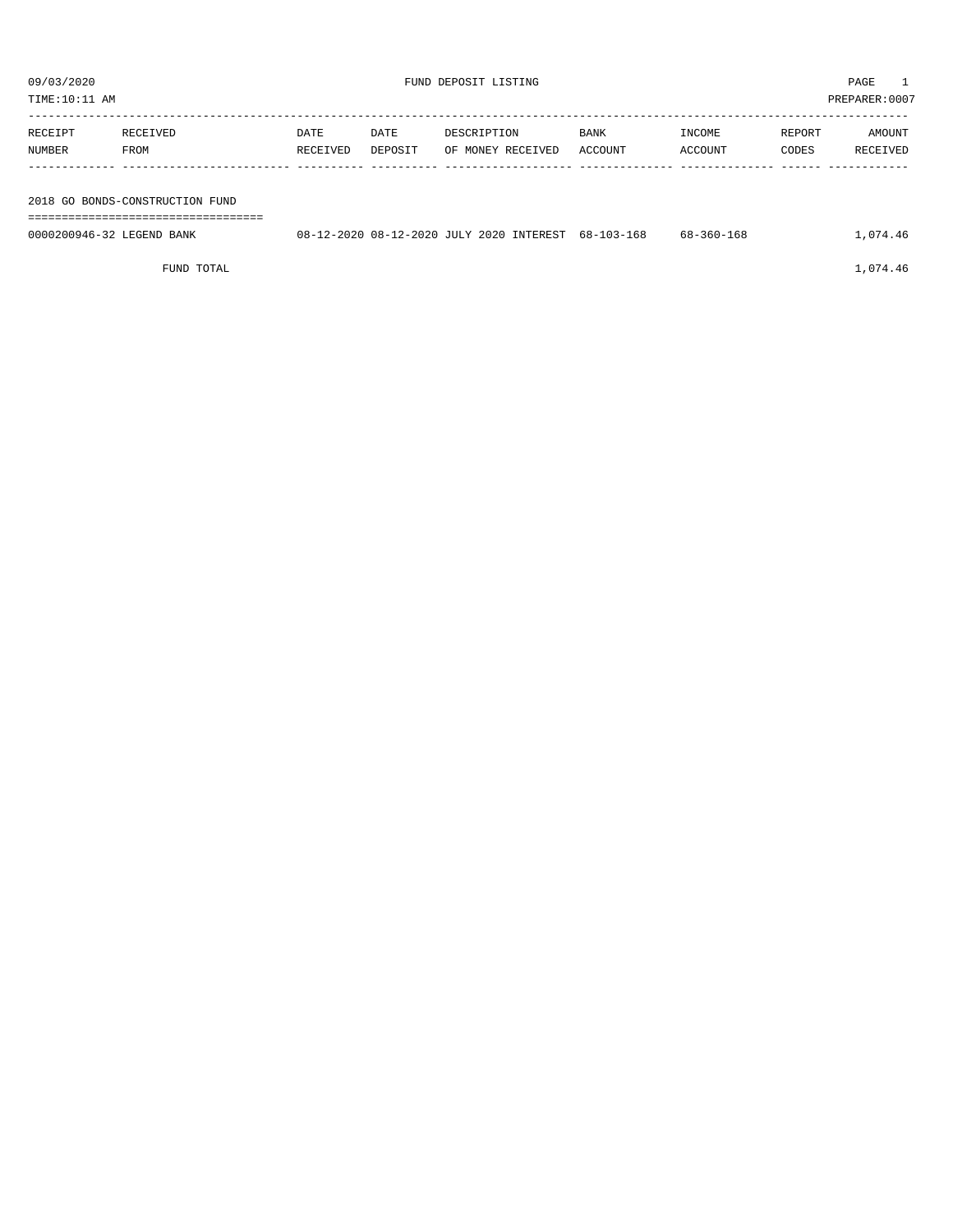| TIME:10:11 AM |          |          |         |                   |         |         | PREPARER:0007 |          |
|---------------|----------|----------|---------|-------------------|---------|---------|---------------|----------|
| RECEIPT       | RECEIVED | DATE     | DATE    | DESCRIPTION       | BANK    | INCOME  | REPORT        | AMOUNT   |
| NUMBER        | FROM     | RECEIVED | DEPOSIT | OF MONEY RECEIVED | ACCOUNT | ACCOUNT | CODES         | RECEIVED |
|               |          |          |         |                   |         |         |               |          |
|               |          |          |         |                   |         |         |               |          |

2020 CO BONDS-CONSTRUCTION FUND

===================================

| 0000200946-3<br>BANK<br>. FIGERINIJ | ^^^^<br>08-<br>. un – 1<br>$\sim$ | $2 - 2020$ | JULY 2020 | INTEREST | 1 2 N<br>102<br>69-<br>$10.5 -$ | 360-<br>6a<br>TP.<br>$\cdots$ |  |
|-------------------------------------|-----------------------------------|------------|-----------|----------|---------------------------------|-------------------------------|--|
|                                     |                                   |            |           |          |                                 |                               |  |

FUND TOTAL  $0.01$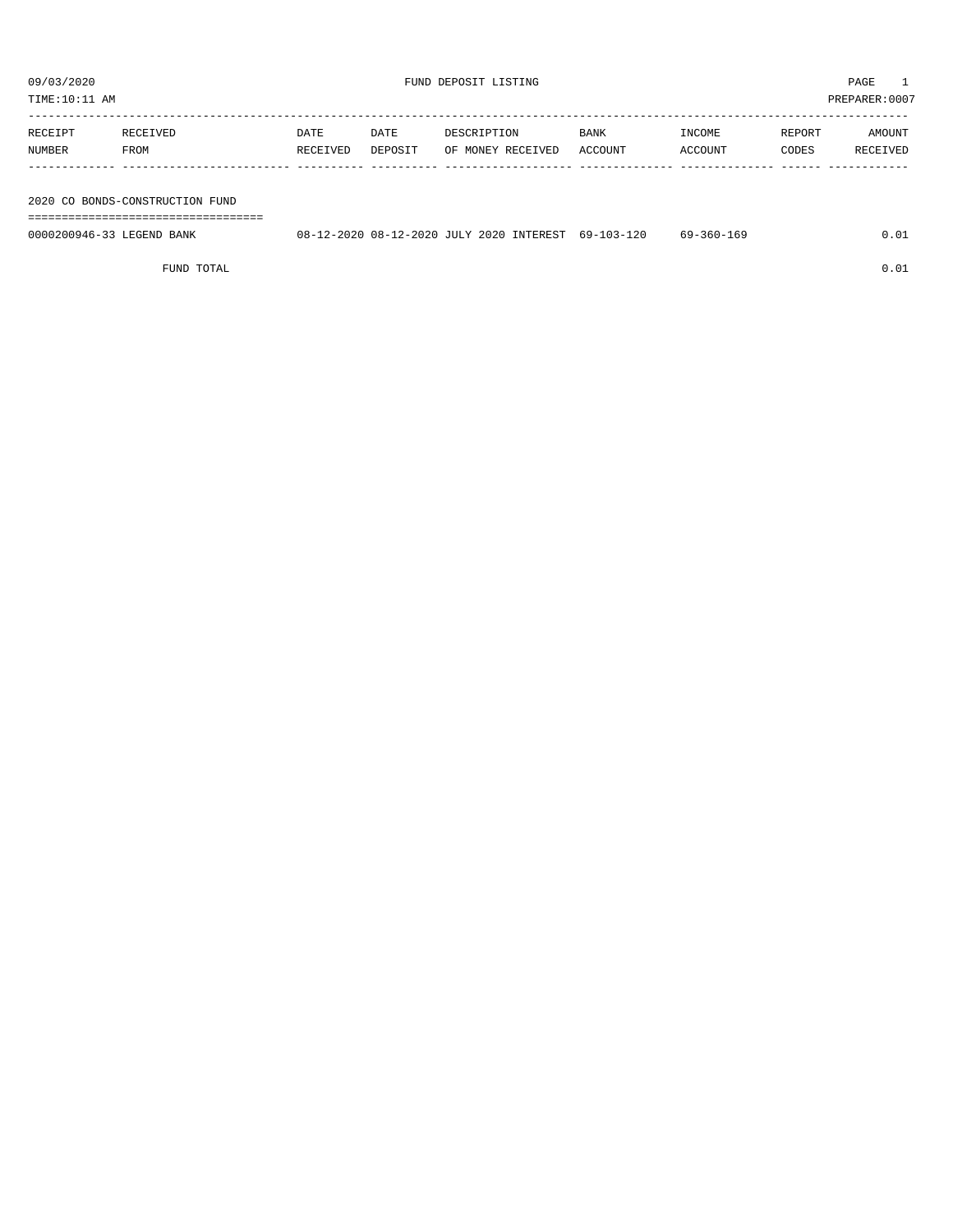TIME:10:11 AM PREPARER:0007

| RECEIVED          | DATE     | DATE    | DESCRIPTION       | <b>BANK</b> | INCOME         | REPORT | AMOUNT   |  |  |
|-------------------|----------|---------|-------------------|-------------|----------------|--------|----------|--|--|
| FROM              | RECEIVED | DEPOSIT | OF MONEY RECEIVED | ACCOUNT     | <b>ACCOUNT</b> | CODES  | RECEIVED |  |  |
|                   |          |         |                   |             |                |        |          |  |  |
|                   |          |         |                   |             |                |        |          |  |  |
|                   |          |         |                   |             |                |        |          |  |  |
| RIGHT OF WAY FUND |          |         |                   |             |                |        |          |  |  |
|                   |          |         |                   |             |                |        |          |  |  |
|                   |          |         |                   |             |                |        |          |  |  |

| 0000200926-08 TEXPOOL     | 08-06-2020 08-06-2020 JULY 2020 INTEREST 70-103-175 |  | $70 - 360 - 100$ | 15.04 |
|---------------------------|-----------------------------------------------------|--|------------------|-------|
| 0000200946-21 LEGEND BANK | 08-12-2020 08-12-2020 JULY 2020 INTEREST 70-103-100 |  | $70 - 360 - 100$ | 1.31  |

FUND TOTAL 16.35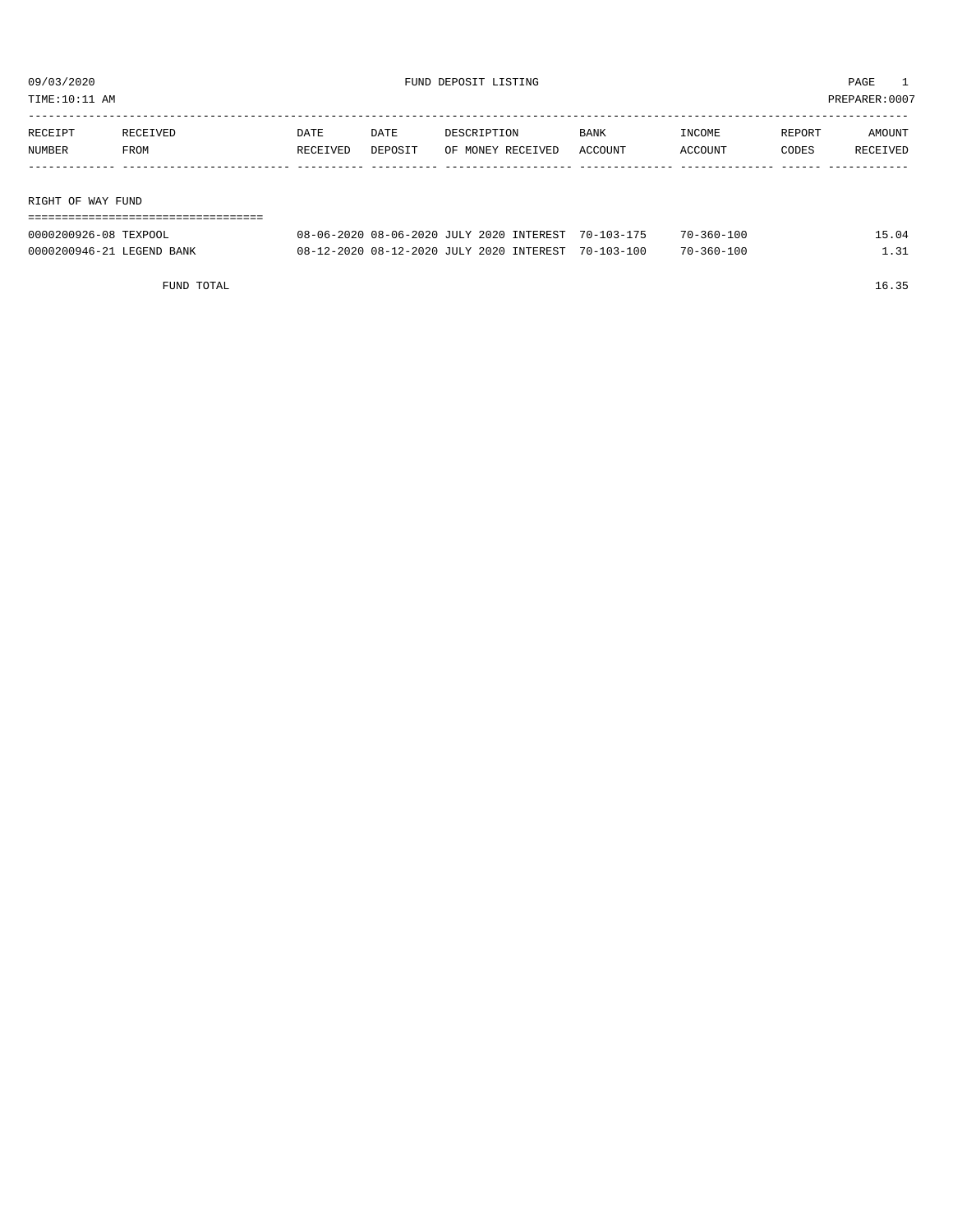TIME:10:11 AM PREPARER:0007

| RECEIPT | RECEIVED    | DATE     | DATE    | DESCRIPTION       | <b>BANK</b> | <b>TNCOME</b> | REPORT | AMOUNT          |
|---------|-------------|----------|---------|-------------------|-------------|---------------|--------|-----------------|
| NUMBER  | <b>FROM</b> | RECEIVED | DEPOSIT | OF MONEY RECEIVED | ACCOUNT     | ACCOUNT       | CODES  | <b>RECEIVED</b> |
|         |             |          |         |                   |             |               |        |                 |

#### LAKE FANNIN

| ------------------------------------ |                                  |                                                      |                  |                  |        |
|--------------------------------------|----------------------------------|------------------------------------------------------|------------------|------------------|--------|
| 0000200944-01 MARCELLINE CAMPBELL    | 08-12-2020 08-12-2020 RENTAL FEE |                                                      | $85 - 103 - 100$ | $85 - 370 - 185$ | 662.50 |
| 0000200975-01 DAVID KEENE            | 08-21-2020 08-21-2020 DONATIONS  |                                                      | $85 - 103 - 100$ | $85 - 370 - 150$ | 500.00 |
| 0000200976-01 TERESA J. BURLINGAME   |                                  | 08-21-2020 08-21-2020 VOLUNTEER MEMBERSHI 85-103-100 |                  | 85-370-183       | 25.00  |
| 0000200977-01 DONATION FROM SERVERAL | 08-21-2020 08-21-2020 DONATIONS  |                                                      | $85 - 103 - 100$ | 85-370-150       | 50.00  |
| 0000201004-01 LUIS A. NAVA           | 08-28-2020 08-28-2020 RENTAL FEE |                                                      | $85 - 103 - 100$ | 85-370-185       | 250.00 |
| 0000201007-01 MARK ALAN KEENE        | 08-31-2020 08-31-2020 DONATIONS  |                                                      | $85 - 103 - 100$ | $85 - 370 - 150$ | 20.00  |
|                                      |                                  |                                                      |                  |                  |        |

FUND TOTAL  $1,507.50$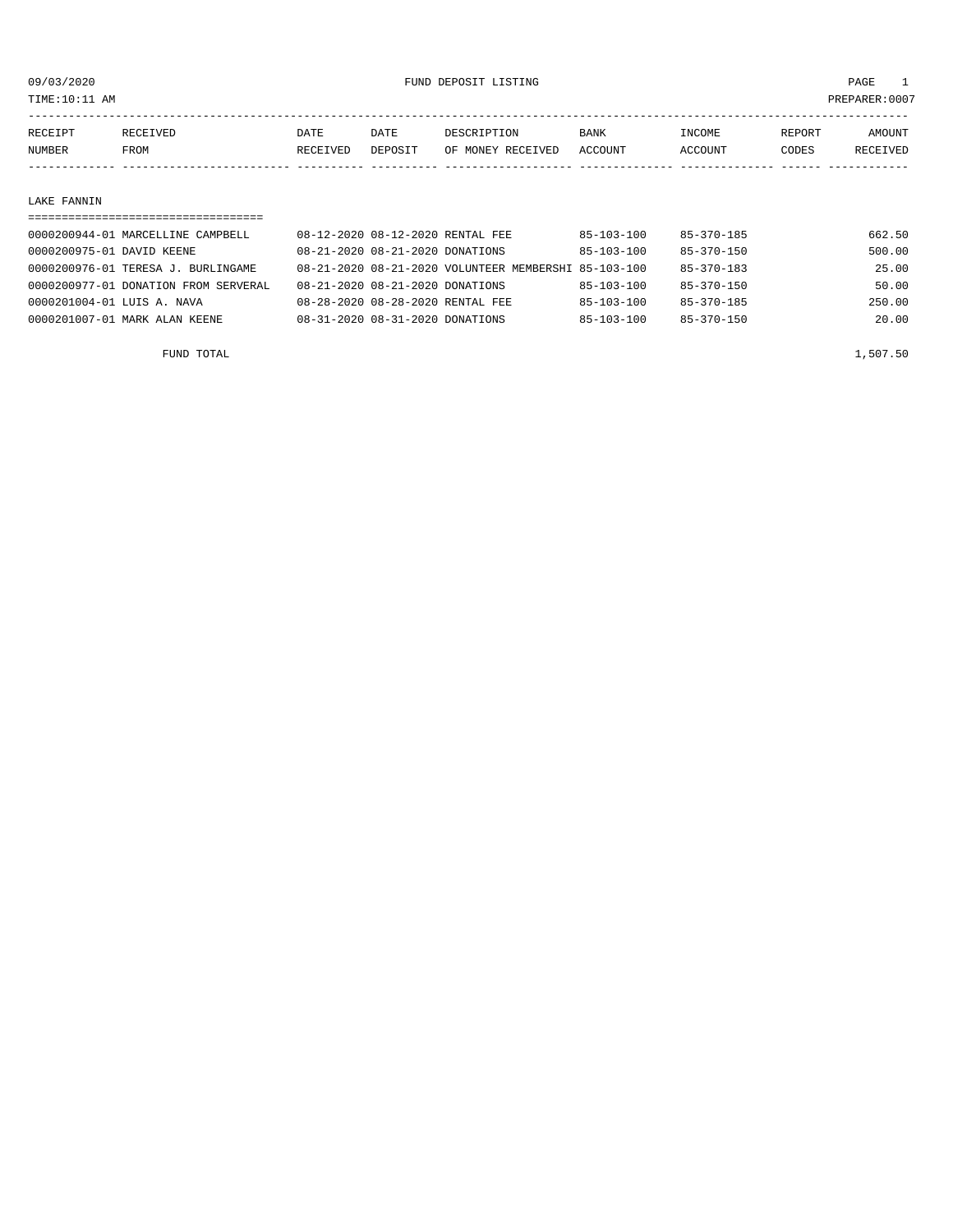09/03/2020 FUND DEPOSIT LISTING PAGE 1

| RECEIPT | RECEIVED | DATE     | DATE    | DESCRIPTION       | <b>BANK</b> | INCOME  | REPORT | AMOUNT   |
|---------|----------|----------|---------|-------------------|-------------|---------|--------|----------|
| NUMBER  | FROM     | RECEIVED | DEPOSIT | OF MONEY RECEIVED | ACCOUNT     | ACCOUNT | CODES  | RECEIVED |
|         |          |          |         |                   |             |         |        |          |

JUVENILE PROBATION

| 0000200929-01 JUVENILE PROBATION |  | 08-10-2020 08-10-2020 PID-2304- DEFERRED             | 87-103-187 | $87 - 340 - 575$ | 60.00  |
|----------------------------------|--|------------------------------------------------------|------------|------------------|--------|
| 0000200930-01 JUVENILE PROBATION |  | 08-10-2020 08-10-2020 PID-2302 - DEFERRED 87-103-187 |            | $87 - 340 - 575$ | 20.00  |
| 0000200960-01 JUVENILE PROBATION |  | 08-17-2020 08-17-2020 PID- 2265 ELECTRONI 87-103-187 |            | $87 - 340 - 579$ | 32.00  |
| 0000200960-02 JUVENILE PROBATION |  | 08-17-2020 08-17-2020 PID-2265 RESTITUTIO 87-103-187 |            | $87 - 340 - 576$ | 368.00 |
| 0000200978-01 JUVENILE PROBATION |  | 08-21-2020 08-21-2020 PID-2251 DEFERRED              | 87-103-187 | $87 - 340 - 575$ | 30.00  |
| 0000200979-01 JUVENILE PROBATION |  | 08-21-2020 08-21-2020 PID- 2302 DEFERRED             | 87-103-187 | $87 - 340 - 575$ | 10.00  |
| 0000200980-01 JUVENILE PROBATION |  | 08-21-2020 08-21-2020 PID- 2294 COURT COS 87-103-187 |            | $87 - 340 - 577$ | 20.00  |
| 0000200980-02 JUVENILE PROBATION |  | 08-21-2020 08-21-2020 PID-2294 PROBATION             | 87-103-187 | $87 - 340 - 575$ | 10.00  |
| 0000200999-01 JUVENILE PROBATION |  | 08-27-2020 08-27-2020 PID-2294 PROBATION             | 87-103-187 | $87 - 340 - 575$ | 230.00 |

FUND TOTAL 780.00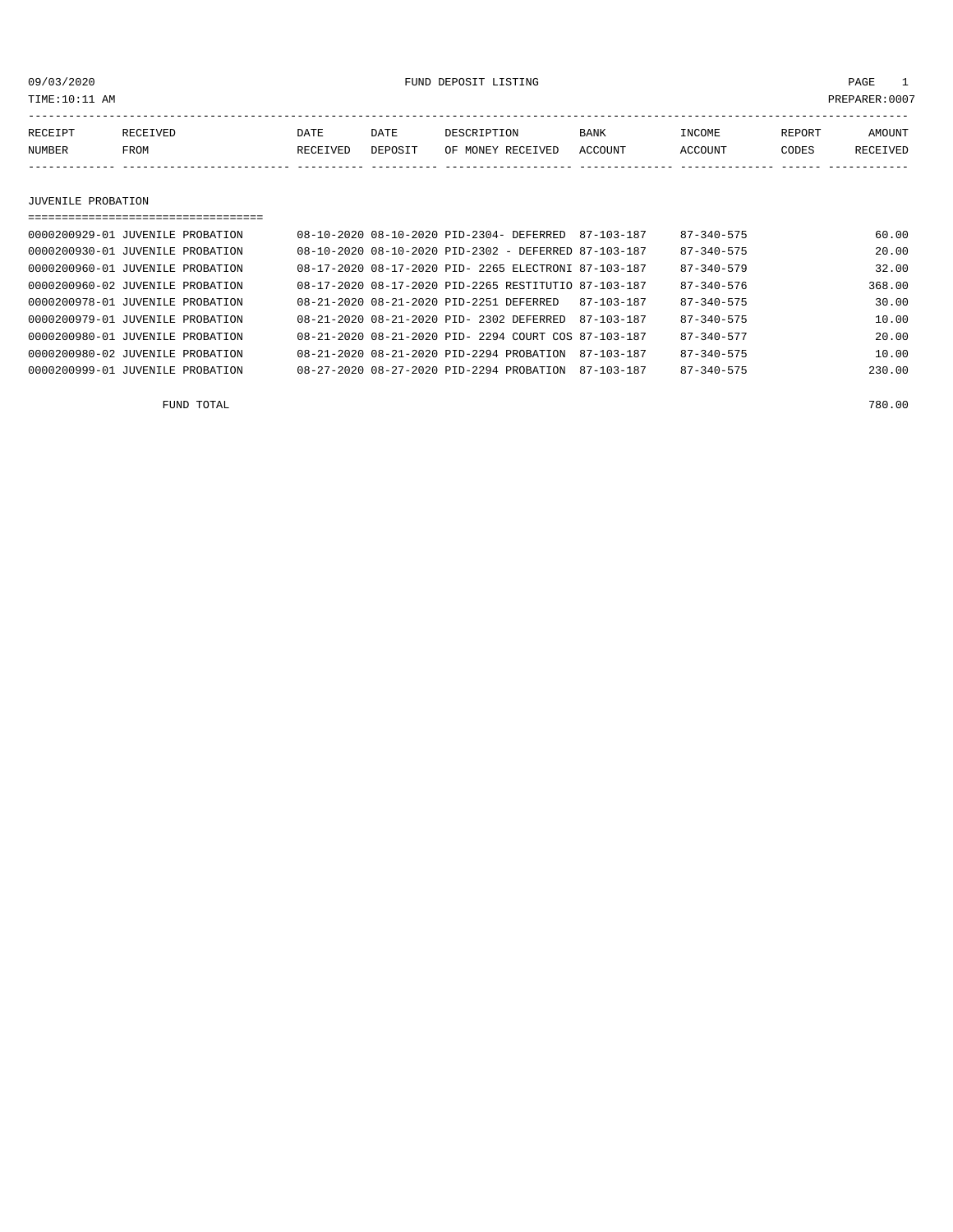09/03/2020 FUND DEPOSIT LISTING PAGE 1

| RECEIPT | <b>RECEIVED</b> | DATE     | DATE    | DESCRIPTION       | <b>BANK</b> | INCOME  | REPORT | AMOUNT   |
|---------|-----------------|----------|---------|-------------------|-------------|---------|--------|----------|
| NUMBER  | FROM            | RECEIVED | DEPOSIT | OF MONEY RECEIVED | ACCOUNT     | ACCOUNT | CODES  | RECEIVED |
|         |                 |          |         |                   |             |         |        |          |

#### TEXAS JUVENILE JUSTICE DEPT.

| =================================== |  |                                                      |            |                  |           |
|-------------------------------------|--|------------------------------------------------------|------------|------------------|-----------|
| 0000200903-01 T.J.J.D.              |  | 08-03-2020 08-03-2020 BASIC PROBATION SUP 89-103-993 |            | 89-330-915       | 10,827.00 |
| 0000200903-02 T.J.J.D.              |  | 08-03-2020 08-03-2020 COMMUNITY PROGRAMS             | 89-103-994 | 89-330-916       | 6,667.00  |
| 0000200903-03 T.J.J.D.              |  | 08-03-2020 08-03-2020 PRE/POST ADJUDICATI 89-103-996 |            | 89-330-917       | 529.00    |
| 0000200903-04 T.J.J.D.              |  | 08-03-2020 08-03-2020 COMMITMENT DIVERSIO 89-103-997 |            | $89 - 330 - 918$ | 833.00    |
| $0.000200903 - 05$ T.J.J.D.         |  | 08-03-2020 08-03-2020 MENTAL HEALTH SERVI 89-103-998 |            | $89 - 330 - 919$ | 979.00    |
| 0000200905-01 GOVERNOR - FISCAL     |  | 08-03-2020 08-03-2020 STRUCTURED FAMILY T 89-103-689 |            | $89 - 330 - 908$ | 12,500.00 |
| 0000200946-28 LEGEND BANK           |  | 08-12-2020 08-12-2020 JULY 2020 INTEREST             | 89-103-992 | $89 - 360 - 189$ | 0.89      |

FUND TOTAL  $32,335.89$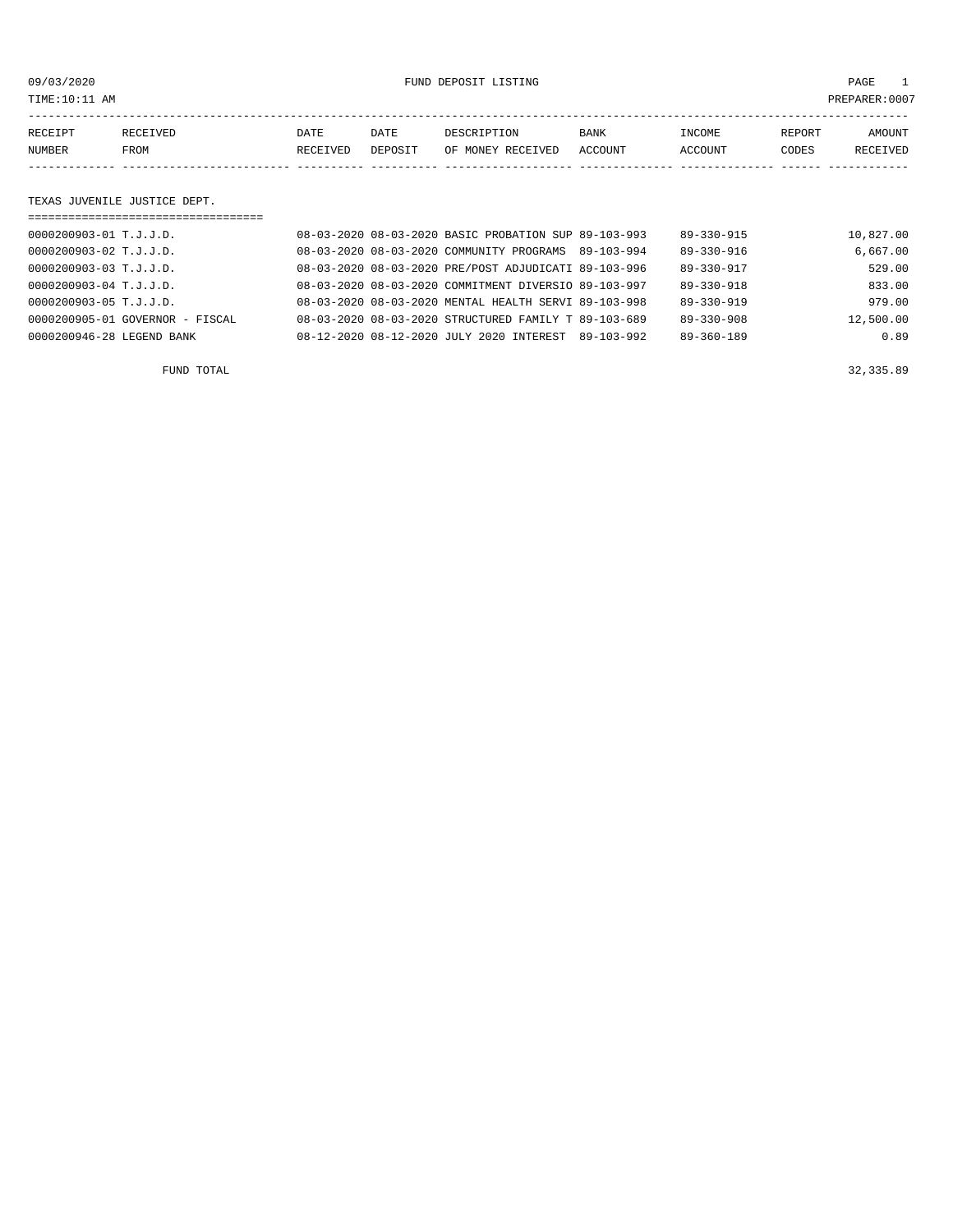TIME:10:11 AM PREPARER:0007

| RECEIPT | RECEIVED    | DATE     | DATE    | DESCRIPTION       | <b>BANK</b> | INCOME  | REPORT | AMOUNT   |
|---------|-------------|----------|---------|-------------------|-------------|---------|--------|----------|
| NUMBER  | <b>FROM</b> | RECEIVED | DEPOSIT | OF MONEY RECEIVED | ACCOUNT     | ACCOUNT | CODES  | RECEIVED |
|         |             |          |         |                   |             |         |        |          |
|         |             |          |         |                   |             |         |        |          |

#### STATZER FUND

| 0000200918-01 RICHARD SELLS | 08-06-2020 08-06-2020 STATZLER LEASE                | $92 - 103 - 100$ | 92-370-100       | 757.85 |
|-----------------------------|-----------------------------------------------------|------------------|------------------|--------|
| 0000200926-09 TEXPOOL       | 08-06-2020 08-06-2020 JULY 2020 INTEREST 92-103-175 |                  | $92 - 360 - 100$ | 7.29   |
| 0000200946-22 LEGEND BANK   | 08-12-2020 08-12-2020 JULY 2020 INTEREST 92-103-100 |                  | $92 - 360 - 100$ | 0.45   |

FUND TOTAL 765.59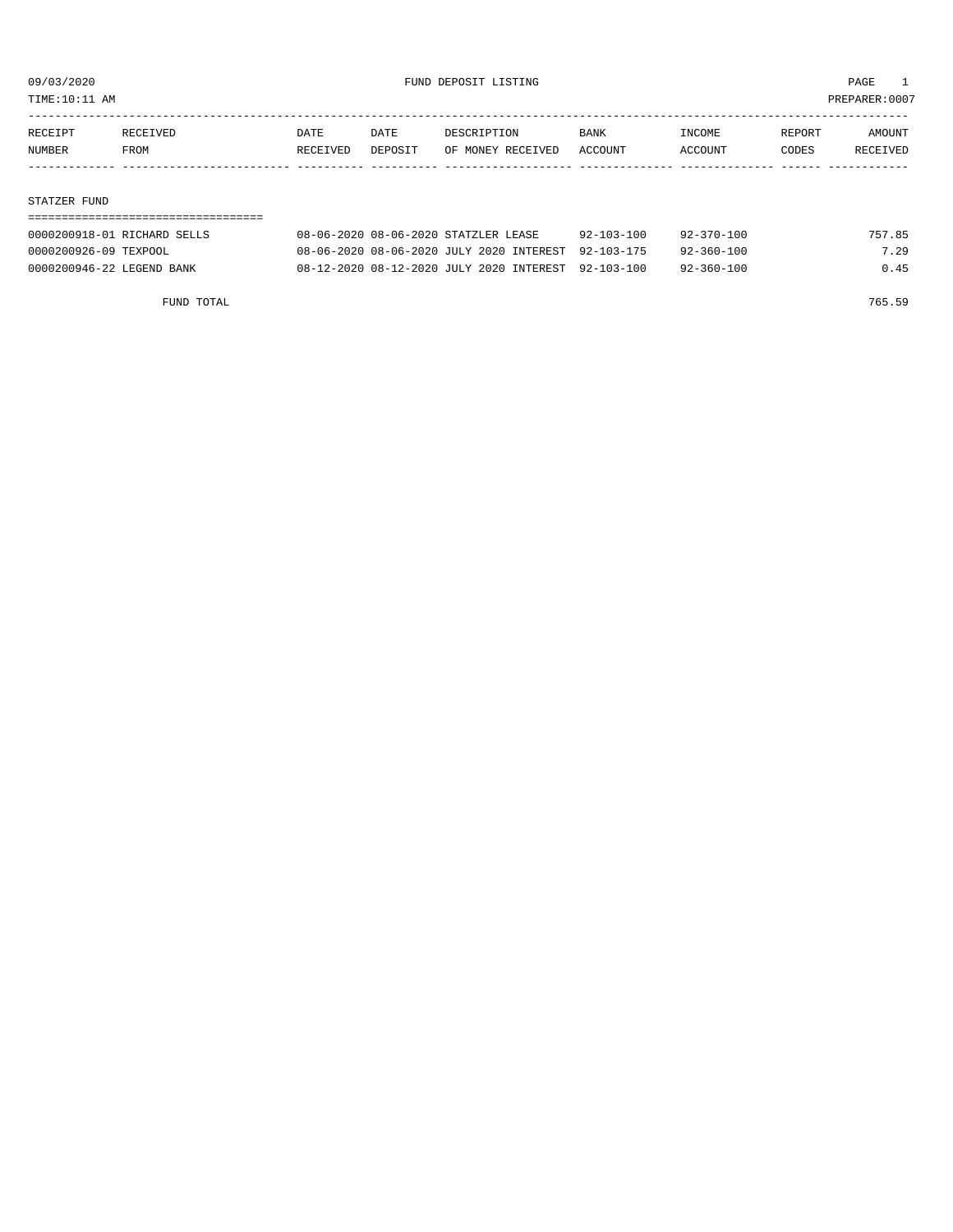TIME:10:11 AM PREPARER:0007

| RECEIPT | RECEIVED | DATE     | DATE           | DESCRIPTION       | <b>BANK</b>    | INCOME  | REPORT | AMOUNT          |
|---------|----------|----------|----------------|-------------------|----------------|---------|--------|-----------------|
| NUMBER  | FROM     | RECEIVED | <b>DEPOSIT</b> | OF MONEY RECEIVED | <b>ACCOUNT</b> | ACCOUNT | CODES  | <b>RECEIVED</b> |
|         |          |          |                |                   |                |         |        |                 |

#### PAYROLL

#### ===================================

| 0000200912-01 VALTA J. SIEBENTHALL | 08-05-2020 08-05-2020 AUG. 2020 COBRA HEA 95-100-100 |  | $95 - 370 - 130$ | 960.16 |
|------------------------------------|------------------------------------------------------|--|------------------|--------|
| 0000200925-01 MARY BLOODSWORTH     | 08-06-2020 08-06-2020 AUG. 2020 COBRA HEA 95-100-100 |  | $95 - 370 - 130$ | 960.16 |

FUND TOTAL 1,920.32